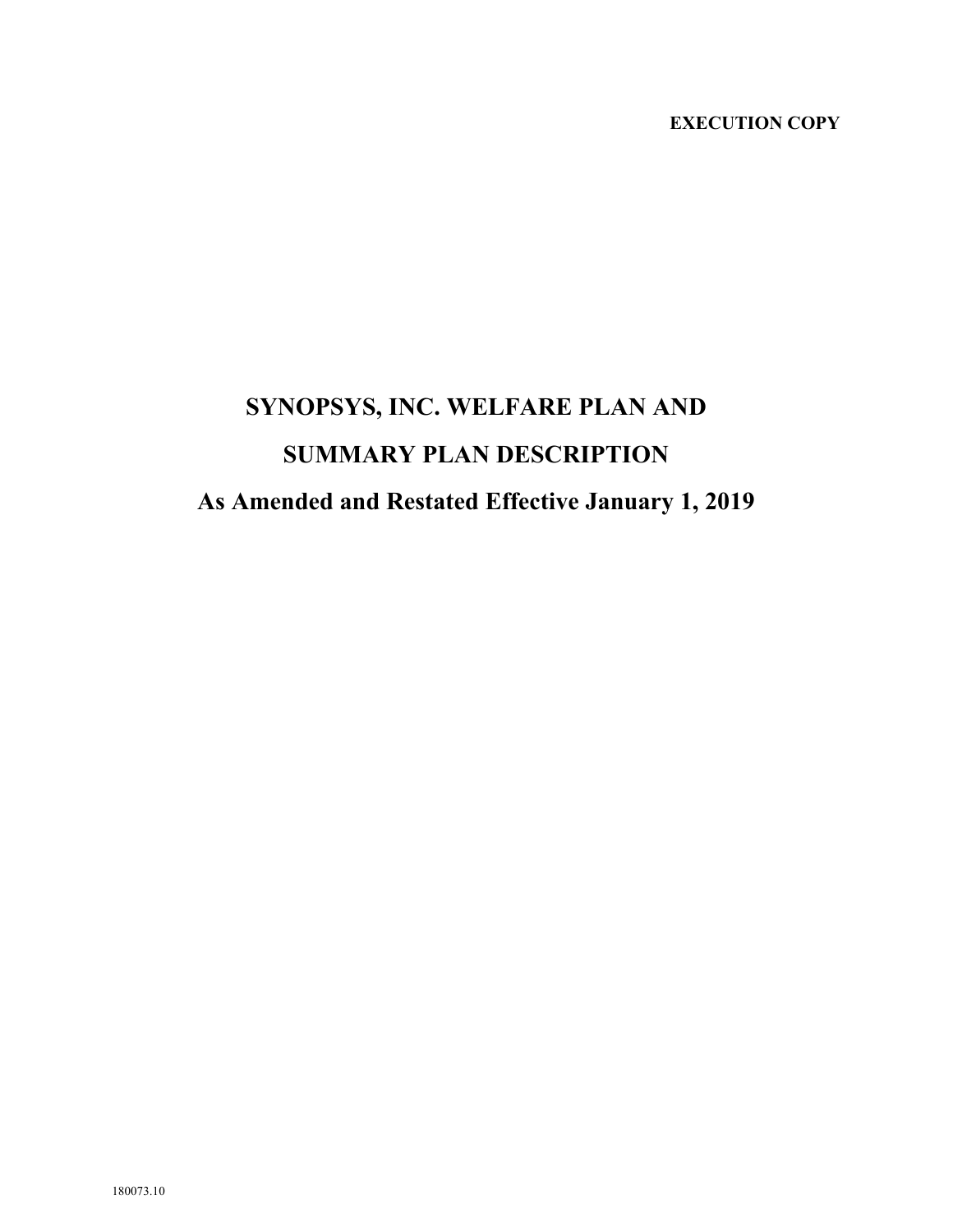# **TABLE OF CONTENTS**

# **Page**

| 1.                   |                                                                            |  |
|----------------------|----------------------------------------------------------------------------|--|
| 2.                   |                                                                            |  |
| 3.                   |                                                                            |  |
| 4.                   |                                                                            |  |
| 5.                   |                                                                            |  |
|                      |                                                                            |  |
| 1.                   |                                                                            |  |
| 2.                   |                                                                            |  |
| 3.                   |                                                                            |  |
| 4.                   |                                                                            |  |
| 5.                   |                                                                            |  |
| 6.                   | Will coverage continue during other employer approved leave of absence? 10 |  |
|                      |                                                                            |  |
| <b>PLAN BENEFITS</b> |                                                                            |  |
| 1.                   |                                                                            |  |
| 2.                   |                                                                            |  |
| 3.                   | Does Federal law protect hospital stays after childbirth under the Plan?14 |  |
|                      |                                                                            |  |
| FUNDING              |                                                                            |  |
| 1.                   |                                                                            |  |
| 2.                   |                                                                            |  |
|                      |                                                                            |  |
| 1.                   |                                                                            |  |
| 2.                   |                                                                            |  |
| 3.                   |                                                                            |  |
| 4.                   |                                                                            |  |
| 5.                   |                                                                            |  |
|                      |                                                                            |  |
|                      |                                                                            |  |
| 1.                   |                                                                            |  |
| 2.                   |                                                                            |  |
| 3.                   | What happens if my claim for Self-Funded Benefits is denied? 19            |  |
| 4.                   |                                                                            |  |
| 5.                   |                                                                            |  |
| 6.                   |                                                                            |  |
| 7.                   |                                                                            |  |
| 8.                   | How do I determine what type of claim for Medical Benefits I am            |  |
|                      |                                                                            |  |
| 9.                   | What procedures do I follow to make a claim for Insured Benefits? 23       |  |
| 10.                  | What other obligations do I have under the Plan's claims procedures?24     |  |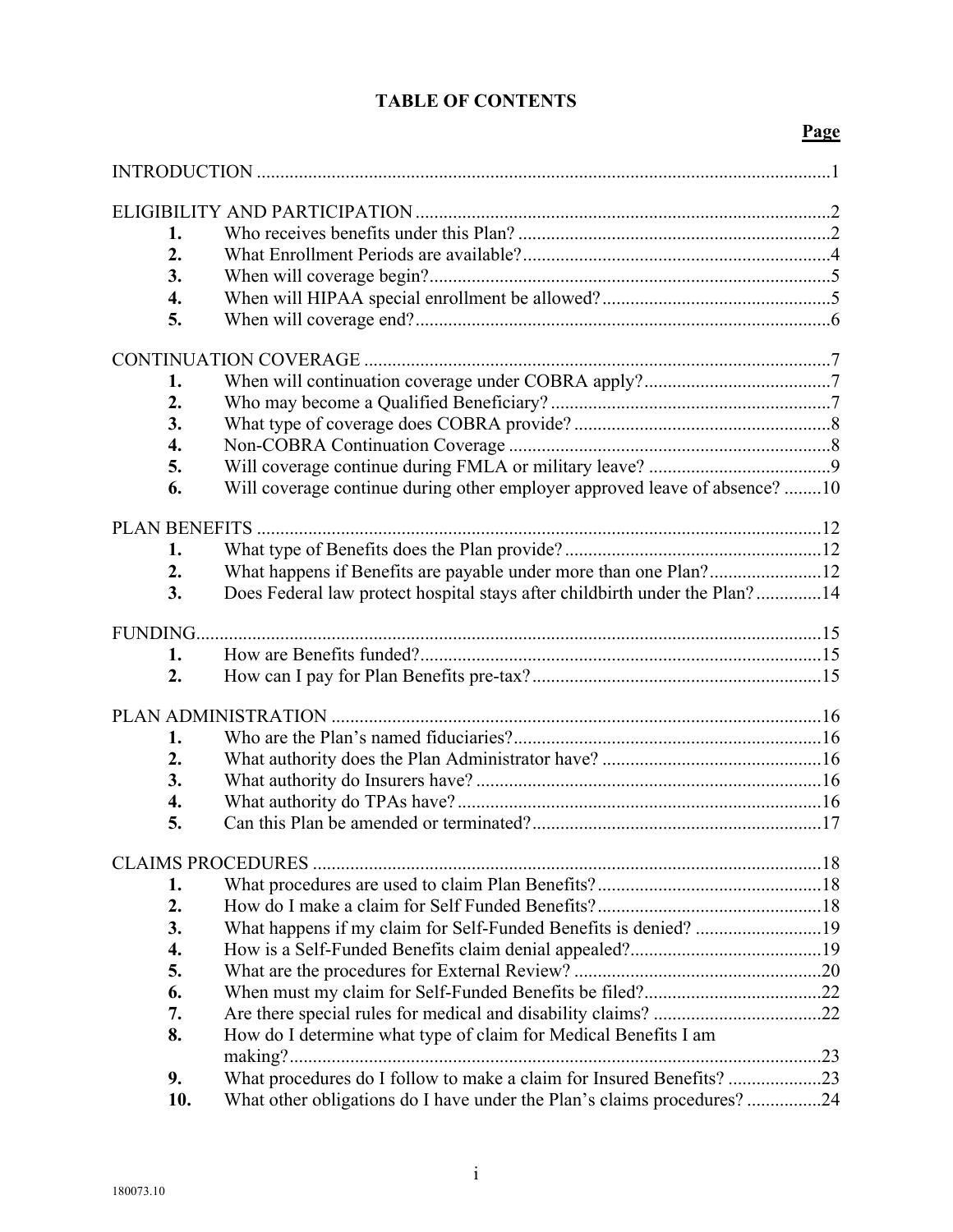| 1.               |                                                                       |  |  |
|------------------|-----------------------------------------------------------------------|--|--|
| 2.               | What agreements and cooperation are required to receive Benefits?25   |  |  |
| 3.               |                                                                       |  |  |
| $\overline{4}$ . |                                                                       |  |  |
| 5.               |                                                                       |  |  |
| 6.               |                                                                       |  |  |
| 7.               | Will the Plan comply with the Women's Health and Cancer Rights Act?28 |  |  |
| 8.               |                                                                       |  |  |
| 9.               |                                                                       |  |  |
| 10.              |                                                                       |  |  |
| 11.              |                                                                       |  |  |
|                  |                                                                       |  |  |
| 1.               |                                                                       |  |  |
|                  |                                                                       |  |  |
|                  |                                                                       |  |  |
| 1.               |                                                                       |  |  |
| 2.               |                                                                       |  |  |
| 3.               |                                                                       |  |  |
| 4.               |                                                                       |  |  |
| 5.               |                                                                       |  |  |
| 6.               |                                                                       |  |  |
| 7.               |                                                                       |  |  |
|                  |                                                                       |  |  |
|                  |                                                                       |  |  |
|                  |                                                                       |  |  |
|                  |                                                                       |  |  |
|                  |                                                                       |  |  |
|                  |                                                                       |  |  |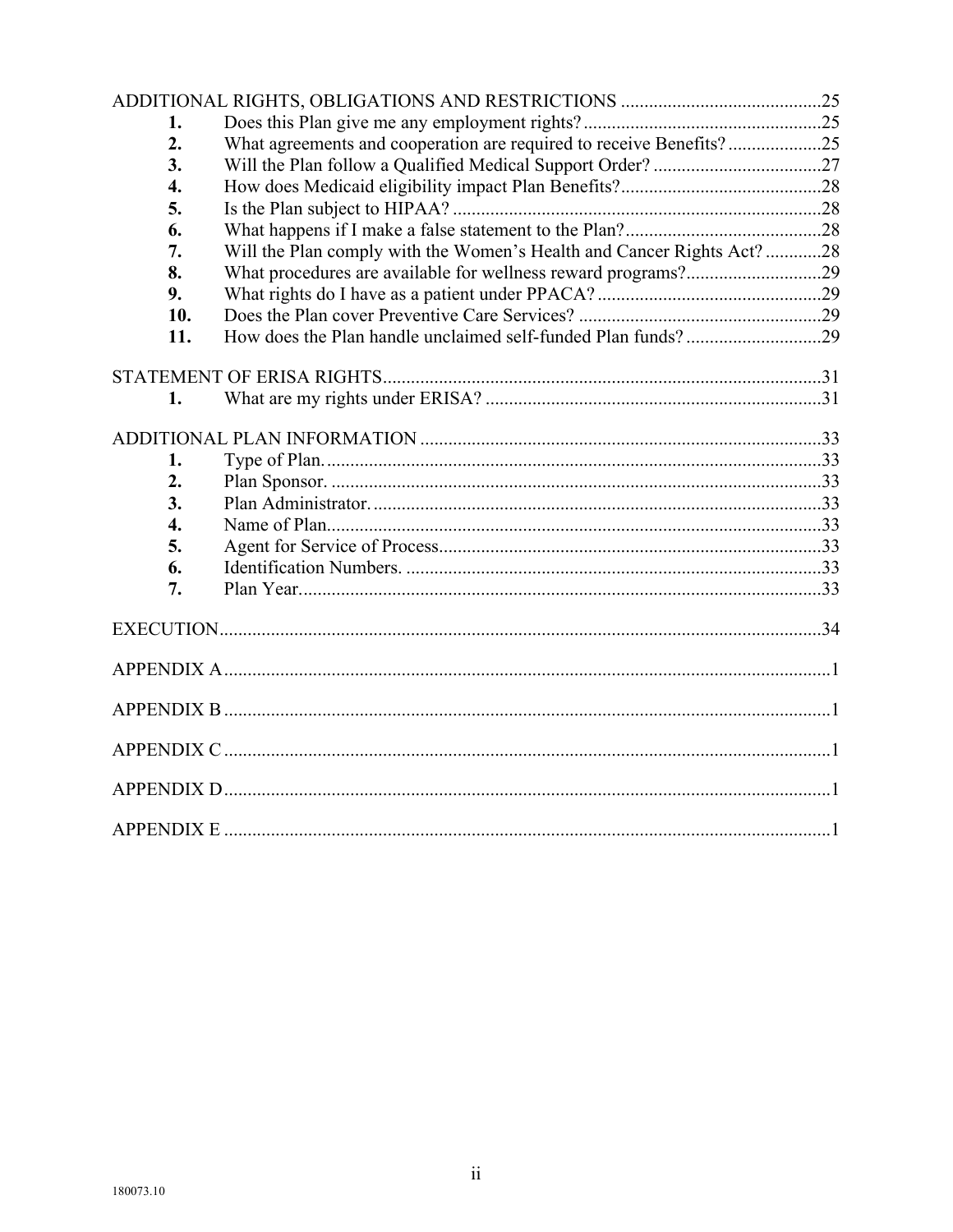#### **INTRODUCTION**

This Plan document and Summary Plan Description ("SPD") summarizes certain health and welfare benefits provided by the Synopsys, Inc. Welfare Plan (the "Plan") to Eligible Employees of Synopsys, Inc. (the "Employer") and their Eligible Dependents. The health and welfare benefits provided in this Plan document and SPD are provided by a program of insured and selffunded medical, dental, vision, employee assistance program, group term life insurance, accidental death and dismemberment, long term disability, business travel accident benefits, wellness program, and legal service benefits ("Benefits").

This Plan document and SPD, together with the applicable self-funded and insured summaries, constitutes the written plan document required by section 402 of Employee Retirement Income Security Act of 1974 ("ERISA") and the summary plan description required by the section 102 of ERISA for the Synopsys, Inc. Welfare Plan.

Synopsys, Inc. adopted the Plan originally effective on January 1, 1990 and has subsequently amended the Plan from time to time. The Plan was last amended and restated effective January 1, 2016. The Plan is hereby amended and restated effective January 1, 2019.

This Plan relates to various group benefit programs identified through descriptions of self-funded benefits found in the "Benefits" section of handbooks and other written materials ("Benefit Section") and in insurance contracts with various insurance companies including Health Maintenance Organizations ("Insurers"), which provide Insured Benefits ("Policy or Policies"). The Plan Sponsor may add or delete Benefits and may change the Policies and Benefit Sections to reflect any changes in Plan Benefits without a formal Plan amendment. The Plan's Benefits are listed in Appendix A. By reference, this document incorporates materials summarizing the Benefits listed in Appendix A.

The Plan Sponsor intends the Plan to be an "employee welfare benefit plan" as defined in ERISA, and to comply with all applicable federal laws including but not limited to ERISA, the Newborns' and Mothers' Health Protection Act of 1996 (the "Newborns' Act"), the Family and Medical Leave Act of 1993, as amended ("FMLA"), the Uniformed Services Employment and Reemployment Rights Act of 1994 ("USERRA"), the Women's Health and Cancer Rights Act of 1998 ("WHCRA"), the Health Insurance Portability and Accountability Act of 1996 ("HIPAA"**)**, the Patient Protection and Affordable Care Act ("PPACA"), and all applicable requirements under Sections 9801 and 9802 of the Internal Revenue Code of 1986, as amended (the "Code").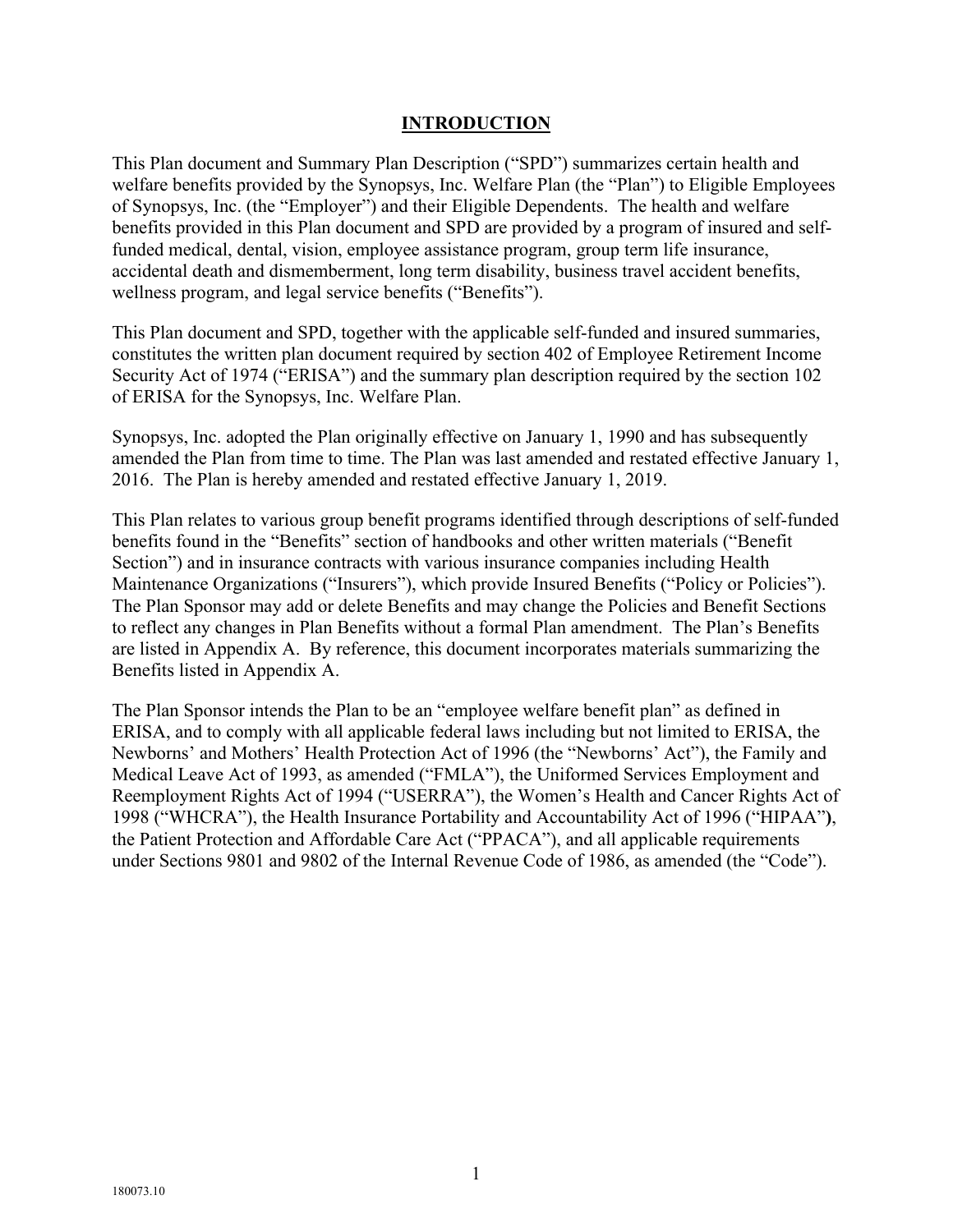# **ELIGIBILITY AND PARTICIPATION**

#### **1. Who receives benefits under this Plan?**

Each Benefit provided by this Plan has its own eligibility requirements.

An "Eligible Employee" for Benefits is generally any regular common-law employee of Synopsys, Inc. who is residing in the United States ("US"), on the Employer's US payroll, and customarily working 20 hours per week or more, except the following individuals:

- (a) employees that the Employer categorizes as leased employees;
- (b) employees working under a collective bargaining agreement that does not explicitly provide for participation in the Plan;
- (c) employees whose contract of employment excludes them from participation in Employer employee benefit plans; or
- (d) employees classified or treated by the Employer during such period as independent contractors or as employees of an employment agency (even if subsequently determined to have been common law employees of the Employer during such period).

The following special eligibility rules apply only with respect to the specified group or benefit option:

- (a) Enrollment in HMO benefits is limited to Eligible Employees residing in the particular HMO's service area.
- (b) Any Eligible Employee traveling on Employer business is covered by the business travel accident component of the Plan.
- (c) A foreign national employee of a foreign affiliate of the Employer who is not on the Employer's US payroll but who is transferred to the United States for an assignment with the Employer that is expected to last more than 60 days will only be eligible for business travel accident benefits and employee assistance program benefits. Such individual's Spouse, Domestic Partner, Children or other Eligible Dependents also are eligible for coverage under the business travel accident component of the Plan.
- (d) If an employee is no longer eligible for coverage under this Plan because the employee has, at the request of the Employer, accepted an assignment with a non-United States division of the Employer, that employee's covered dependents, including Spouse or Domestic Partner, Children or other Eligible Dependents, may receive COBRA-like continuation coverage subject to the Employer's discretion, and provided that the employee's covered dependents remain in the United States and subject to all other requirements of this Plan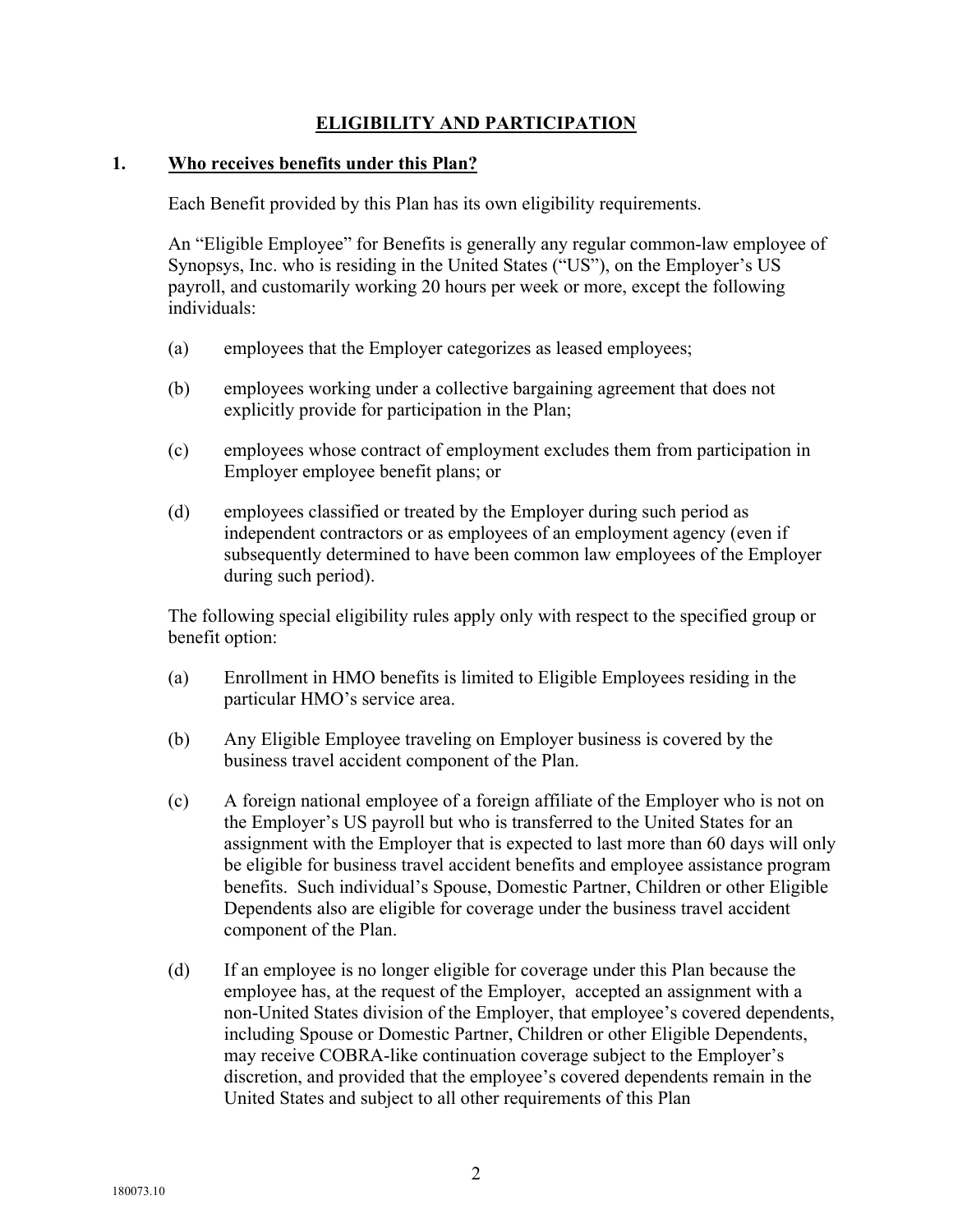- (e) An intern who qualifies as an Eligible Employee is eligible to elect coverage under the HS Basic Plan. If such an intern elects coverage under the HS Basic Plan within his or her required enrollment election deadline, he or she also will be eligible for coverage under the Company's Health Advocate, Employee Assistance Program, Best Doctors, and Crossover Health benefits. Further, provided the intern is an HSA-eligible (as defined under applicable IRS rules), he or she also will be eligible to make and receive HSA contributions.
- (f) An "Eligible Dependent" is an individual who qualifies to receive Plan benefits as described in a Benefit Section or Policy. Generally, the Plan provides benefits to a Participant's Spouse or Domestic Partner, and a Participant's Child who has not attained the age of 26.
- (g) On December 11, 2017, Synopsys, Inc. acquired Black Duck. Any individuals who were employed by Black Duck on December 11, 2017 and who became employees of Synopsys, Inc. on December 12, 2017 are eligible for medical, dental, and vision benefits under this Plan effective as of December 12, 2017.

A Participant's "Child" generally will include the Participant's natural child, step-child, adopted child, foster child, a tax-qualified child under the Participant's guardianship, a child placed with the Participant for adoption, and a Domestic Partner's child who is covered under a Benefit Section or Policy. Notwithstanding the foregoing, if there is any conflict between the terms of this Plan (e.g., the Plan's eligibility provisions), and the terms of the underlying Benefit Sections or Policies, the terms of the underlying Benefit Sections or Policies will prevail.

For purposes of life insurance and accidental death and dismemberment benefits provided under this Plan, a Participant's "Child" will include the Employee's unmarried natural child, adopted child, step-child (who is dependent on the Employee for support and maintenance and living with the Employee in a regular parent-child relationship), and child who is on and after the date on which insurance would otherwise end because of the child's age, is continuously disabled (as defined in the underlying Policy).

Note: If an Employee and his or her Spouse/Domestic Partner are (i) both employed by the Employer, and (ii) have a Child together – the Child may only be covered under the Plan by the Employee, or the Spouse/Domestic Partner. The Child may not be covered under the Plan by both the Employee and his or her Spouse/Domestic Partner.

Note: If an Employee and his or her Spouse/Domestic Partner are both employed by the Employer, such individuals cannot receive coverage under the Plan as both an "Employee" and a "Dependent".

Note: If an Employee and his or her Child are both employed by the Employer, such individuals cannot receive coverage under the Plan as both an "Employee" and a "Dependent".

A "Domestic Partner" of a Participant shall be an "Eligible Dependent" for purposes of Plan coverage if the Domestic Partner is a state-registered domestic partner or meets the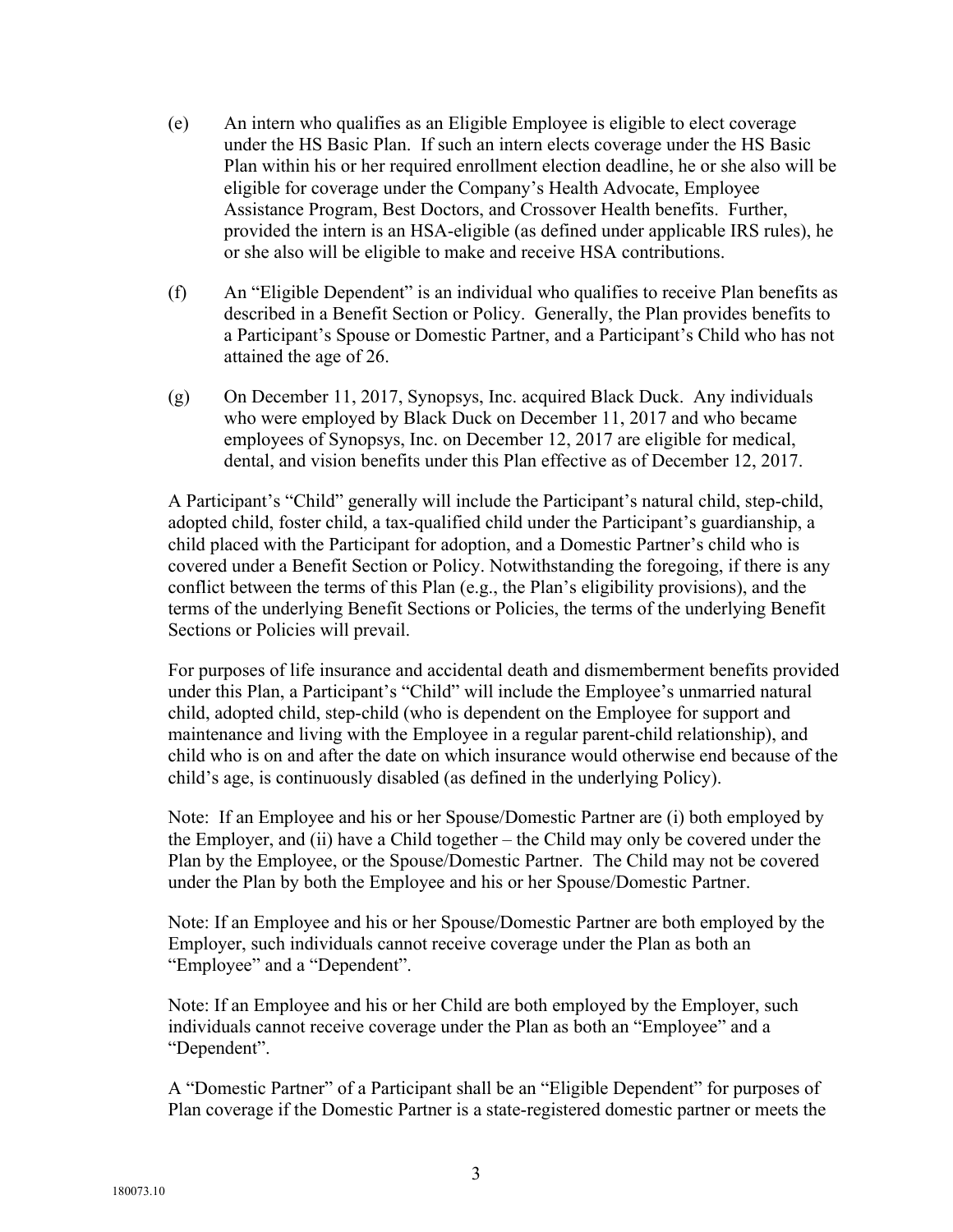definition of Domestic Partner in the Synopsys Domestic Partnership Policy and is covered by a Benefit Section or Policy. A Participant may only cover one individual as a "Domestic Partner" and the Participant cannot cover both a Domestic Partner and a Spouse.

A "Spouse" means the person who is recognized as the Participant's spouse in accordance with the laws of the state, the District of Columbia, a United States territory or a foreign jurisdiction where the marriage took place ("Spouse"). Unless a Plan provision provides for separate treatment, the Participant's Spouse will be an Eligible Dependent.

Medical coverage that is administered through United Healthcare has special coverage available for an unmarried dependent Child who is not able support his or herself because of mental incapacity or physical handicap. If such a Child is supported by the Participant, the Child's coverage will not end during the Child's incapacity on account of age. Proof of incapacity and dependency is required within 31 days of the time that coverage would otherwise end due to age and the Plan may request this information annually during the period of incapacity. The disabled Child must have been covered under the United Healthcare plan prior to turning age 26.

Medical coverage that is administered through Kaiser Permanente also has special coverage available for an unmarried dependent Child who is not able support his or herself because of mental incapacity or physical handicap. For further information regarding medical plan eligibility under the Kaiser Permanente plan for disabled dependents, please consult the applicable Kaiser Permanente Evidence of Coverage ("EOC").

The Plan Administrator, in its sole discretion, reserves the right to determine Plan eligibility, and audit employees and dependents to ensure that all Participants meet the eligibility rules of the Plan. In addition, the Plan Administrator reserves the right, in its sole discretion, to (a) remove dependents from coverage if such dependents are found to be ineligible during an audit, or if the dependent does not comply with audit requests for information or verification request; (b) seek re-payment of claims incurred by ineligible or noncompliant dependents; (c) terminate the coverage of any employee in cases of benefit eligibility fraud; and (d) not offer COBRA coverage to dependents who lose coverage because the dependent is found to be ineligible or non-compliant during the audit.

#### **2. What Enrollment Periods are available?**

An Eligible Employee may elect to participate in the Plan by enrolling when first eligible, or when eligible for a HIPAA special enrollment period, or during the Plan's annual open enrollment period (which will be announced from time to time by the Plan Administrator).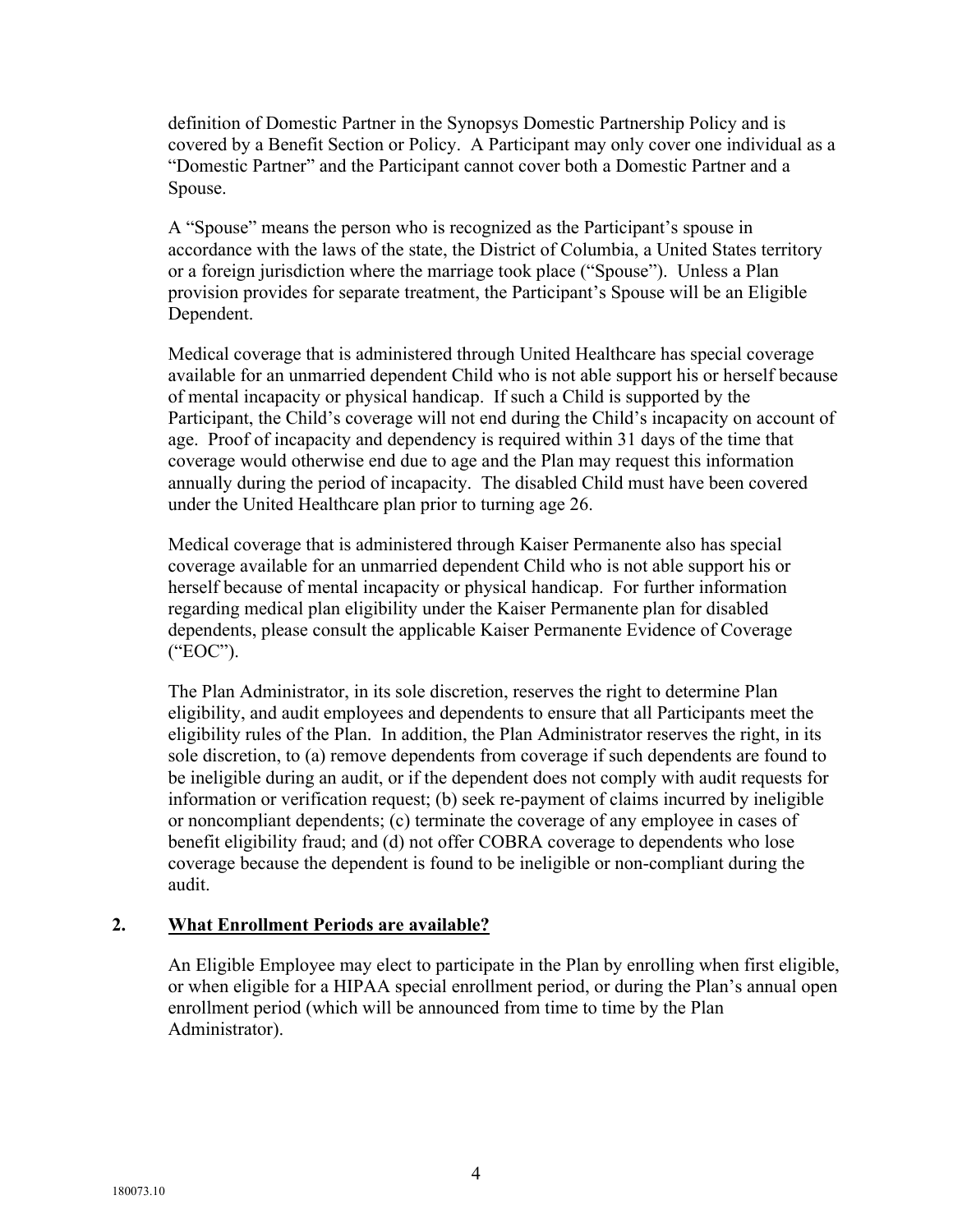## **3. When will coverage begin?**

Except as otherwise provided for in a specific Benefit Section or Policy, you will begin coverage on your date of hire assuming you properly complete and submit your election form. Further, if you are an Eligible Employee who has transferred to the United States from another country, you will begin coverage on the date of your transfer, provided you properly complete and timely submit any required election forms. The amount, if any, that you are required to contribute in order to receive a specific coverage will be described at initial eligibility and will be deducted on the first day of the payroll period after you submit an election form. You may pay for some coverages pre-tax through the Synopsys, Inc. Section 125 Plan. The Plan Administrator will require that you complete an agreement to reduce your compensation by a specified amount to cover your share in the cost for Benefits. This salary reduction agreement/election may occur during the online enrollment process.

Your enrolled Eligible Dependents' coverage will begin on the same date that your coverage begins. Other coverages not payable on a pre-tax basis will become effective as described in the applicable Benefit Booklet or Evidence of Coverage.

The Plan Administrator will inform you of the procedures for submitting your Salary Reduction Agreement. Once you are enrolled in the Plan, you are a Plan "Participant".

#### **4. When will HIPAA special enrollment be allowed?**

(a) *General Rule*. If you are declining enrollment for yourself or your Eligible Dependents (including your Spouse) because of other health insurance or group health plan coverage, you must provide proof of that other coverage. You may in the future be able to enroll yourself or your Eligible Dependents in health coverage provided under this Plan if you or your Eligible Dependents' other coverage is terminated because either (a) the coverage was provided under COBRA, and the entire COBRA coverage period was exhausted, or (b) eligibility for the other coverage was lost (for reasons other than the individual's failure to pay premiums or for cause), or employer contributions toward the cost of the coverage terminated. You must request enrollment in the Plan within 31 days after your or your Eligible Dependents' other coverage ends (or after the employer stops contributing toward the other coverage).

In addition, if you acquire a new Eligible Dependent as a result of marriage, birth, adoption, or placement for adoption, you may be able to enroll yourself and your Eligible Dependents. However, you must properly elect coverage under the Plan within 31 days after the marriage, birth, adoption, or placement for adoption.

#### (b) *Medicaid and Children's Health Insurance Program (*"*CHIP*"*) Rule*

(i) *Loss of eligibility under Medicaid or CHIP*. If you or your Eligible Dependents are eligible for coverage under the group health plan, but not currently enrolled, you may enroll in coverage if you or your Eligible Dependents are covered by Medicaid or CHIP and such coverage is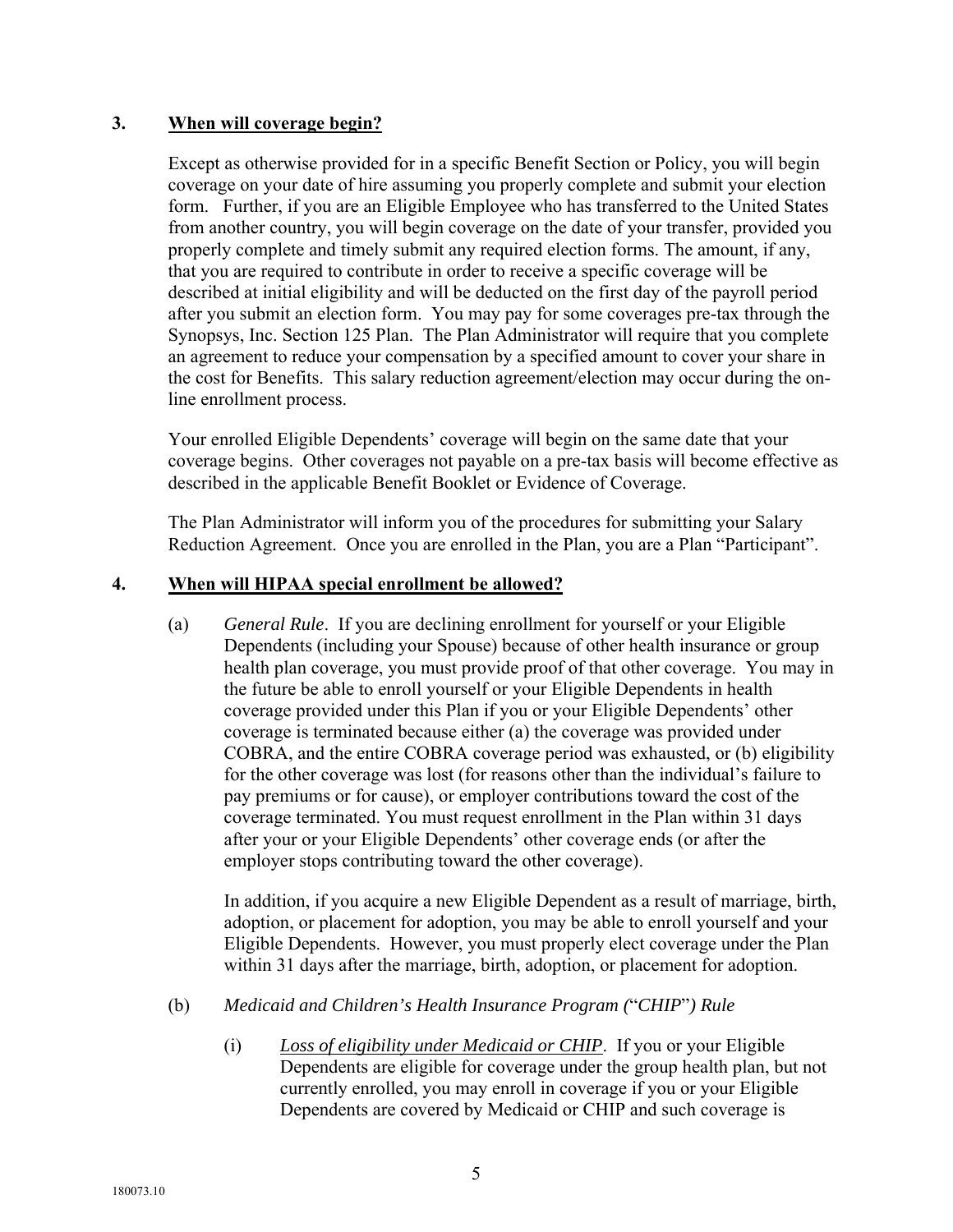terminated as a result of a loss of eligibility; provided that you must request coverage under the Plan's group health plan within sixty (60) days after losing Medicaid or CHIP coverage.

(ii) *Eligibility for Premium Assistance under Medicaid or CHIP*. If you or your Eligible Dependents are eligible for coverage under the group health plan, but not currently enrolled, you may enroll in coverage if you or your Eligible Dependents become eligible for a premium assistance subsidy under Medicaid or CHIP; provided that you must request coverage under the Plan's group health plan within sixty (60) days after becoming eligible for a premium assistance subsidy under Medicaid or CHIP. The Employer will opt out of receiving direct payment of your premium assistance subsidy from Medicaid or CHIP and instead, the premium assistance subsidy under Medicaid or CHIP will be provided directly to you or your Eligible Dependents. For additional information see Appendix F.

To request special enrollment or obtain more information, contact the Plan Administrator.

#### **5. When will coverage end?**

Except as otherwise provided in a Benefit Section or Policy, your participation will terminate on the date you cease to be an Eligible Employee. Your Eligible Dependent's participation will terminate when he or she ceases to be an Eligible Dependent or when Eligible Employee coverage ceases, except as described below.

Coverage for an Eligible Dependent or Spouse of a Participant who dies during a period of Plan coverage will terminate at the end of the month of the Participant's death. Upon termination, the Eligible Dependent of the deceased Participant may elect continuation coverage under COBRA by enrolling in the manner prescribed by the Company. The Employer will subsidize the first six (6) months of this COBRA continuation coverage. See below for more details about the requirements of COBRA continuation coverage.

Sometimes a Policy will allow coverage to continue until the end of the month (or such later period of time as may be provided to Eligible Dependents of deceased Participants), but if a specific Policy or Benefit Section does not provide this continuation, coverage will end immediately. The Plan's Policies and Benefit Sections describe terms and conditions of any conversion.

Coverage under the Plan may also terminate due to fraud or an intentional misrepresentation of material fact, or because you (or your Eligible Dependent) knowingly provided the Plan Administrator or other provider with false information, including but not limited to information relating to another person's eligibility for coverage or status as a dependent. Upon 30 days written notice, the Employer has the right to rescind coverage back to the effective date of coverage and to seek reimbursement of all expenses paid by the Plan, provided such coverage is group health plan coverage subject to the requirements of the Patient Protection and Affordable Care Act.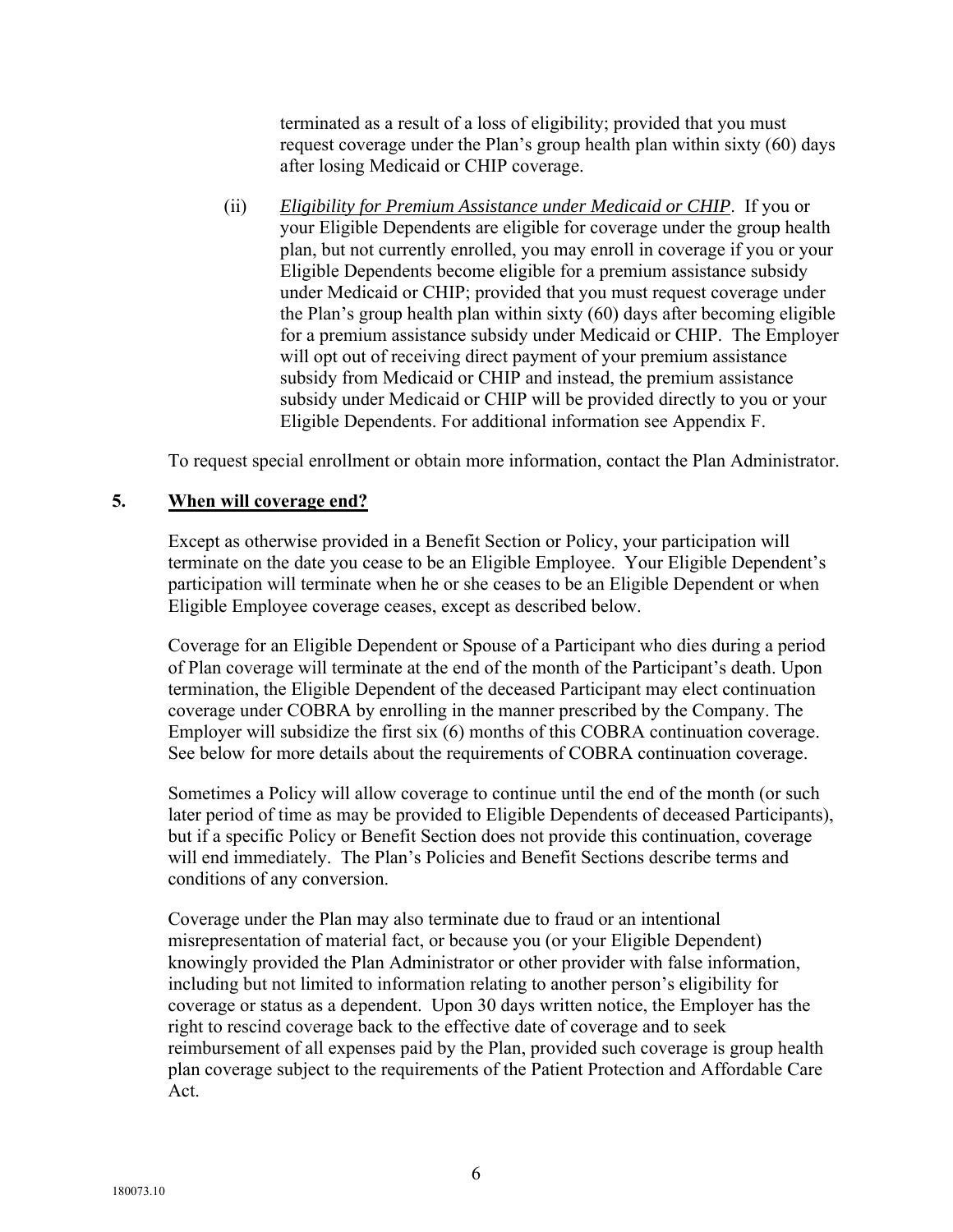# **CONTINUATION COVERAGE**

#### **1. When will continuation coverage under COBRA apply?**

Under Federal law, if you, your Spouse, and or covered Eligible Dependents lose coverage under the Plan's medical, dental, vision, and/or employee assistance benefit options, then you, your Spouse, and/or your covered Eligible Dependents may be entitled to elect continuation coverage under the Consolidated Omnibus Budget Reconciliation Act of 1986, as amended, and its implementing regulations ("COBRA").

COBRA provides for continued health coverage if a COBRA Qualified Beneficiary experiences a COBRA Qualifying Event and properly elects COBRA (as described below). Unless otherwise specified and to the extent allowed by law, COBRA continuation coverage shall run concurrent to any other continuation coverage (e.g., USERRA continuation coverage).

Under COBRA, if an Eligible Employee, his or her Spouse, or dependent Child ("Qualified Beneficiaries") loses group health plan coverage under the Plan due to an event described in ERISA § 603 ("Qualifying Event"), the Qualified Beneficiary can elect continuation coverage. Note: During the COBRA election period and during any payment grace period, an individual's coverage may be terminated; if so, it will be reinstated retroactively if a COBRA election and applicable payments are made during the required time periods.

Your COBRA rights are described more fully in Appendix C. As described in the "Eligibility and Participation" section above, an Eligible Dependent of the deceased Participant may elect continuation coverage under COBRA by enrolling in the manner prescribed by the Company. If such Eligible Dependent properly elects COBRA continuation coverage, he or she is eligible to receive COBRA continuation coverage for the maximum COBRA continuation coverage period (i.e., 36 months). Note, the Employer will subsidize the Eligible Dependent's COBRA continuation coverage for the first six (6) months of this COBRA continuation coverage period.

Note: There may be other coverage options for you and your family. You may also be eligible to purchase coverage on the Health Insurance Marketplace (the "Marketplace"). In the Marketplace, you could be eligible for a new kind of tax credit that lowers your monthly premiums right away, and you can see what your premium, deductibles, and outof-pocket costs will be before you make a decision to enroll.

#### **2. Who may become a Qualified Beneficiary?**

Only a Participant, his or her Spouse, and his or her dependent children who were covered under the Plan prior to a Qualifying Event can become a Qualified Beneficiary. A Domestic Partner and any children of the Domestic Partner cannot become a Qualified Beneficiary under Federal law.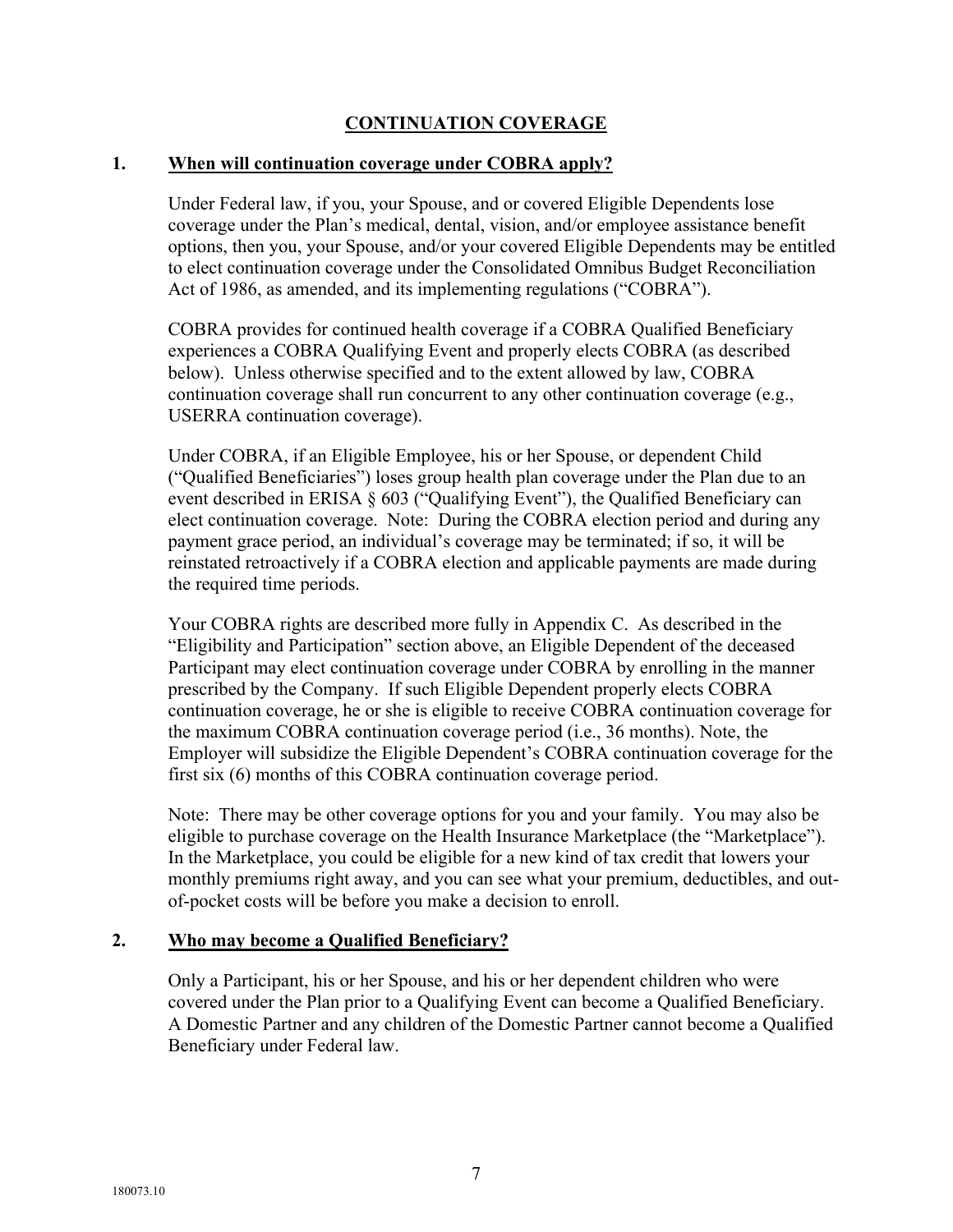#### **3. What type of coverage does COBRA provide?**

COBRA coverage provided to Qualified Beneficiaries will ordinarily be the same coverage that the Qualified Beneficiary had on the day before the Qualifying Event. Each COBRA Qualified Beneficiary has an independent right to elect COBRA. During the COBRA election period and during any payment grace period, the individual's coverage may be terminated; if so, it will be reinstated retroactively if a COBRA election and applicable payments are made during the required time periods.

#### **4. Non-COBRA Continuation Coverage**

- (a) *Participant Transfers to Non-US Payroll*. If an Eligible Employee is transferred to non-US payroll in the course of employment for the Employer, and therefore loses coverage under this Plan, his or her covered Eligible Dependents may become eligible to continue coverage under the Plan while they are separated from the employee. This coverage is not mandated by COBRA (because no COBRA qualifying event has occurred to entitle dependents to receive coverage mandated by COBRA). The coverage outlined here does not run concurrent with COBRA Coverage.
- (b) *Domestic Partner Continuation Coverage*. If your Eligible Dependent who is your Domestic Partner or your Domestic Partner's Child and who is covered under a Benefit Section or Policy, loses coverage under our medical, vision, dental, or the employee assistance program, then your Domestic Partner, and/or your covered Domestic Partner's Child(ren) may be entitled to continuation of the health care coverage by electing COBRA like continuation coverage with similar terms as set forth in the Plan's general Notice of COBRA Rights and Responsibilities in Appendix C.
- (c) *Limitations*. The limitations and requirements for receiving this coverage are as follows:
	- All Eligible Dependents receiving benefits must live in a service area in which they are eligible to receive benefits (if limited by an HMO). If they do not, they may switch to coverage under another provider offered by the Plan;
	- Eligible Dependents may not be covered by any other plan while receiving this coverage. If coverage by another plan commences, the Plan must be notified within the timeframes outlined in the COBRA Notice of Rights and Responsibilities;
	- Coverage is limited to a maximum of 36 months following the date the Eligible Employee or Eligible Dependent who is your Domestic Partner or your Domestic Partner's Child ceases to be covered under the Plan;
	- Coverage is limited to medical, vision, dental, and employee assistance program coverage;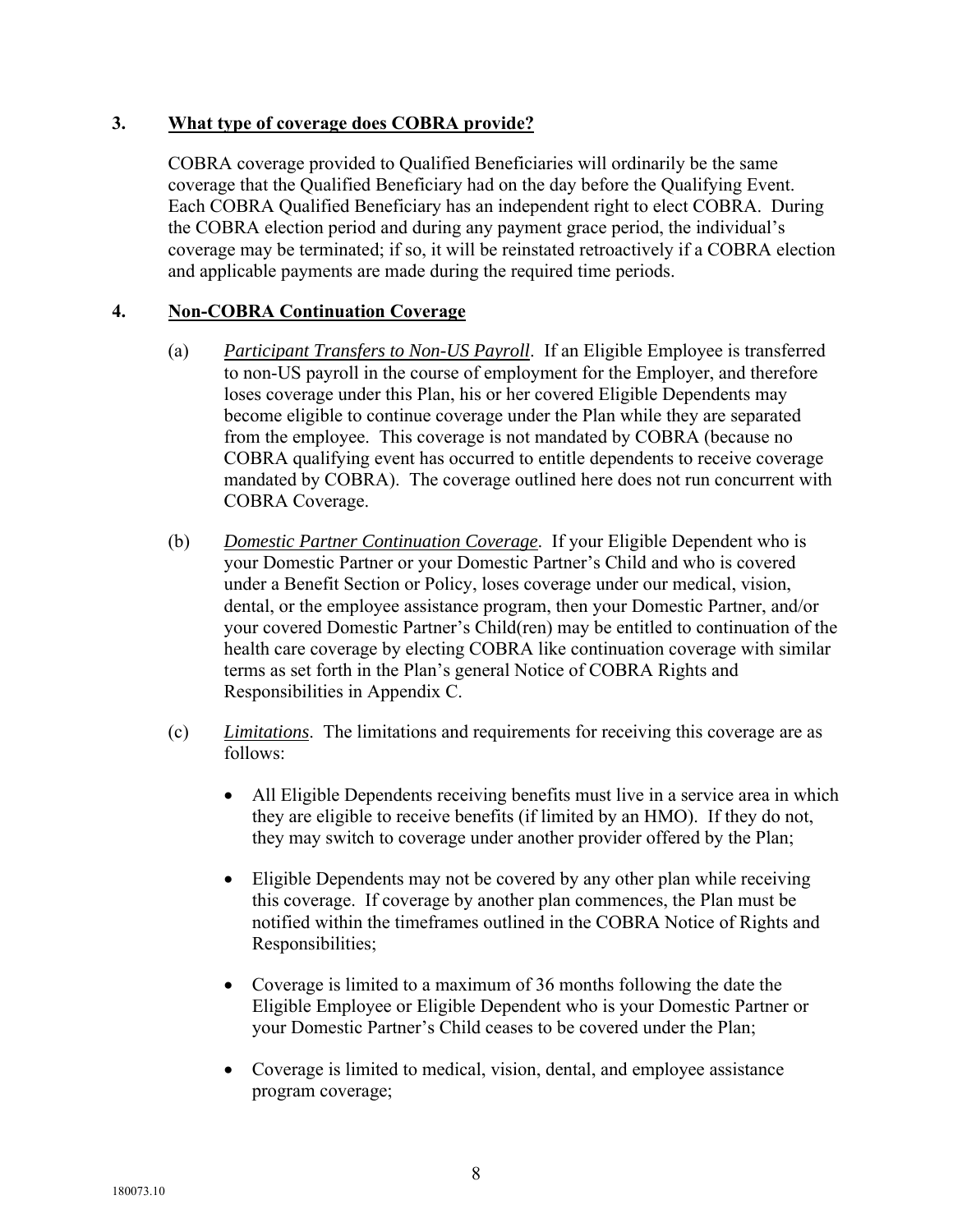- Coverage is administered using COBRA administration procedures. Please refer to the COBRA Notice of Rights and Responsibilities to determine how to maintain your coverage. This coverage will cease and may not be reinstated if you do not follow the procedures as outlined in that notice; and
- If a COBRA Qualifying Event occurs during the time dependents are covered under this non-COBRA continuation of coverage, the Plan must be informed of the COBRA event.

#### **5. Will coverage continue during FMLA or military leave?**

You may maintain health plan coverage during a FMLA leave of absence or during an absence from work for duty in the "Uniformed Services" (as that term is defined by USERRA), but to do so, you must make required contributions.

Subject to certain conditions, you will be permitted to continue group health plan coverage for a period of up to 12 weeks during any 12-month period while on a leave of absence under FMLA for any of the following reasons:

- (a) to care for your Child up to the first year after birth or placement for adoption or foster care;
- (b) to care for your FMLA Spouse, son or daughter under the age of 18 (or age 18 or older if the son or daughter is incapable of self-care because of a mental or physical disability) or parent who has a serious health condition;
- (c) for a serious health condition that makes you unable to perform your job; or
- (d) any "qualifying exigency" due to your FMLA Spouse, son, daughter or parent being on active duty (or being notified of an impending call or order to active duty) in the United States armed forces (including the National Guard or Reserves) in support of a contingency operation. A "qualifying exigency" is defined as (1) short-notice deployment, (2) military events and related activities, (3) childcare and school activities, (4) financial and legal arrangements, (5) counseling, (6) rest and recuperation, (7) post-deployment activities, and (8) additional activities where your Employer and you agree to the leave.

Note: An "FMLA Spouse" means a husband or wife as defined or recognized under state law for purposes of marriage in the state where the Eligible Employee resides.

Further, subject to certain conditions, you will be permitted to continue group health plan coverage for up to 26 weeks during any 12-month period while on a leave of absence under FMLA to care for an injured or ill service member who is undergoing medical treatment, recuperation, or therapy, is otherwise in outpatient status, or is otherwise on the temporary disability retired list, for a serious injury or illness suffered while on active-duty for the United States armed forces (including the National Guard or Reserves) and who is your FMLA Spouse, son, daughter, parent, or "next of kin," as required by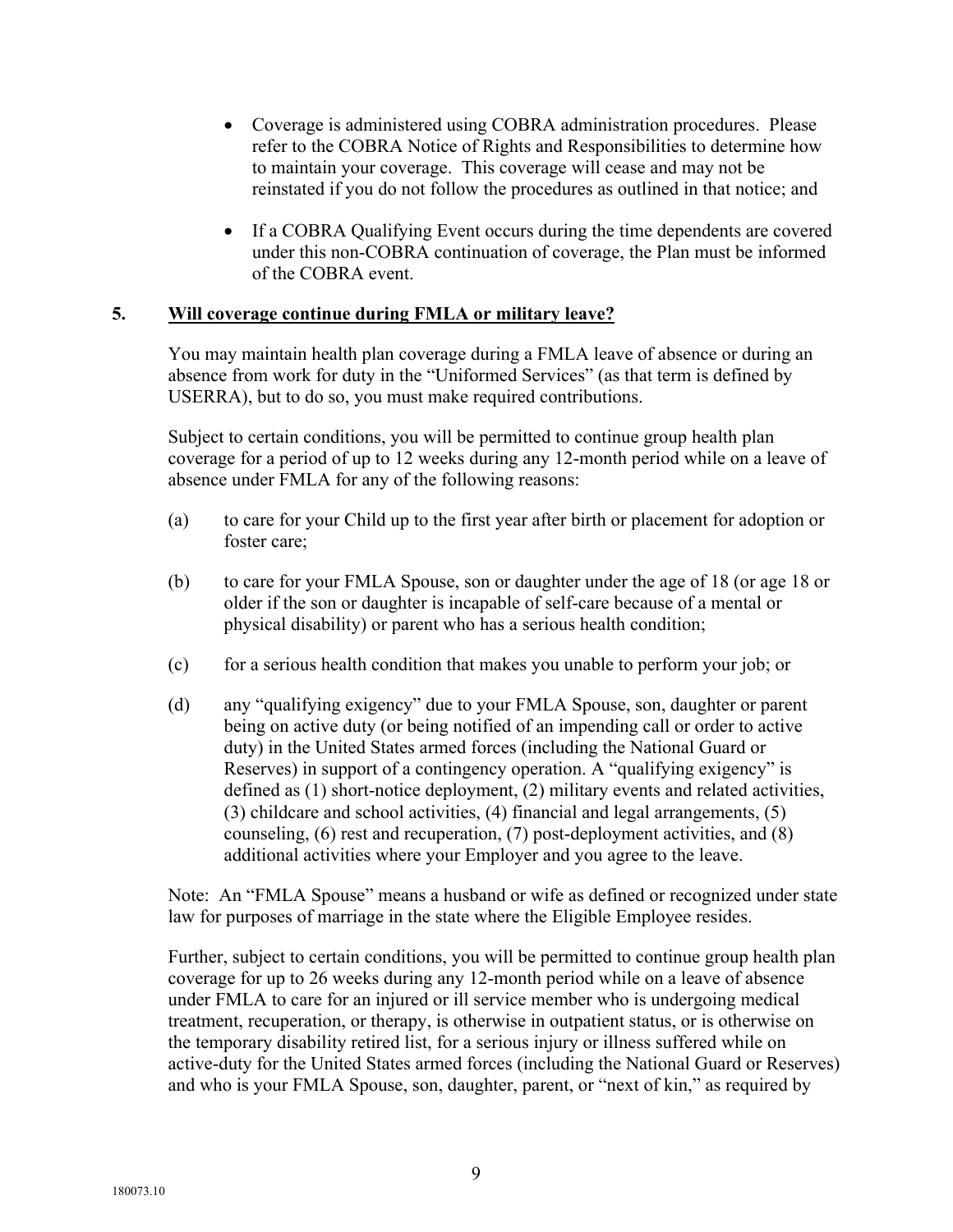FMLA. This special leave to care for an injured or ill service member is combined with any 12-week leave period under the standard FMLA leave rules (as described above).

For FMLA purposes, FMLA leave is a period that is an approved absence from service that is not treated as a termination of employment in accordance with the Employer's employment policies, as may be amended at the discretion of the Employer. The coverage period for FMLA leave is limited to the FMLA leave. FMLA leave includes an absence under FMLA or to perform Uniformed Service protected under USERRA (which is described below).

The coverage period under USERRA ends after 24 months or when you fail to apply for reinstatement or to return to employment with your Employer within the period prescribed by USERRA, as described in the USERRA Notice found at Appendix D of this document.

You may pay your Employer during each month that the payment would have been deducted from your paycheck if leave had not been taken or may pay under another arrangement agreed upon in writing by you and the Plan Administrator. Required contributions during FMLA leave and for the first 180 days of USERRA coverage are equal to the contributions required for an active Eligible Employee. Otherwise, required contributions are equal to COBRA premiums.

#### **6. Will coverage continue during other employer approved leave of absence?**

If you are on one of the following types of employer approved leaves of absence, you may continue regular health plan (i.e., medical, dental, vision and employee assistance program) coverage for the time period specified below as long as you remain an employee of Synopsys, Inc. At the end of such time period, you may be eligible for an additional period of continued coverage in accordance with COBRA or USERRA.

| <b>Type of Leave of Absence</b> | <b>Time Coverage Will Be Continued</b>               |
|---------------------------------|------------------------------------------------------|
| <b>Medical Disability</b>       | Up to one year of full time leave                    |
| <b>Pregnancy Disability</b>     | Up to one year of full time leave                    |
| <b>Family Care</b>              | Up to one year of full time leave                    |
| Jury/Witness                    | Benefits continue throughout length of legal service |
| Military                        | Up 180 days of military leave                        |
| Personal                        | Up to the duration of the personal leave             |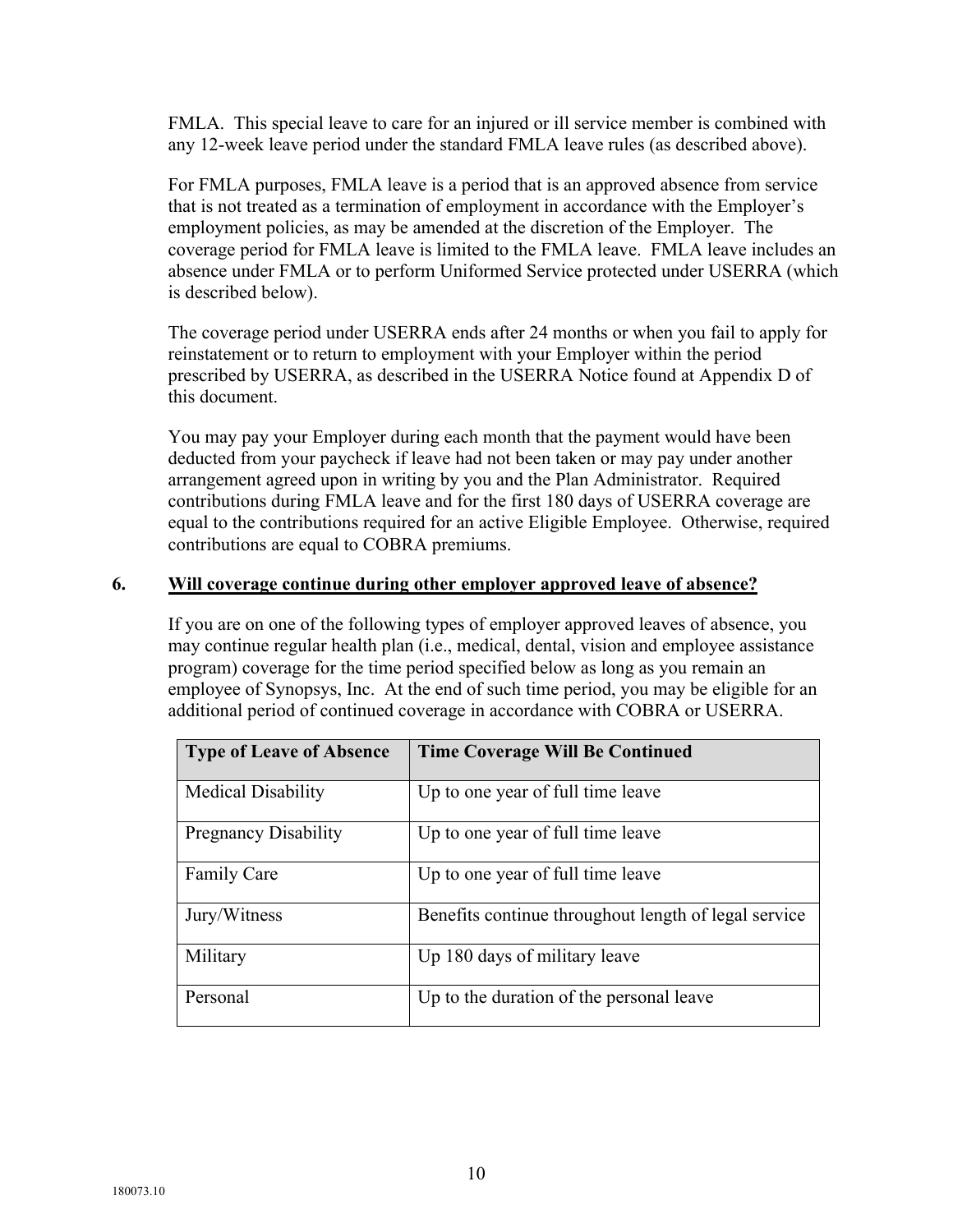If you are covered during one of the above types of Employer approved leaves of absence you must make required contributions by:

- Paying the Employer each month an amount equal to the amount of Eligible Employee contributions that would have been deducted from your paycheck if leave had not been taken, provided that any delinquent payments must be made within 30 days of their due date; or
- Other arrangements agreed upon between you and the Plan Administrator (e.g. the Plan Administrator may fund coverage during the leave and withhold amounts upon your return).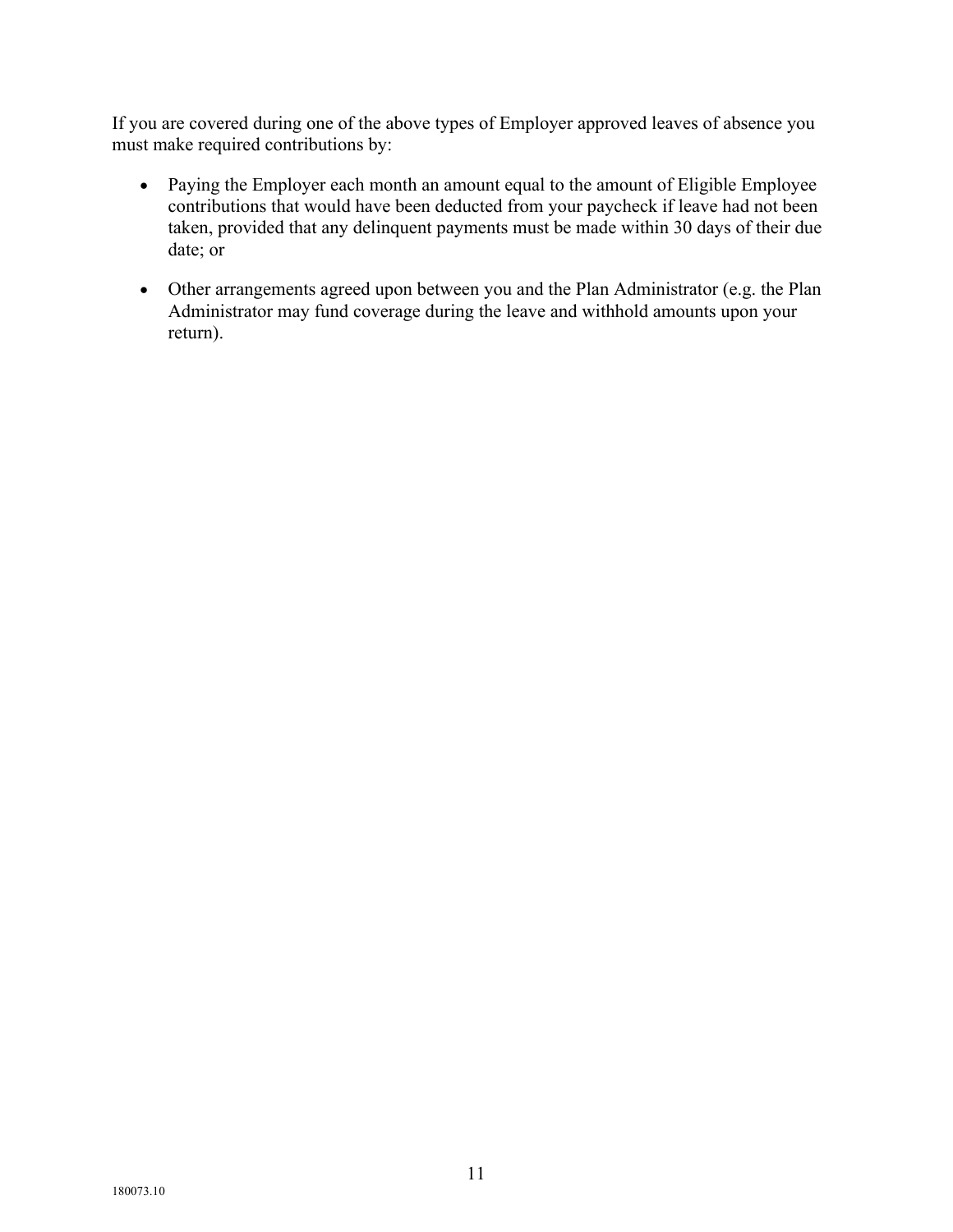# **PLAN BENEFITS**

#### **1. What type of Benefits does the Plan provide?**

Your Employer will arrange for welfare benefit coverage for you and your Eligible Dependents. Benefits may be self-funded benefits or insured benefits as determined by the Employer, in its sole discretion.

#### **2. What happens if Benefits are payable under more than one Plan?**

The Plan will not pay any amount which, when added to the Benefits payable by another plan or plans, will equal more than 100% of allowable expenses. The coordination of benefits provisions contained in the Policies will determine which plan pays benefits first.

If there is no applicable Policy, or if the applicable Policy does not have its own coordination of benefits provisions, then the following rules apply:

| If:                                                                                                         | Then:                                                                                                                                                                                                                                          |
|-------------------------------------------------------------------------------------------------------------|------------------------------------------------------------------------------------------------------------------------------------------------------------------------------------------------------------------------------------------------|
| a) one plan has a coordination<br>of benefits (COB) provision,<br>and the other plan does not,              | the plan without a COB provision determines its<br>benefits before the plan that has such a provision.                                                                                                                                         |
| b) one plan covers the person<br>as a dependent, and the other<br>plan covers the person as an<br>employee, | the plan that covers a person as an employee,<br>participant, member or subscriber determines its<br>benefits before the plan that covers the person as a<br>dependent.                                                                        |
| c) the person is eligible for<br>Medicare and is actively<br>working,                                       | the Medicare Secondary Payer rules will apply.<br>Under the Medicare Secondary Payer rules, the order of<br>benefits will be determined as follows:<br>• the plan that covers the person will pay first; and<br>Medicare will pay second.      |
| d) the person is eligible for<br>Medicare and is not actively<br>working,                                   | the Medicare Secondary Payer rules will apply.<br>Under the Medicare Secondary Payer rules, the order of<br>benefits will be determined as follows:<br>• the plan that covers the person as a dependent of<br>a working spouse will pay first; |
|                                                                                                             | • Medicare will pay second; and<br>the plan that covers the person as a retired<br>employee will pay third.                                                                                                                                    |
|                                                                                                             |                                                                                                                                                                                                                                                |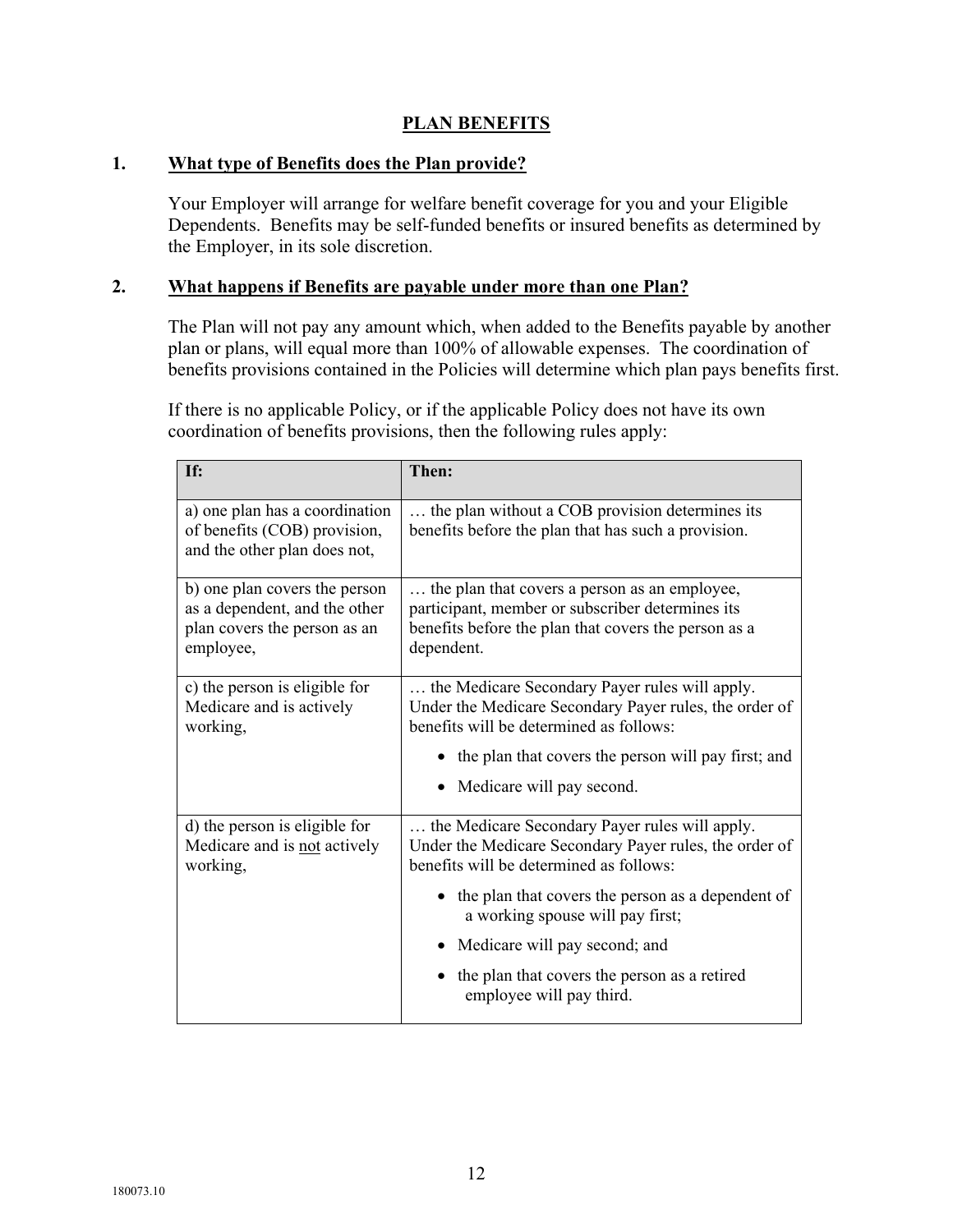| If:                                                                                                                                                                | Then:                                                                                                                                                                                                                                                                                                                                                                                                                     |
|--------------------------------------------------------------------------------------------------------------------------------------------------------------------|---------------------------------------------------------------------------------------------------------------------------------------------------------------------------------------------------------------------------------------------------------------------------------------------------------------------------------------------------------------------------------------------------------------------------|
| e) a child's parents are not<br>divorced or separated,                                                                                                             | the plan of the parent whose birthday occurs earlier<br>in the calendar year pays the child's expenses first.<br>When both parents' birthdays occur on the same day,<br>the plan that has covered the parent the longest pays<br>first. If the other plan does not have the parent birthday<br>rule, the other plan's COB rule applies.                                                                                   |
| f) a child's parents are<br>separated or divorced,                                                                                                                 | and there is a Qualified Medical Child Support<br>Order or a court decree that states that the parents will<br>share joint custody of a dependent child, without stating<br>that one of the parents is responsible for the health care<br>expenses of the child, the parent birthday rule, above,<br>applies.<br>and there is a Qualified Medical Child Support<br>Order or a court decree gives financial responsibility |
|                                                                                                                                                                    | for the child's medical, dental or other health care<br>expenses to one of the parents, the plan covering the<br>child as that parent's dependent determines its benefits<br>before any other plan that covers the child as a<br>dependent.                                                                                                                                                                               |
|                                                                                                                                                                    | and there is no such court decree, the order of<br>benefits will be determined as follows:                                                                                                                                                                                                                                                                                                                                |
|                                                                                                                                                                    | • the plan of the natural parent with whom the<br>child resides,                                                                                                                                                                                                                                                                                                                                                          |
|                                                                                                                                                                    | • the plan of the stepparent with whom the child<br>resides,                                                                                                                                                                                                                                                                                                                                                              |
|                                                                                                                                                                    | • the plan of the natural parent with whom the<br>child does not reside, or                                                                                                                                                                                                                                                                                                                                               |
|                                                                                                                                                                    | the plan of the stepparent with whom the child<br>does not reside.                                                                                                                                                                                                                                                                                                                                                        |
|                                                                                                                                                                    | If the primary plan cannot be determined by using the<br>guidelines above, then the plan covering the child the<br>longest is primary.                                                                                                                                                                                                                                                                                    |
| g) a person has coverage as<br>an active employee or as the<br>dependent of an active<br>employee, and also has<br>coverage as a retired or laid-<br>off employee, | the plan that covers the person as an active<br>employee or as the dependent of an active employee is<br>primary. If the other plan does not have this rule and if<br>as a result, the plans do not agree on the order of<br>benefits, this rule will not apply.                                                                                                                                                          |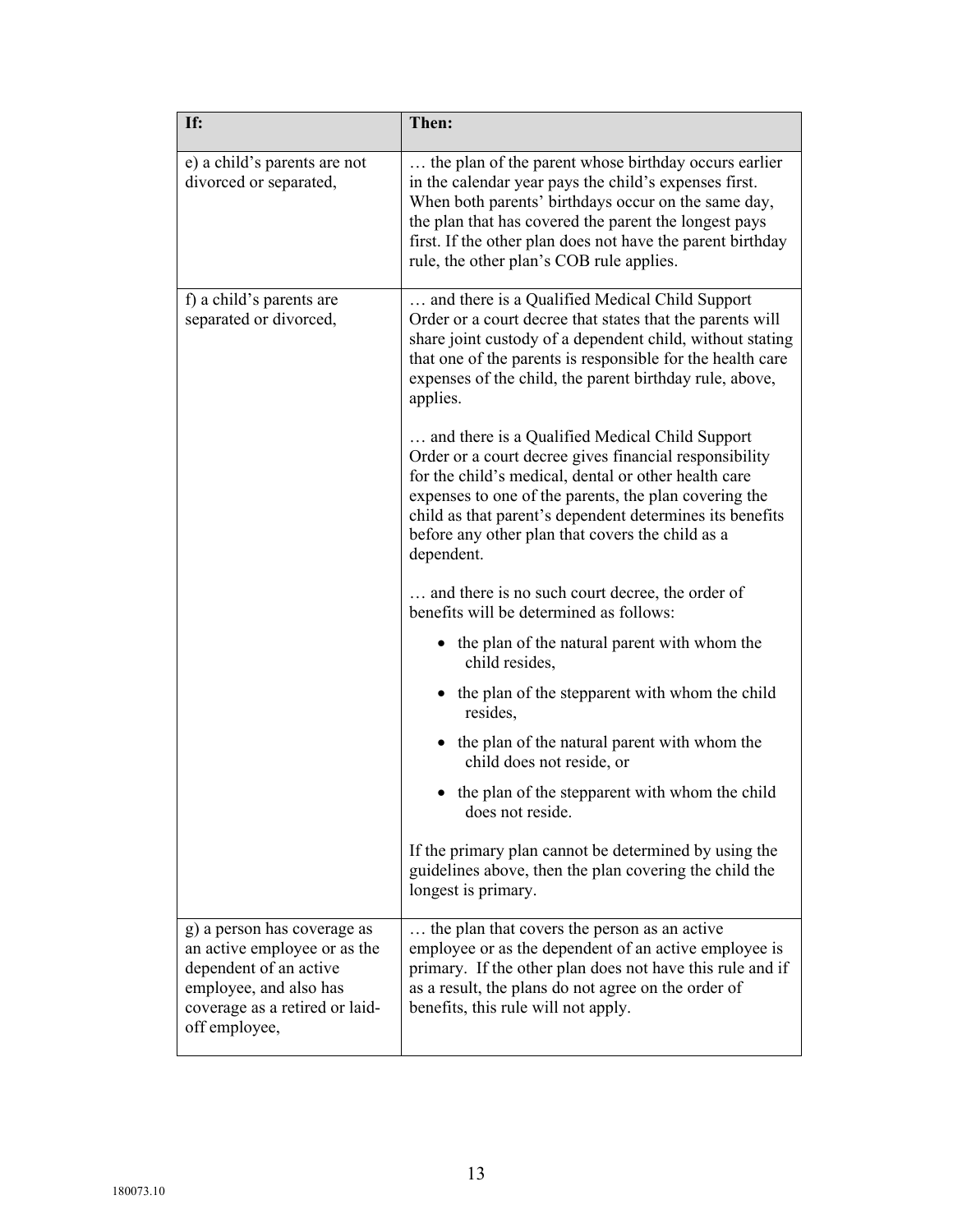| If:                                                                                                 | Then:                                                                                                                                                                                                            |
|-----------------------------------------------------------------------------------------------------|------------------------------------------------------------------------------------------------------------------------------------------------------------------------------------------------------------------|
| h) a person is covered under a<br>federal or state right of<br>continuation law (such as<br>COBRA), | the benefits of a plan that covers a person under a<br>right of continuation under federal or state laws will be<br>determined after the benefits of any other plan that is<br>not a mandated continuation plan. |
| i) the above rules do not<br>establish an order of payment,                                         | the plan that has covered the employee, participant,<br>member or subscriber for the longest time will pay<br>benefits first.                                                                                    |

When the federal law states that Medicare is the primary payor, this Plan will base its payment upon benefits that would have been paid by Medicare under Parts A and B, regardless of whether or not the person was enrolled under both of these parts.

#### **3. Does Federal law protect hospital stays after childbirth under the Plan?**

Group health plans and health insurers generally may not, under Federal law, restrict benefits for any hospital length of stay in connection with childbirth for the mother or newborn child to less than 48 hours following vaginal delivery, or less than 96 hours following a cesarean section. However, Federal law generally does not prohibit the mother's or newborn's attending provider, after consulting with the mother, from discharging the mother or her newborn earlier than 48 hours (or 96 hours as applicable). In any case, plans and insurers may not, under Federal law, require that a provider obtain authorization from the plan or the insurer for prescribing a length of stay not in excess of 48 hours (or 96 hours).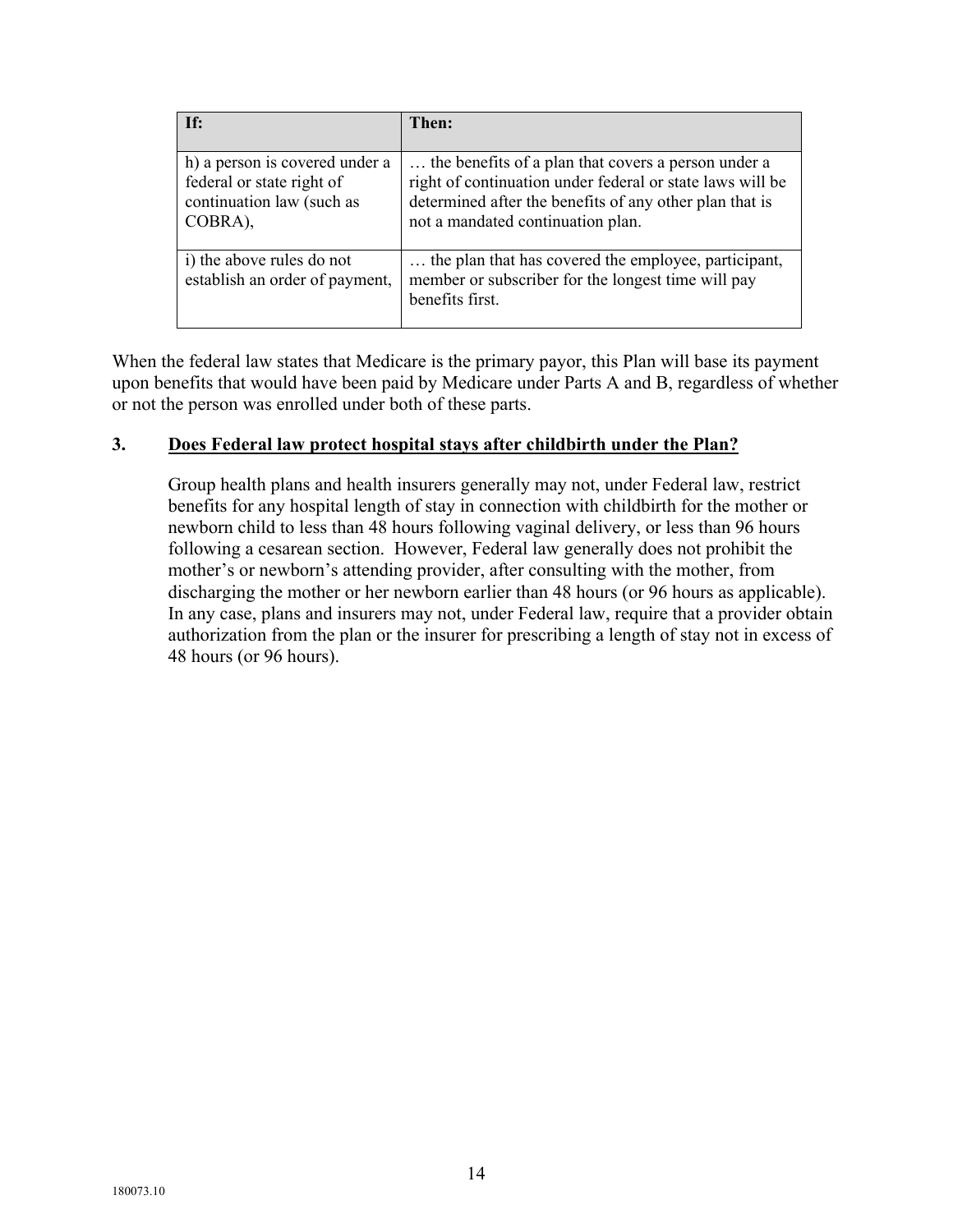#### **FUNDING**

#### **1. How are Benefits funded?**

The Plan has both self-funded benefits and insured benefits. The Employer pays for selffunded benefits through its general assets and/or Participant contributions. The Employer and/or Participants pay premiums for insured benefits, which are funded solely by the Insurer.

Your Employer will announce the amount of contributions and premiums at least annually. The amount you pay may depend on the type of coverage elected, the number of covered Eligible Dependents, the age of the Participant, your employee classification and the location of your employment. In addition, the amount of employer contributions you may receive for benefits may vary depending on whether you are a full-time or parttime Participant. Your Employer may change the level of Participant contributions for any Benefit, at any time, in its sole discretion.

Benefits under the Legal Services Plan are paid by the Legal Services Provider, listed in Appendix A to this SPD.

#### **2. How can I pay for Plan Benefits pre-tax?**

The Plan Administrator will provide you a description of the Benefits provided under the Plan which can be funded through pre-tax contributions, an explanation of the effect of paying the Benefit contributions with pre-tax premium contributions on the Eligible Employee's federal income taxes, and any other material deemed to be necessary by the Plan Administrator to provide you with complete information about the Benefit.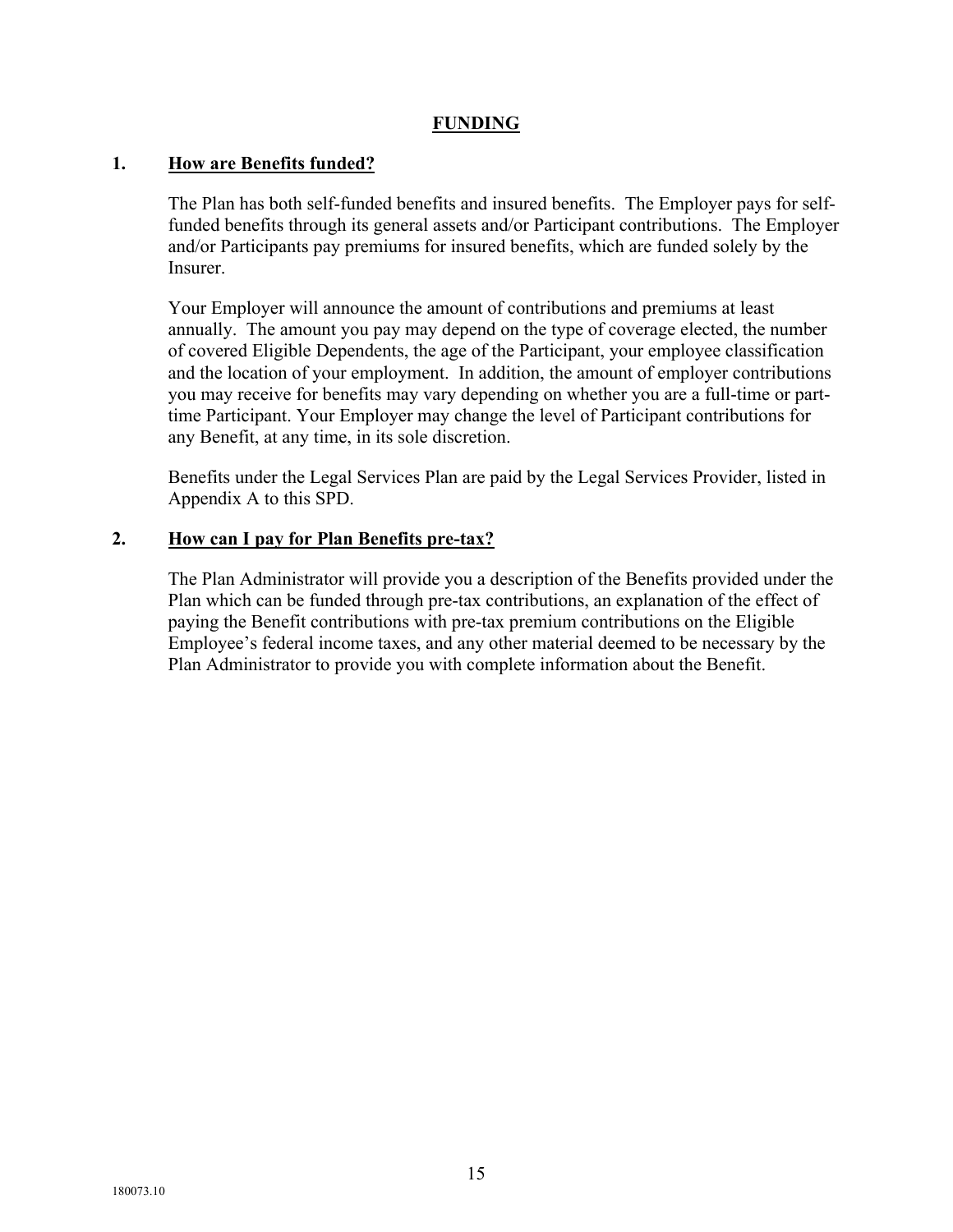# **PLAN ADMINISTRATION**

#### **1. Who are the Plan's named fiduciaries?**

The Plan Administrator is a named fiduciary within the meaning of ERISA § 402 and has full discretionary authority to administer the Plan, to interpret the Plan, and to determine eligibility for participation and for Benefits under the terms of the Plan. However, Insurers and parties that have entered into administrative service agreements with the Plan ("Third Party Administrators" or "TPAs") assume sole responsibility for their performance under applicable Policies or administrative services agreements and, under ERISA, are named fiduciaries with respect to their performance. Any final determination by a named fiduciary or its delegate is binding and conclusive upon all persons.

#### **2. What authority does the Plan Administrator have?**

The Plan Administrator has complete discretion to construe and interpret this Plan, to decide all questions of fact and issues relating to eligibility, participation and Benefits and to make and publish appropriate rules for administration of the Plan.

The Plan Administrator's officers, directors and employees can carry out the Plan Administrator's duties on behalf of and in the name of the Plan Administrator and not as individual fiduciaries. The Plan Administrator may also engage individuals or entities to perform legal, actuarial, accounting and other professional and clerical services for the Plan.

The Plan Administrator will compile and maintain records necessary for proper administration of the Plan and will supply, as required, information and reports to the Internal Revenue Service, Department of Labor, and Participants, including annual reports, Summary Plan Description, and any required certificates of Creditable Coverage (unless prepared by Insurers for distribution to Participants pursuant to written agreements). The Plan Administrator will review the performance of all persons who have been delegated or allocated duties pursuant to the Plan.

# **3. What authority do Insurers have?**

Insurers have sole discretion regarding payment of Insured Benefits and may make any other determinations set forth in the Policy issued by that Insurer. The Plan Administrator has no liability or responsibility for any Insured Benefits except authority granted by an Insurer to perform limited administrative functions. The Employer is not responsible for Insured Benefits in excess of the amount paid by Insurers.

# **4. What authority do TPAs have?**

TPAs have initial discretion to determine eligibility to participate, to determine whether Benefits are provided by the Plan, to authorize payment of Benefits and to make any other determinations set forth under the applicable administrative services agreement.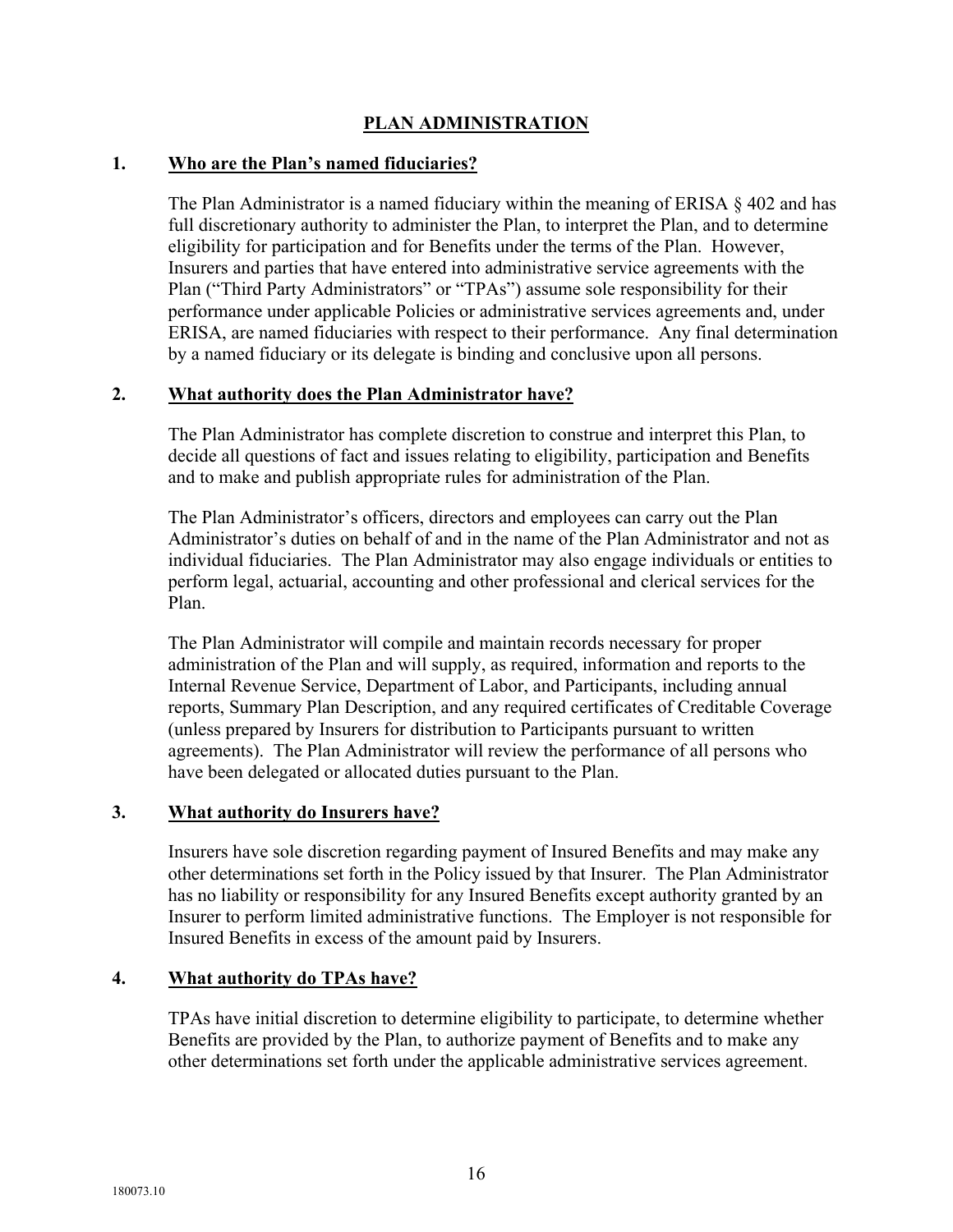#### **5. Can this Plan be amended or terminated?**

The Plan Sponsor reserves the power at any time or times to amend or terminate the provisions of the Plan (and the underlying Policies and administrative services agreements) to any extent and in any manner that it deems advisable, by a written instrument signed by a duly authorized officer of the Employer. The Plan Sponsor may delegate to any Employee all or a portion of the authority to amend the Plan (or any of the underlying Policies and administrative services agreements) by signed written instrument, but the delegate's authority will terminate if the delegation is revoked by a written instrument signed by the duly authorized officer of the Employer, or if the employee's employment terminates.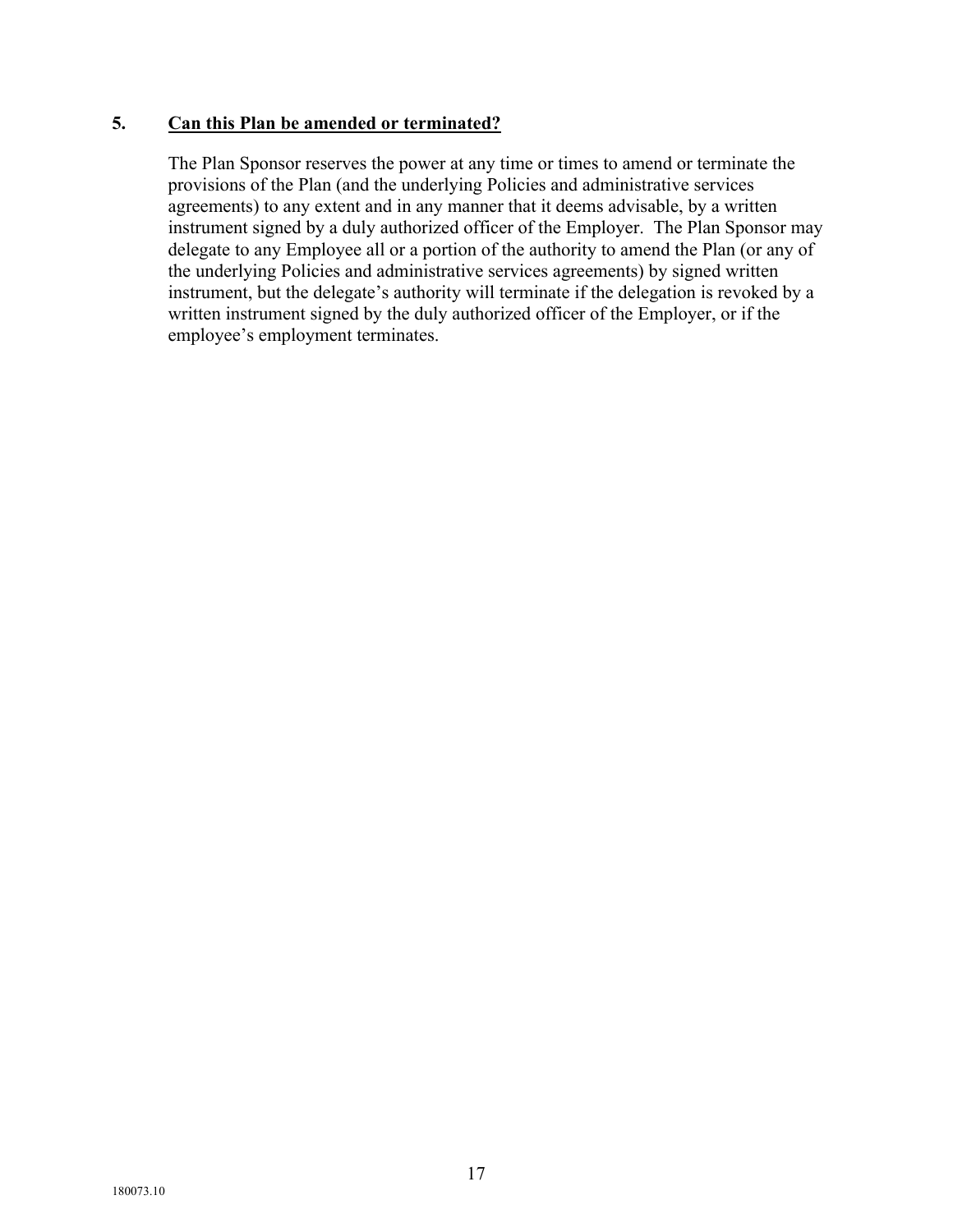# **CLAIMS PROCEDURES**

#### **1. What procedures are used to claim Plan Benefits?**

This Section addresses all claims for self-funded benefits. Claims for insured benefits are handled by the applicable Insurer as outlined in the applicable Policy or Benefit Section. The Legal Services Plan is treated as an Insured Benefit for claims purposes. More information about Insured Benefit claims is included in Section 9, below. The Claims Administrator for medical claims is United Healthcare, which is a claims fiduciary entitled to interpret the benefit provisions of the Plan with regard to the claims it administers on behalf of the Plan. The Claims Administrator for dental claims is Delta Dental. The Claims Administrator for vision claims is VSP. For all other self-funded benefits, the Plan Administrator is the Claims Administrator. In pursuing a claim under this section, an individual may act through an authorized representative so long as the Claims Administrator receives documentation demonstrating that the representative is in fact authorized to act on behalf of the claimant. Any "**Extensions**" of the determination deadlines must be required by matters beyond the control of the Plan and the Claims Administrator must, before the original determination deadline, provide notice to you stating the matter beyond the control of the Plan and the date by which a determination is expected.

#### **2. How do I make a claim for Self Funded Benefits?**

To make a claim for self-funded benefits, except for Urgent Care Claims, you must complete and file an application for Benefits with the Claims Administrator. The Claims Administrator will review all applications for Benefits and will notify you in writing of its decision within a reasonable period appropriate for the circumstances that shall not exceed the deadlines set forth below:

| <b>Type of Claim</b>                | <b>Determination Deadline</b>                                                     |
|-------------------------------------|-----------------------------------------------------------------------------------|
| Group Health Plan Urgent Care Claim | As soon as possible within 72 hours of the<br>claim                               |
| Group Health Plan Pre-Service Claim | Within 15 days of the claim (with a 15 day<br>Extension)                          |
| Group Health Plan Post-Service      | Within 30 days of the claim (with a 15 day<br>Extension)                          |
| Group Health Plan Concurrent Care   | In time to permit appeal and determination<br>before treatment ends or is reduced |
| Disability Claim                    | Within 45 days of the claim (with two 30)<br>day Extensions)                      |
| Other Claims                        | Within 90 days of the claim (with a 90 day<br>Extension)                          |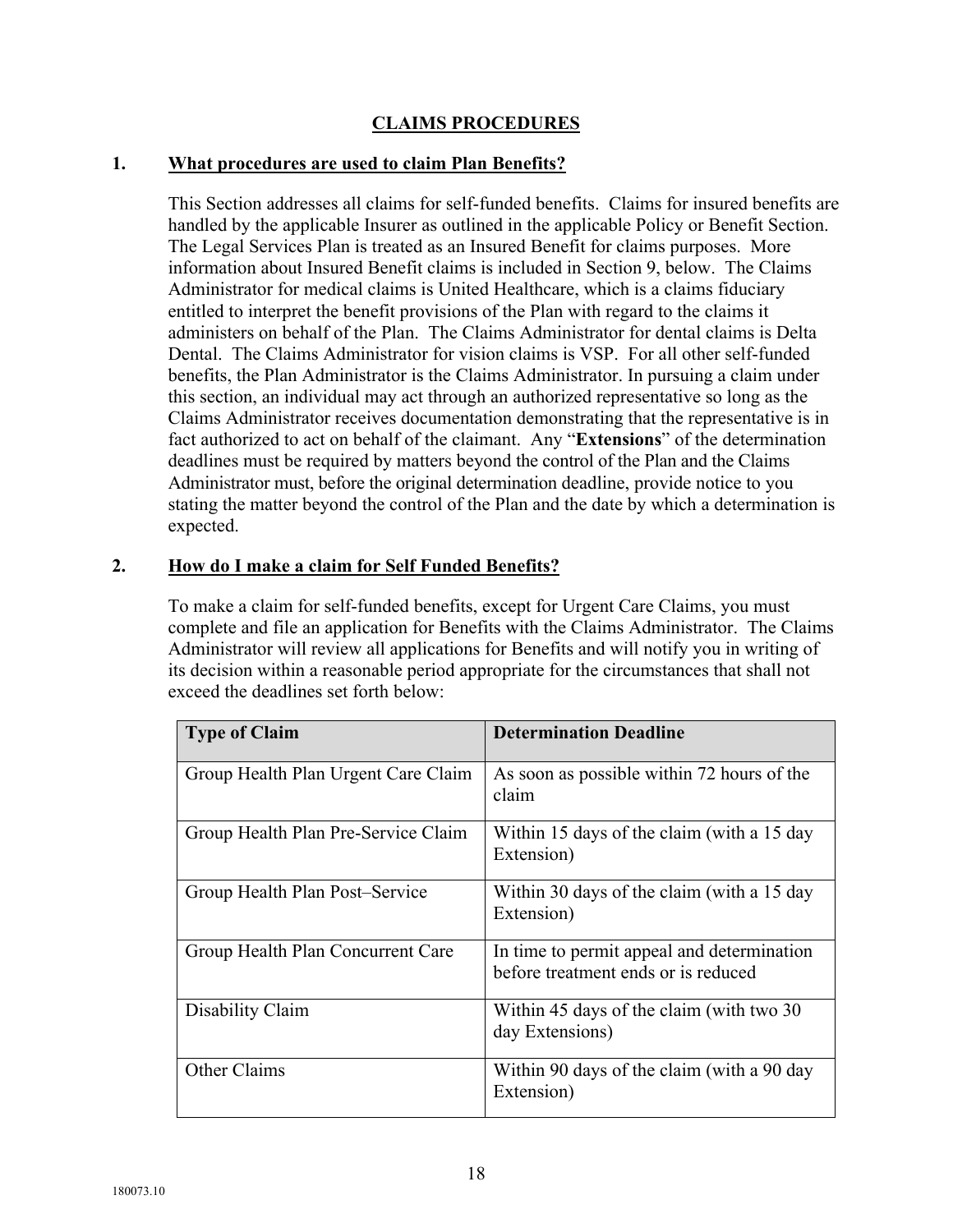The period for making the claims decision is tolled (will not run) for up to 60 days while the claimant completes the claim.

# **3. What happens if my claim for Self-Funded Benefits is denied?**

The Claims Administrator will forward any denial of a claim for Benefits to you in writing in a manner and in a language calculated to be understood by you clearly stating:

- (a) The reason(s) for the denial, including references to specific Plan provision(s) upon which the denial was based;
- (b) The additional materials or information needed to support your claim and why such information or materials are necessary if the claim was denied because you did not furnish complete information or documentation;
- (c) A statement that you will be provided, upon request, reasonable access to, and free of charge, copies of all documents, records and other information relevant to your claim;
- (d) Information sufficient to identify the claim involved, including the date of service, the health care provider, the claim amount (if applicable), and a statement regarding the right to obtain the diagnosis code and treatment code and their corresponding meanings upon written request;
- (e) An explanation of the steps you must take if you disagree with the denial and wish to have your benefit application reviewed again;
- (f) Any available internal and external appeal procedures and the applicable time limits;
- (g) A statement regarding your right to bring an action under Section 502(a) of ERISA if your claim is denied at each required level of appeal; and

# **4. How is a Self-Funded Benefits claim denial appealed?**

You may appeal a denial within 60 days (180 days for disability claims or medical claims) after receipt of written notice of the denial by submitting in writing to the Claims Administrator a request for review of the denial of claim. As part of the appeal process, you may submit comments, documents, records, testimony, and other information concerning the claim and may upon request review (free of charge) documents, records, testimony and other information relevant to the claim, including any new or additional documents, records or other relevant information considered, relied upon, or generated by the Plan and relevant to the claim. The Claims Administrator will provide these documents to you at a convenient location during regular business hours within 30 days of your request. In addition, you may submit written comments, documents, records and other information relating to the claim, without regard to whether such information was submitted or considered in the initial application for Benefits.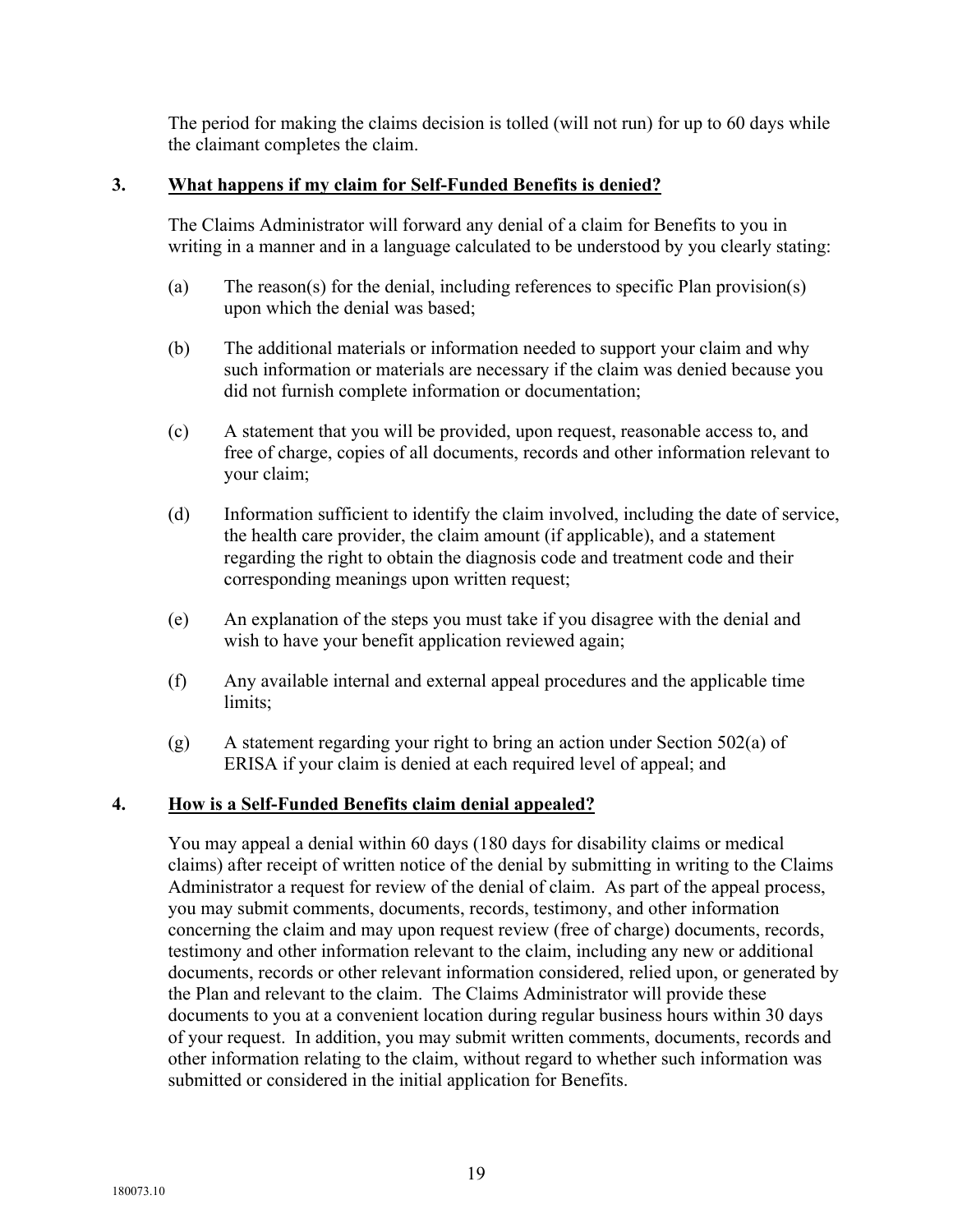On appeal, the Claims Administrator will take into account all of the comments, documents, records, testimony and other information you submit. The individual deciding the appeal will not be the same individual or a subordinate of the individual who decided the initial claim. If a final decision is based on a new or additional rationale, the Claims Administrator shall provide the rationale to you, free of charge, within a time period sufficiently in advance of the due date of the final determination (as set forth below) so that you have a reasonable opportunity to respond prior to the due date. The Claims Administrator will transmit a final written decision setting forth specific reasons for any denial within a reasonable period under the circumstances that shall not exceed the deadlines set forth below:

| <b>Type of Claim</b>                   | <b>Determination Deadline</b>            |
|----------------------------------------|------------------------------------------|
| Group Health Plan Urgent Care<br>Claim | As soon as possible within 72 hours      |
|                                        |                                          |
| Group Health Plan Pre-Service          | Within 30 days                           |
| Claim                                  |                                          |
| Group Health Plan Post-Service         | Within 60 days                           |
| Claim                                  |                                          |
| Group Health Plan Concurrent Care      | Before treatment ends or is reduced      |
| Decision                               |                                          |
| Disability Claim                       | Within 45 days (with a 45 day Extension) |
| Other Claims                           | Within 60 days (with a 60 day Extension) |

# **5. What are the procedures for External Review?**

A claimant must exhaust the internal claims and appeals process before he or she can request an external review or bring any litigation regarding his or her adverse benefit determination, except in the case of "deemed exhaustion." If the Plan fails to adhere to the internal claims and appeals process above, the claimant will be deemed to have exhausted the internal claims and appeals process and may initiate an external review (as described below), or pursue available remedies under ERISA.

Note: The internal claims and appeals process will not be "deemed exhausted" based on de minimis violations that do not cause, and are not likely to cause, prejudice or harm to the claimant so long as the Plan demonstrates that (a) the violation was for due cause or due to matters beyond the control of the Plan and that (b) the violation occurred in the context of an ongoing, good faith exchange of information between the Plan and the claimant.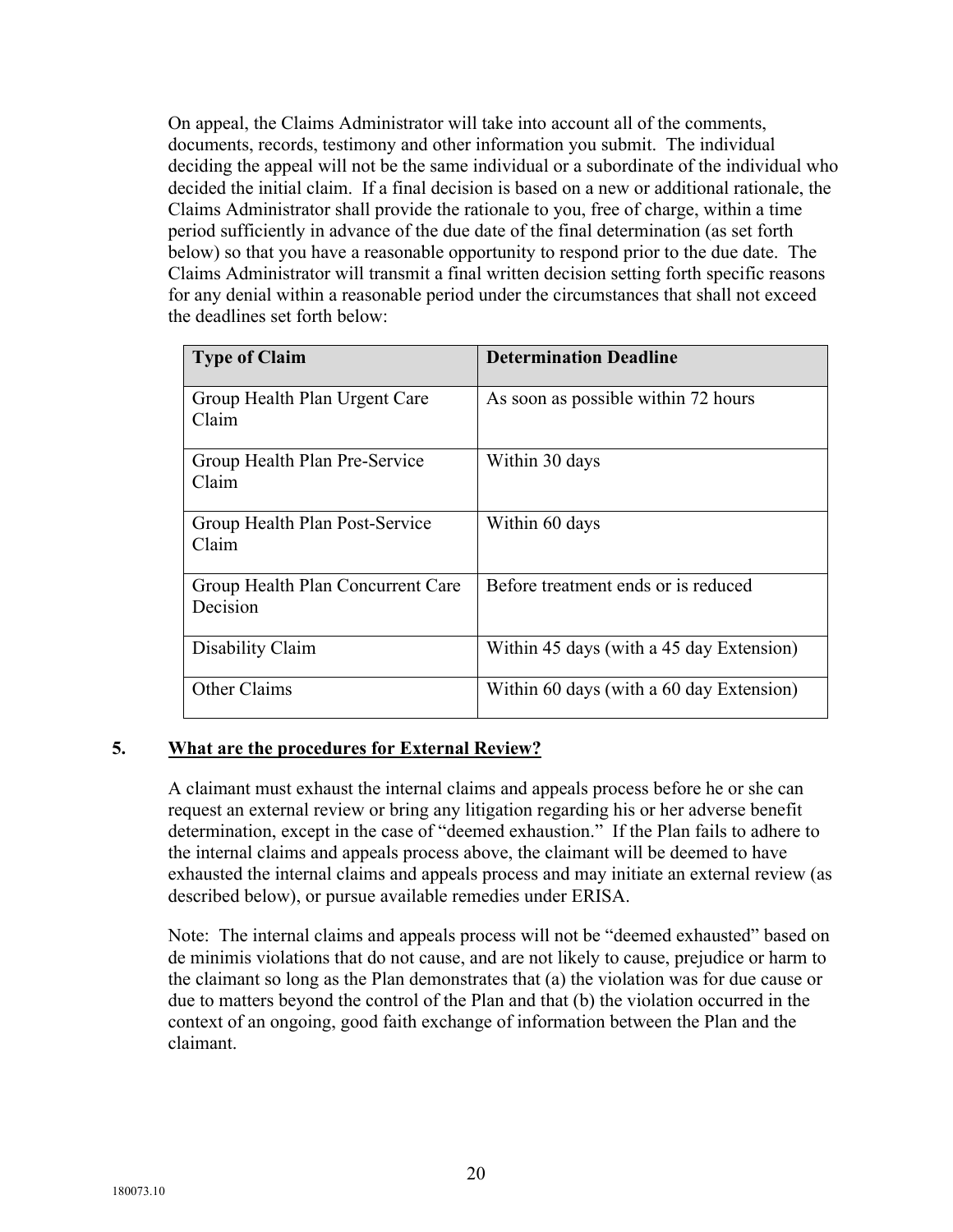#### Non-Expedited Requests for External Review

If you have exhausted (or have been deemed to have exhausted) the internal claims and appeals process, you may file a written request for an external review with the applicable Claims Administrator, provided the request is filed within four months after the date of receipt of the denial notice. External review is available for any claim that involves a medical judgment as provided in the amended interim final rules implementing PPACA and for rescissions of coverage. External review is not available for any claim that is denied because the claimant fails to meet the eligibility requirements for coverage under the terms of the Plan. For example, external review is available for a claim that is denied on the basis of medical necessity or because the treatment, service or supply is experimental or investigational.

Within 5 business days of the Claims Administrator's receipt for the request for external review, a preliminary review will be conducted to determine whether the request is suitable for external review. Within one business day after completion of the preliminary review, a written notification will be provided to you or your authorized representative as to whether your request is eligible for external review. If the request is complete but not eligible for external review, the notification will include the reason(s) for its ineligibility and contact information for the Employee Benefits Security Administration (toll-free number 866-444-EBSA (3272)). If the request is not complete, the notification will describe the information or materials needed to make the request complete. The required information must be provided no later than the last day of the four month period after the date of the denial notice (for example, not later than March 1, 2013 for a denial notice dated October 30, 2012) or 48 hours after receipt of the preliminary review notification, whichever is later.

Requests that are eligible for external review will be reviewed by an accredited independent review organization ("IRO"). The IRO will not provide any deference to any prior determination and will not be bound to any decisions or conclusions that were reached by the applicable Claims Administrator. The assigned IRO will provide you or your authorized representative with a notice inviting you to submit any additional information that you wish the IRO to consider within 10 business days after the date of the notice. Any additional information that the IRO receives from you or your authorized representative will be provided to the applicable Claims Administrator. The applicable Claims Administrator may reconsider its prior denial on the basis of such information. If the denial is reversed and coverage or payment is provided, you or your authorized representative will be notified in writing and the external review will be terminated.

The IRO will review any timely received additional information you or your authorized representative provides and the documents and information that the applicable Claims Administrator reviewed in connection with its denial (for example, your medical records, the terms of the plan, etc.). The IRO will provide you or your authorized representative and the plan with its final external review decision in writing within 45 days after the IRO's receipt of the request for external review. The IRO's final external review decision is binding. If the IRO's decision reverses the applicable Claims Administrator's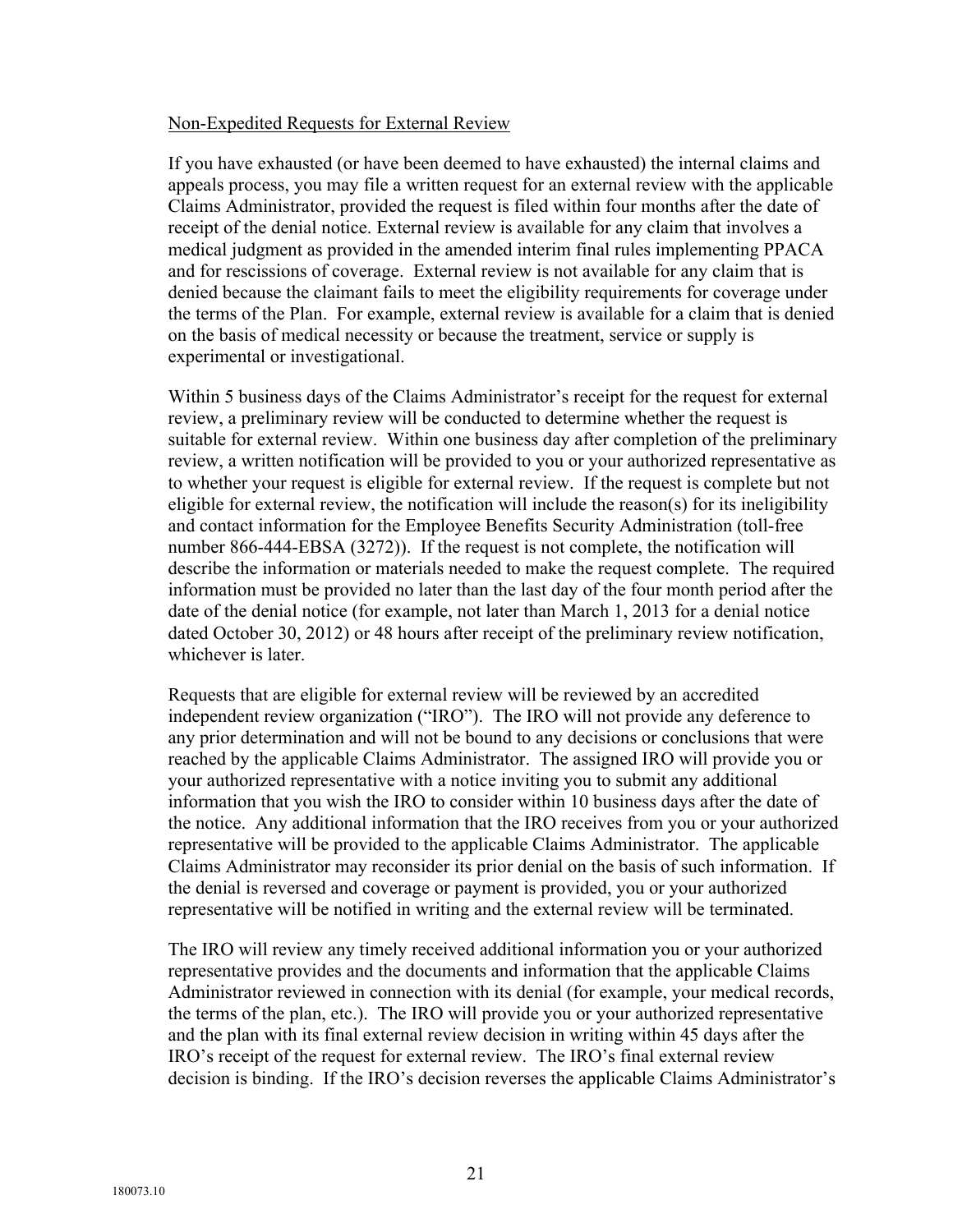adverse benefit determination or final adverse benefit determination, the plan will provide the coverage or payment for the claim.

#### Expedited Requests for External Review

If the adverse benefit determination involves a medical condition for which the timeframe for completion of an expedited internal appeal would seriously jeopardize your life or health or would jeopardize your ability to regain maximum function, you (or your authorized representative) may file a request for an expedited external review of your claim by an IRO, provided you (or your authorized representative) files a request for an internal appeal of the denied claim with the applicable Administrator at the same time.

You (or your authorized representative) may also file a request for an expedited external review by an IRO if your final level of appeal has been denied and the appeal involves a medical condition where the timeframe for completion of a standard external review would seriously jeopardize your life or health or would jeopardize your ability to regain maximum function or concerns an admission, availability of care, continued stay or health care item or service for which the claimant received emergency services and you have not been discharged from a facility.

The standards and processes described above regarding the preliminary review for eligibility and review by the IRO also apply to expedited requests except that the IRO will provide you (or your authorized representative) and the Plan with its final external review decision as expeditiously as your medical condition or circumstances require, but in no event more than 72 hours after the assigned IRO's receipt of the request for external review. If the notice is not in writing, the IRO will provide written confirmation of its decision within 48 hours after the date it provided you (or your authorized representative) with oral notice of its decision.

# **6. When must my claim for Self-Funded Benefits be filed?**

Except as otherwise provided in a Benefit Section, you waive any claim for self-funded benefits not filed within one year after the earlier of the date the expense was incurred or the date the service was rendered.

# **7. Are there special rules for medical and disability claims?**

The following additional procedural rules apply to disability claims and to medical claims:

- (a) *Tolling.* Both the decision on appeal and an initial decision will be tolled (will not run) while you complete an incomplete claim.
- (b) *Notice of Incorrect Filing.* If you incorrectly file a Pre-Service Claim, the Claims Administrator will provide notice to you that the claim was incorrectly filed within 5 days (24 hours for Urgent Care Claims).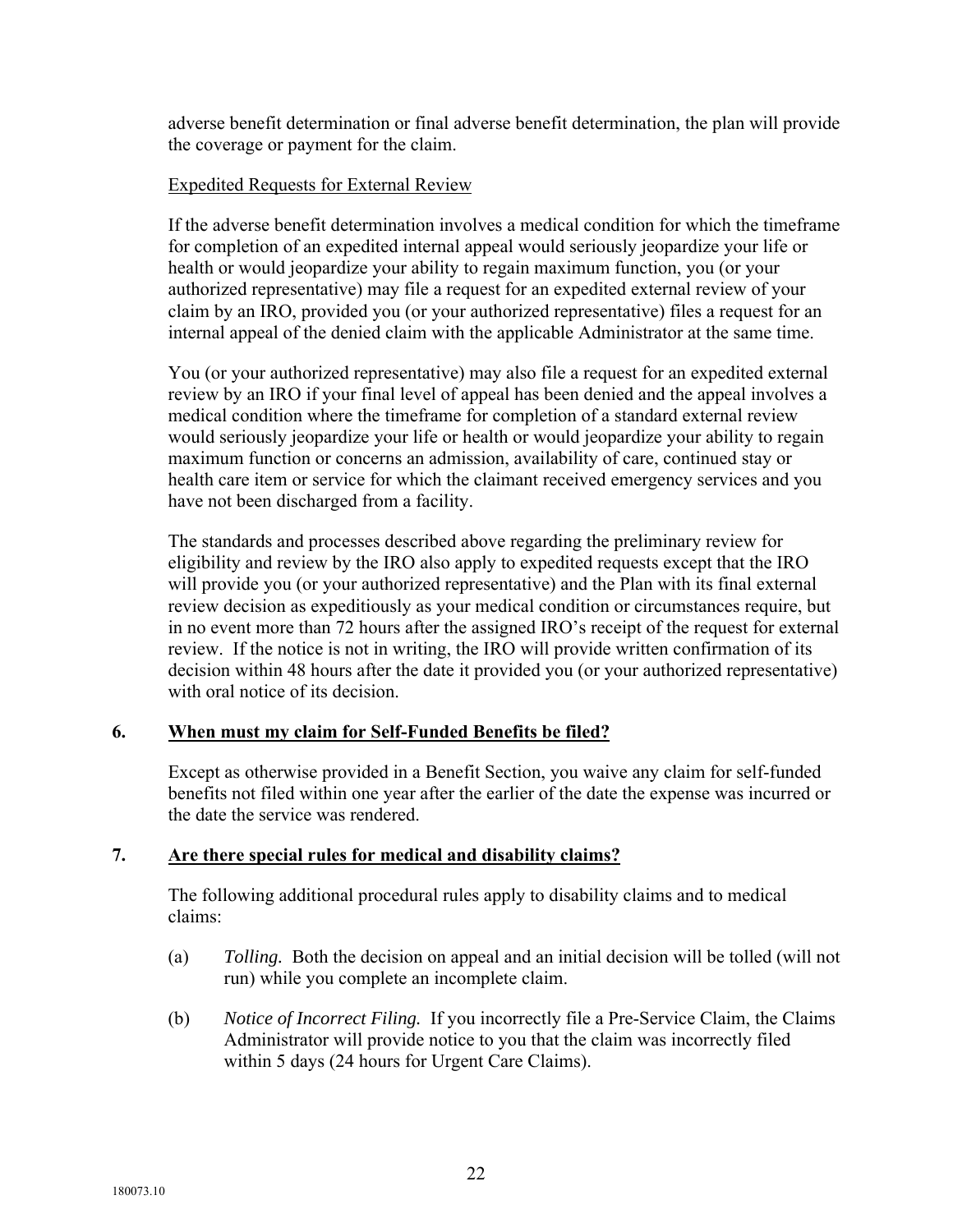- (c) *Claim Denial*. Any claim denial will include a statement that an explanation of the scientific or clinical judgment for the determination, applying the terms of the Plan to your medical circumstances, will be provided free of charge upon request if the adverse benefit determination is based on medical necessity, experimental judgment, or a similar exclusion or limit.
- (d) *Medical or Vocational Experts.* If the denial is a denial on appeal, any medical or vocational expert that was consulted will be identified and the notice will contain the following statement: "You and your plan may have other voluntary alternative dispute resolution options, such as mediation. One way to find out what may be available is to contact your local U.S. Department of Labor Office or your State insurance regulatory agency."
- (e) *Medical Judgment.* If the appeal of the adverse determination is based in whole or in part on a medical judgment, the Claims Administrator will consult with a health care professional who has appropriate training and experience in the field of medicine involved in the medical judgment and who was not consulted and is not a subordinate of a person consulted in connection with the adverse benefit determination that is the subject of the appeal.
- (f) *Access to Statements of Policy*. The claimant may, upon request, free of charge, be given access to any statement of policy or guidance with respect to the Plan concerning denied treatment options or Benefit for the claimant's diagnosis.

# **8. How do I determine what type of claim for Medical Benefits I am making?**

- (a) *Urgent Care Claims.* An "Urgent Care Claim" is a claim for medical care or treatment if the time period for making non-urgent care determinations could seriously jeopardize your life, health or ability to regain maximum function or, in the opinion of a physician with knowledge of your medical condition, would subject the claimant to severe pain that cannot be adequately managed without the care or treatment that is the subject of the claim.
- (b) *Pre-Service Claims.* A "Pre-Service Claim" is a claim for medical benefits conditioned, in whole or in part, on approval of the benefit in advance of obtaining medical care.
- (c) *Concurrent Care Decisions.* A "Concurrent Care Decision" is a decision related to an early reduction or termination by the Plan in the course of an approved ongoing course of medical treatment to be provided over a period of time or for a specified number of treatments.

# **9. What procedures do I follow to make a claim for Insured Benefits?**

You must submit any claim for Insured Benefits to the Insurer that issued the Policy providing the benefit and must follow the claims procedures described in the appropriate Policy and Benefit Section. Any claims denied by the Insurer may be appealed to the Insurer in accordance with appeal procedures described in the applicable Benefit Section.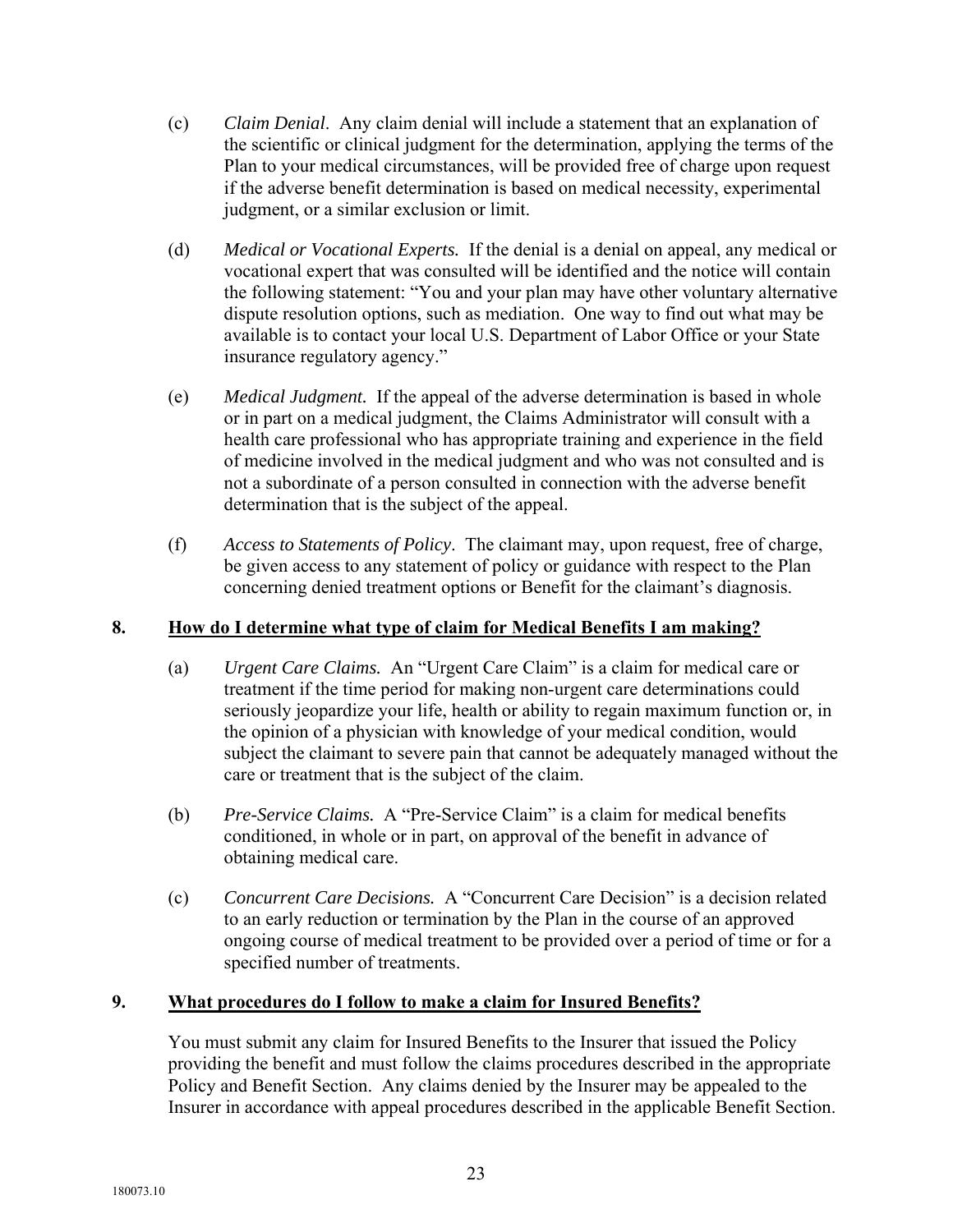The Insurer will transmit its final decision to you, setting forth the specific reasons for any denial. You waive all claims not filed within the time limits specified in the appropriate Policy.

If an Insurer denies a claim (in whole or in part) because you are not eligible for Benefits under the insurance Policy due to an administrative function of the Plan Administrator, such as determining eligibility for participation and enrolling eligible individuals, you may appeal the denial to the Plan Administrator. The Plan Administrator will review the claim using the procedures for self-funded benefits, but the review will be limited to review of the Plan Administrator's function. If the Plan Administrator determines that you met eligibility and enrollment requirements, the Plan Administrator will forward the claim and an explanation directly to the Insurer who will complete the review according to the Policy's claims procedures.

#### **10. What other obligations do I have under the Plan's claims procedures?**

The Claims Administrator and any person or entity designated as a named fiduciary who has the di**s**cretionary authority to approve or deny all or any portion of a claim for Benefits may retain the services of a third party to perform pre-certification, utilization review, cost containment, and quality assurance services in accordance with an agreement and procedures approved by the Claims Administrator. By receiving Benefits under this Plan, you agree to cooperate with such organizations. Failure to cooperate may result in adjustments to Benefit payments.

You must exhaust these claims procedures prior to pursuing any other remedy. Further, no action at law or in equity in any court or agency may be brought at all unless it is brought within one year after the date the Plan Administrator or Claims Administrator (as applicable) renders its final decision upon appeal, unless specifically provided otherwise in the applicable Benefit Section.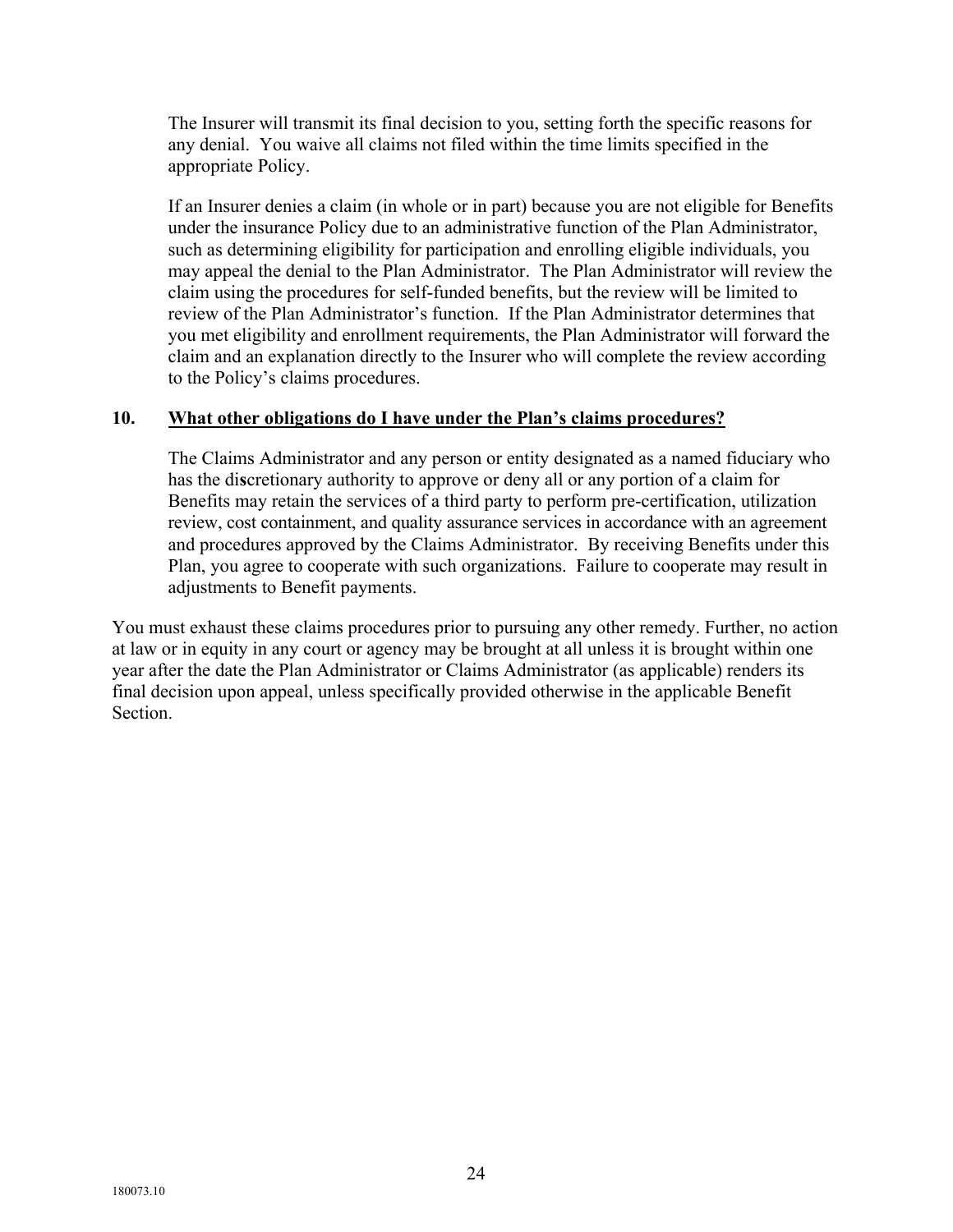# **ADDITIONAL RIGHTS, OBLIGATIONS AND RESTRICTIONS**

#### **1. Does this Plan give me any employment rights?**

This Plan is not intended and should not be construed to give you any right to continued employment with the Employer.

#### **2. What agreements and cooperation are required to receive Benefits?**

(a) *Proof of Marriage, Domestic Partnership, Age and Dependent Status.* 

You may be required to furnish satisfactory proof of eligibility such as age, marital/domestic partnership or dependent status as a condition to maintaining coverage or receiving benefits under the Plan.

- (b) *Acts of Third Parties.* 
	- (i) Plan's First Rights of Subrogation and Reimbursement. As a condition of receiving Plan benefits, Eligible Employees and/or Eligible Dependents grant specific and first rights of subrogation, reimbursement, and restitution to the Plan with respect to benefits they receive from the Plan that either relate to an injury, illness or condition which results from the act or omission of a third party or are, otherwise, subject to any reimbursement provision of a no fault automobile insurance policy. Such rights shall come first and shall not be adversely impacted in any way by:
		- (1) The "make whole doctrine" (i.e., the Participant's or covered Eligible Dependent's recovery of his full damages or attorney's fees), contributory or comparative negligence, the common fund doctrine, or any other defense or doctrine which may limit the Plan's rights (equitable or otherwise); or
		- (2) The manner in which any recovery by a Participant or covered Eligible Dependent is characterized or structured (e.g., as lost wages, damages, attorney's fees rather than as for medical expenses).
	- (ii) The Plan's rights of subrogation, reimbursement, and restitution shall extend to any property (including money), without regard to the type of property or the source of the recovery, including any recovery from the payment or compromise of a claim (including an insurance claim), a judgment or settlement of a lawsuit, resolution through any alternative dispute resolution process (including arbitration), or any insurance (including insurance on the Participant and/or covered Eligible Dependent, no-fault coverage, uninsured and/or underinsured motorist coverage).
	- (iii) Lien and Creation of Constructive Trust. At the time the Plan pays benefits which may be subject to the Plan's right of reimbursement,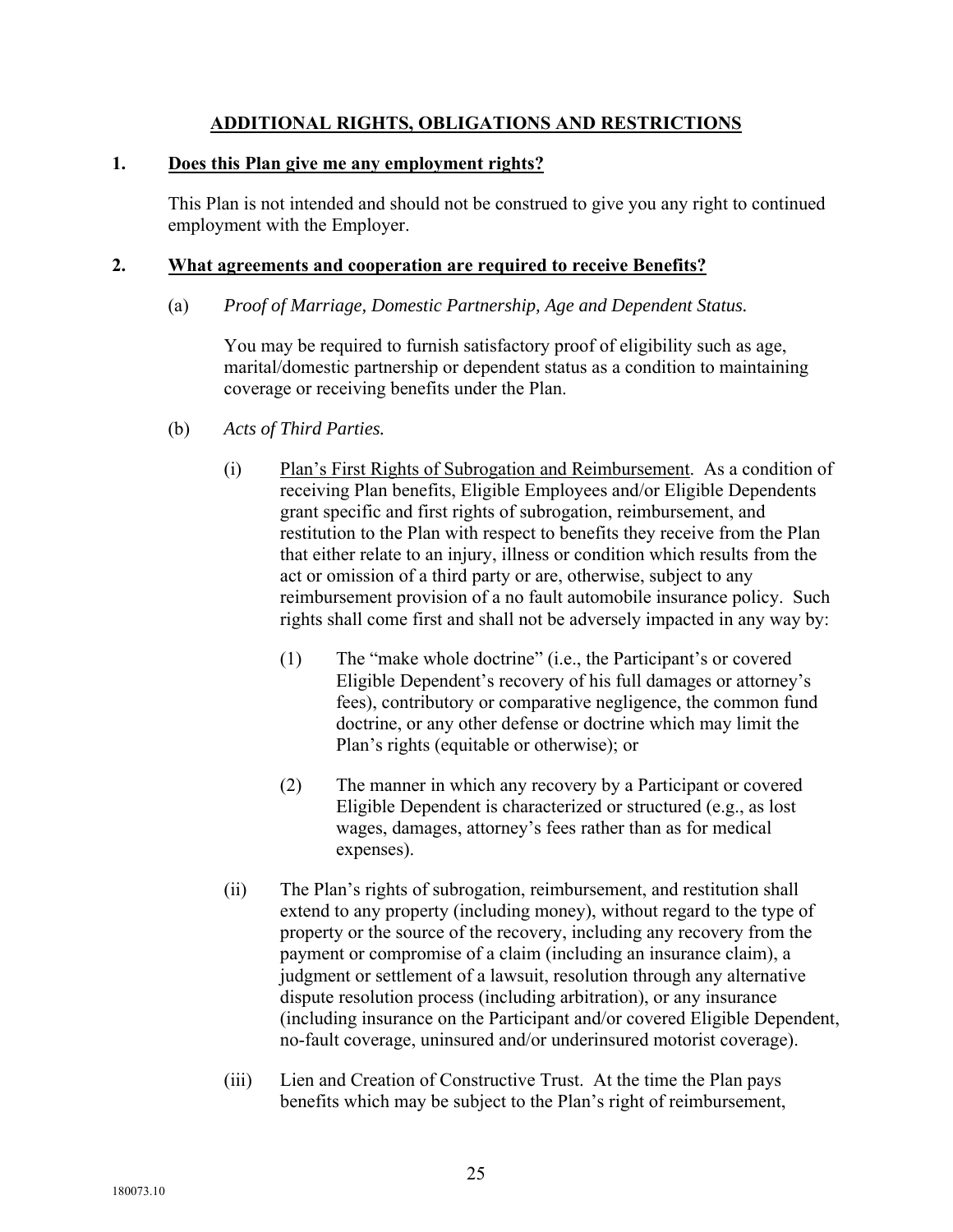subrogation, or restitution, the Participant and/or covered Eligible Dependent shall at that time grant to the Plan (as a condition of such payment) a lien (including, but not limited to an equitable lien by contract) on any property described in subsection (b), without regard to the identity of the property's source or holder at any particular time; or whether property at the time the property exists, is segregated, or whether the Participant and/or covered Eligible Dependent has any rights to it. Until the time such lien is completely satisfied, the Participant and/or covered Eligible Dependent or other holder of the property that is subject to such equitable lien by contract (e.g., an account or trust established for the benefit of the Participant or covered Eligible Dependent, an Insurer, etc.) shall hold such property as the Plan's constructive trustee. Such constructive trustee shall immediately deliver such property to the Plan upon the direction of the Plan to satisfy the lien.

- (iv) Obligations of the Participant and/or covered Eligible Dependent. The Participant and/or covered Eligible Dependent shall:
	- (1) Not assign any rights or causes of action he or she may have against others (including under insurance policies) which may implicate the Plan's right to reimbursement, subrogation or restitution without the express written consent of the Plan;
	- (2) Cooperate with the Plan and take any action that may be necessary to protect the Plan's interests;
	- (3) Immediately take or regain possession of any property subject to the Plan's lien in his or her own name, place it in a segregated account within his or her control at least in the amount of the lien, and not alienate it or otherwise take any action so that such property is not in his or her possession prior to the satisfaction of such lien by contract; and
	- (4) Promptly notify the Plan of the possibility that the circumstances regarding the payment of benefits by the Plan may be subject to the Plan's right of reimbursement, subrogation or restitution, or of the submission any claim or demand letter, the filing of any legal action or request for any alternative dispute resolution process, or of the commencement of any trial or alternative dispute resolution process (at least 30 days prior notice), or of any agreement (relating to any claim, legal action or alternative dispute resolution), that relates to any property that may be subject to the Plan's rights of subrogation, reimbursement, restitution, to a lien, or as beneficiary of a constructive trust.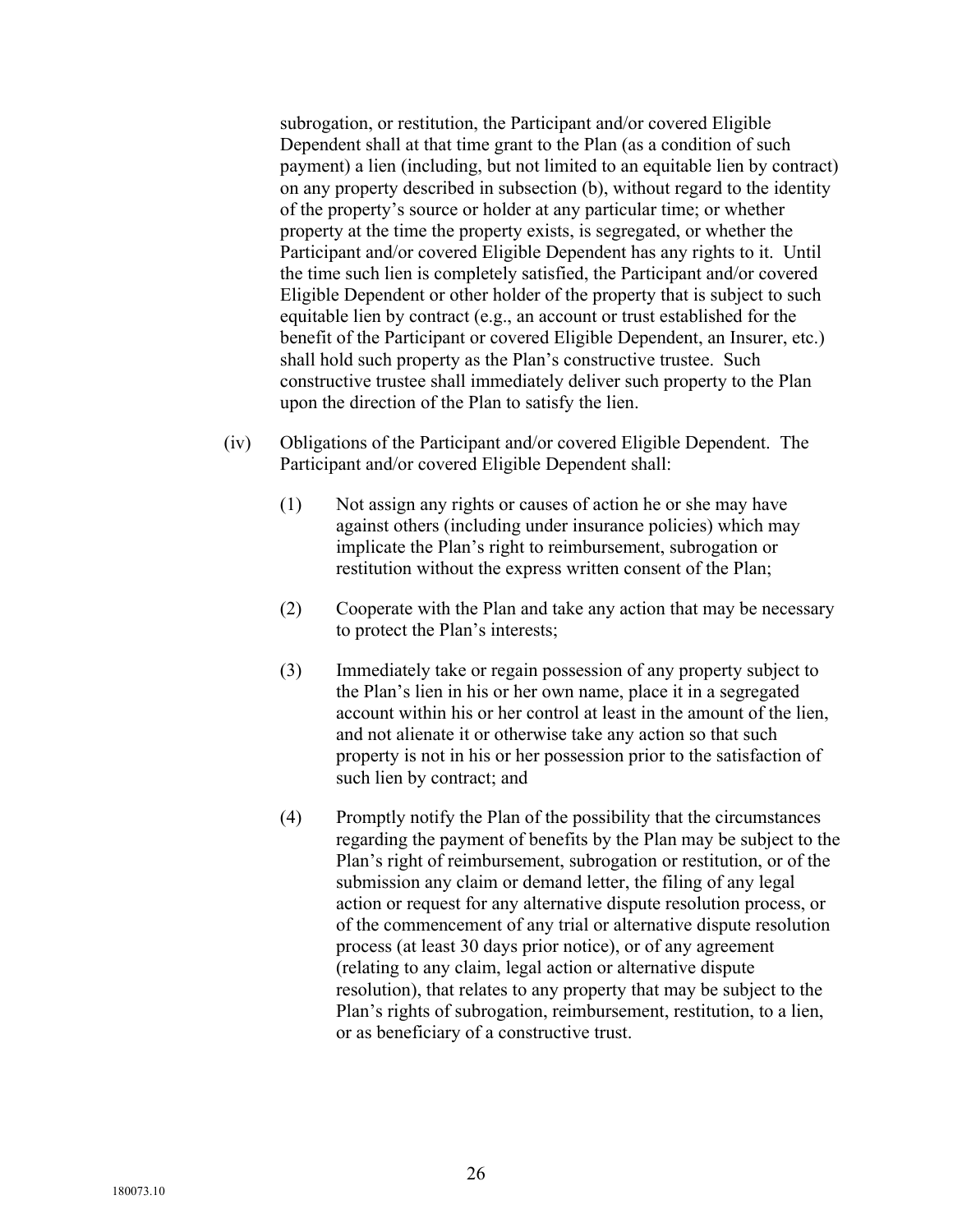- (v) No Duty to Independently Sue or Intervene. While the Plan's right of subrogation includes the right to file an independent legal action or alternative dispute resolution proceeding against such third party (or to intervene in one brought by or on behalf of the Participant and/or covered Eligible Dependent), it has no obligation to do so.
- (vi) Recovery of Overpayments.
	- (1) General. To the extent that the Plan makes a payment to any Participant or covered Eligible Dependent in excess of the amount payable under the terms of the Plan, the Plan shall have a first right of reimbursement and restitution with a lien (including, but not limited to an equitable lien by contract) in the amount of such overpayment. The holder of any such overpayment shall hold such property as the Plan's constructive trustee. The Plan's rights of reimbursement and restitution shall in no way be affected, reduced, compromised, or eliminated by any doctrines limiting its rights (equitable or otherwise) such as the make-whole doctrine, contributory or comparative negligence, the common fund doctrine, or any other defense. The Plan's rights against the Participant and/or covered Eligible Dependent and the Participant's or covered Eligible Dependent's obligation to the Plan shall also not be affected if the overpayment was made to another person or entity on behalf of the Participant.
	- (2) Obligations of the Participant. If any Participant or covered Eligible Dependent has cause to reasonably believe that an overpayment may have been made, the person shall promptly notify the Plan Administrator of the relevant facts, shall not alienate any property that may be subject to the Plan's right of reimbursement or restitution, and shall cooperate with the Plan and take any action that may be necessary to protect the Plan's interests. If the Plan Administrator determines (on the basis of any relevant facts) that an overpayment was made to any Participant (or any other person), any amounts subsequently payable as benefits under this Plan with respect to the Participant may be reduced by the amount of the outstanding overpayment or the Plan Administrator may recover such overpayment by any other appropriate method that the Plan Administrator shall determine.

# **3. Will the Plan follow a Qualified Medical Support Order?**

The Plan will provide Benefits in accordance with the applicable requirements of any qualified medical child support order as described in ERISA § 609(a). You may obtain a copy of the Plan's qualified medical child support order procedures from the Plan Administrator free of charge.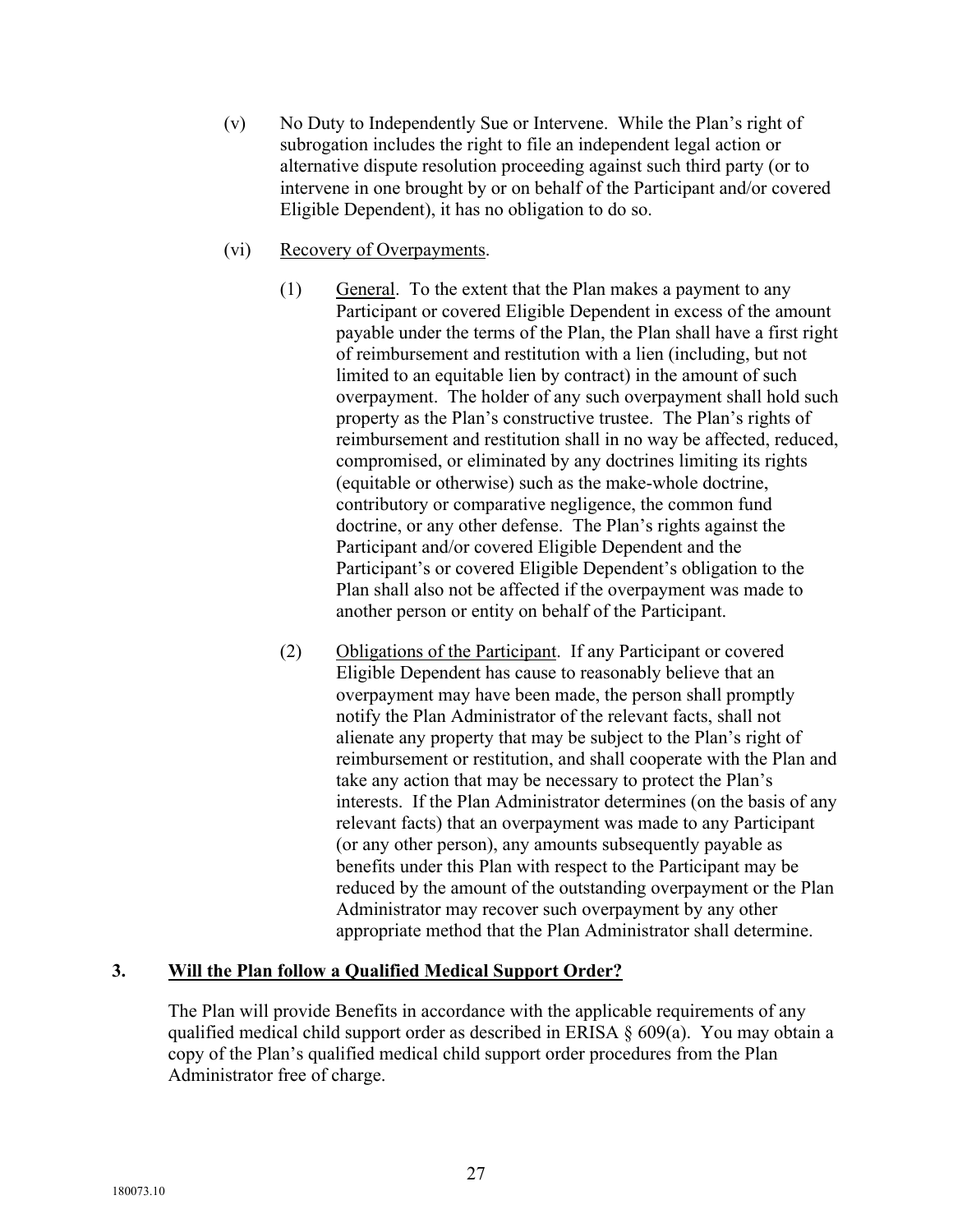## **4. How does Medicaid eligibility impact Plan Benefits?**

In accordance with ERISA  $\S$  609(b): (a) payment for Benefits with respect to a Participant under the Plan will be made in accordance with any assignment of rights made by or on behalf of such Participant or a beneficiary of the Participant as required under Medicaid, (b) the fact that an individual is eligible for Medicaid will not be taken into account, and (c) if the Plan is liable to provide Benefits but Medicaid provides them instead, Benefits will be provided in accordance with state law to the state as if the state were a participant.

# **5. Is the Plan subject to HIPAA?**

The Plan is a hybrid plan, so that the medical privacy and security rules of Title II of HIPAA apply to any Benefit of the Plan that provides Group Health Plan benefits. The HIPAA privacy and security rules do not apply to any non-Group Health Plan components of the Plan (e.g., disability, life insurance, etc.). See the Plan's HIPAA Privacy Policy and Procedures for further information.

#### **6. What happens if I make a false statement to the Plan?**

If any individual makes a false representation to the Plan, the Plan Administrator has the right to permanently terminate coverage for the individual and his or her dependents. False representation includes (but is not limited to) submitting falsified claims, falsified dependent audit verification requests or covering an individual who is not eligible to participate in the Plan (for example, adding a Spouse before the date of marriage or after a divorce, or adding or keeping a child who does not meet the Plan's definition of an Eligible Dependent). The Plan Administrator may also seek reimbursement for all premiums, claims or expenses paid by the Plan as a result of the false representation, and may reduce future benefits as an offset for amounts that should be reimbursed or pursue legal action against the individual.

#### **7. Will the Plan comply with the Women's Health and Cancer Rights Act?**

To the extent required by the Women's Health and Cancer Rights Act of 1998 ("WHCRA"), any Benefit that is subject to WHCRA requires that the following procedures be covered for a person who receives group health plan benefits for a mastectomy and decides to have breast reconstructive surgery in connection with the mastectomy: all stages of reconstruction of the breast on which a mastectomy has been performed; surgery and reconstruction of the other breast to create a symmetrical appearance; prostheses; and treatment of physical complications of all stages of mastectomy, including lymph edemas. This coverage will be provided in consultation with the attending physician and the patient, and will be subject to the same annual deductibles and coinsurance provisions that apply to the mastectomy.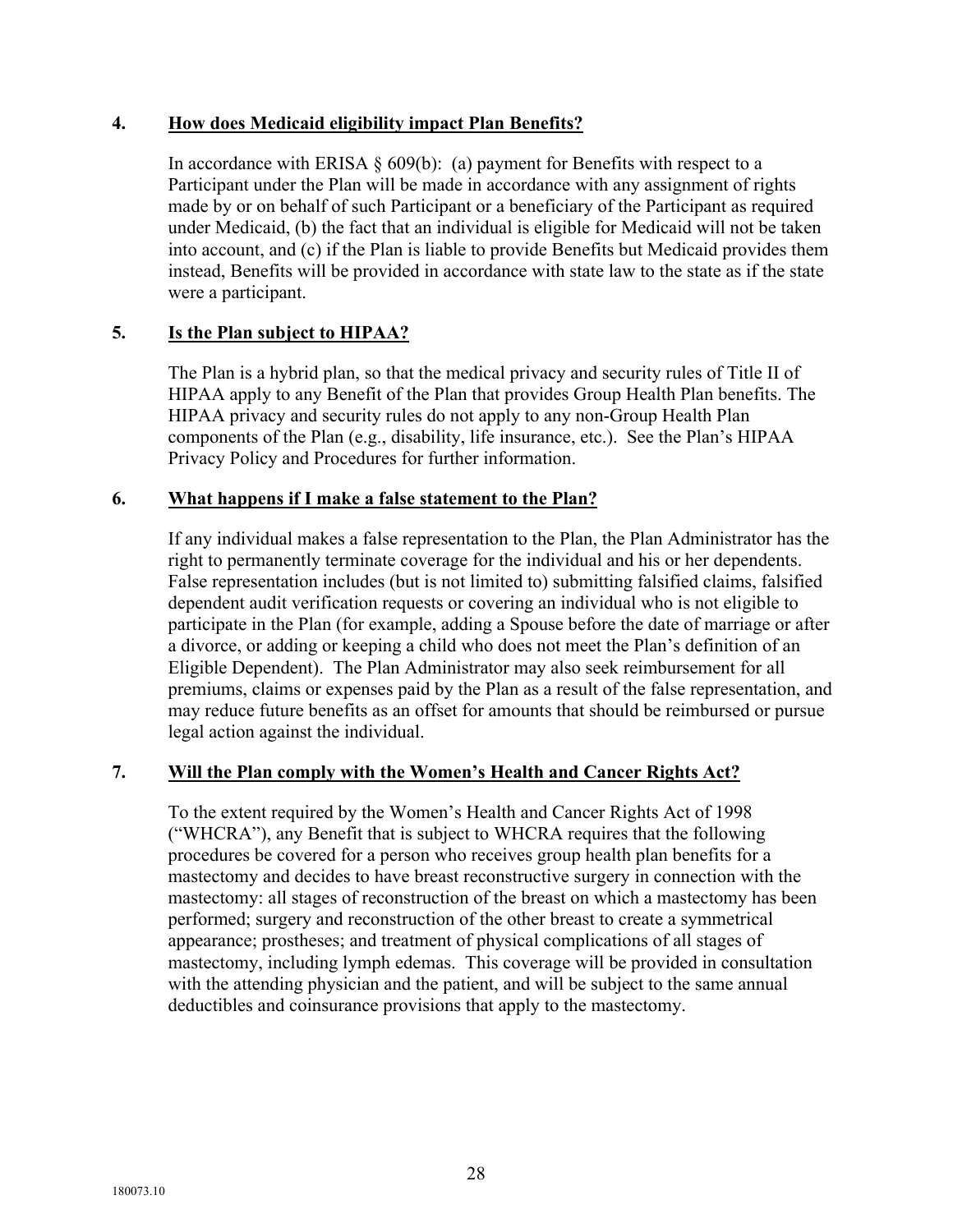#### **8. What procedures are available for wellness reward programs?**

The Plan is committed to helping you achieve your best health. Rewards for participating in a wellness program are available to all employees. If you think you might be unable to meet a standard for a reward under a wellness program offered by this Plan, you might qualify for an opportunity to earn the same reward by different means. Contact us at benefits@synopsys.com and we will work with you (and, if you wish, with your doctor) to find a wellness program with the same reward that is right for you in light of your health status.

# **9. What rights do I have as a patient under PPACA?**

Selection of a Primary Care Provider: Your group benefit program may require or allow the designation of a primary care provider. You have the right to designate any primary care provider who participates in your group benefit program's network and who is available to accept you or your Eligible Dependents. If your group benefit program requires designation of a primary care provider, your group benefit program may designate one for you until you make this designation. For information on how to select a primary care provider, and for a list of the participating primary care providers, contact your group benefit program using the telephone number listed on the back of your medical identification card.

For children enrolled in a group benefit program, you may designate a pediatrician as the primary care provider.

Direct Access to Obstetricians and Gynecologists: You do not need prior authorization from your group benefit program or from any other person (including a primary care provider) in order to obtain access to obstetrical or gynecological care from a health care professional in your group benefit program's network who specializes in obstetrics or gynecology. The health care professional, however, may be required to comply with certain procedures, including obtaining prior authorization for certain services, following a pre-approved treatment plan, or procedures for making referrals. For a list of participating health care professionals who specialize in obstetrics or gynecology, contact your group benefit program using the telephone number listed on the back of your medical identification card.

# **10. Does the Plan cover Preventive Care Services?**

To the extent required by PPACA, the Plan covers certain preventive care services without any cost-sharing (e.g., deductibles, co-insurance, or co-payments). Such preventive care services include (but are not limited to) blood pressure screening in adults, diabetes screening, obesity screening, and certain women's preventive health care services.

# **11. How does the Plan handle unclaimed self-funded Plan funds?**

In the event a benefits check issued by the Plan for a self-funded Plan benefit is not cashed within one year of the date of issue, the check will be voided and the funds will be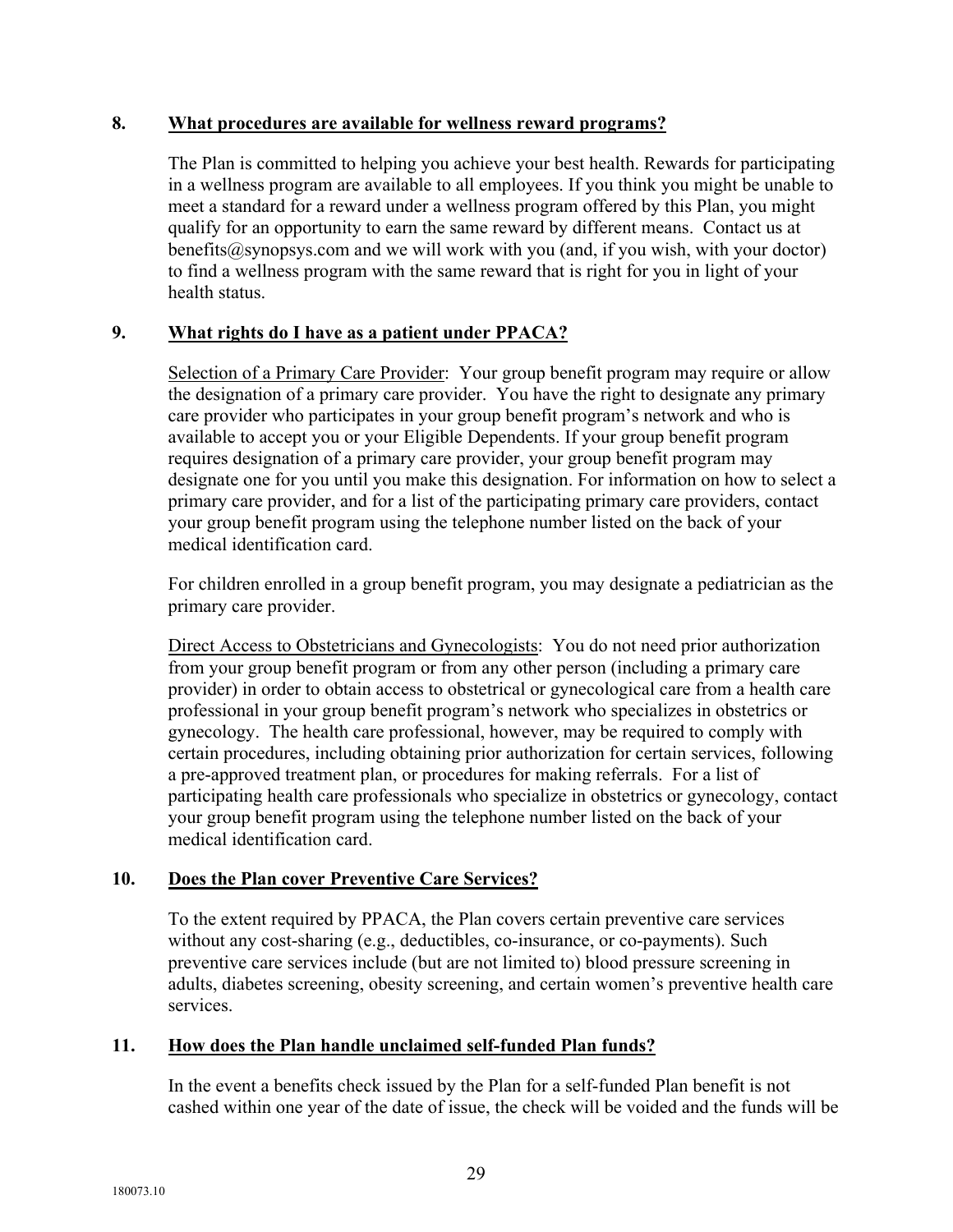returned to the Plan and applied to the payment of applicable Plan administrative fees. In the event a Plan Participant subsequently requests payment with respect to the voided check, the Plan will make such payment under the terms and provisions of the Plan as in effect when the claim was originally processed. Unclaimed self-funded Plan amounts may be applied only to the payment of benefits (including administrative fees) under the Plan pursuant to ERISA.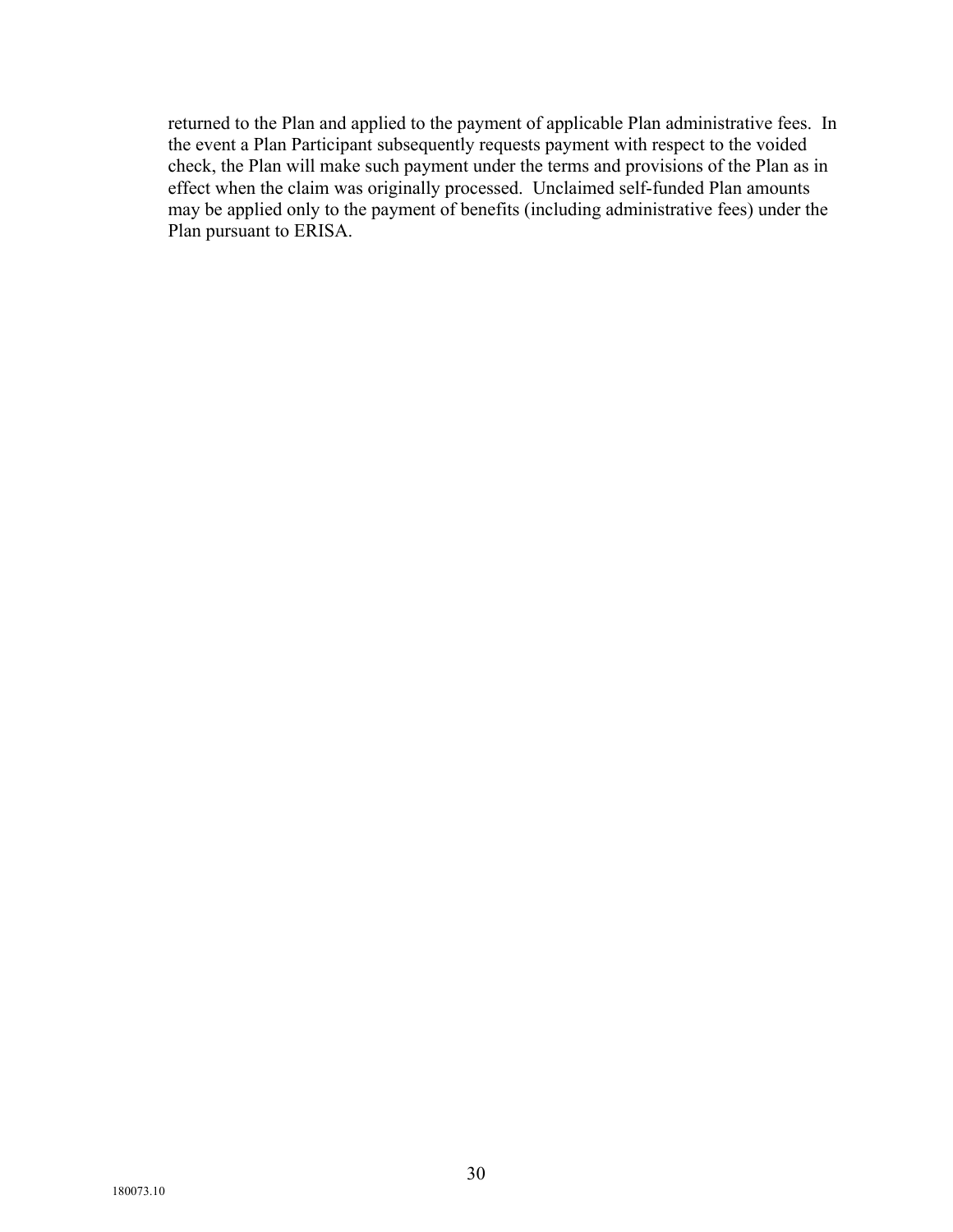# **STATEMENT OF ERISA RIGHTS**

#### **1. What are my rights under ERISA?**

As a Participant in the Plan, you are entitled to certain rights and protections under the Employee Retirement Income Security Act of 1974 ("ERISA"). ERISA provides that all Participants shall be entitled to:

- Examine, without charge, at the Plan Administrator's office and at other specified locations, such as worksites and union halls, all documents governing the Plan, including insurance contracts, and a copy of the latest annual report (Form 5500 Series), if any, filed by the Plan with the U.S. Department of Labor and available at the Public Disclosure Room of the Employee Benefits Security Administration.
- Obtain, upon written request to the Plan Administrator, copies of documents governing the operation of the Plan, including insurance contracts and collective bargaining agreements, and copies of the latest annual report (Form 5500 Series) and updated Summary Plan Description. The Plan Administrator may make a reasonable charge for the copies.
- Receive a summary of the Plan's annual financial report, if any. The Plan Administrator is required by law to furnish each Participant with a copy of this summary annual report.

#### COBRA Rights

You may have a right to continue health care coverage for yourself, Spouse or Dependents if there is a loss of coverage under the Plan as a result of a Qualifying Event. You or your dependents may have to pay for such coverage. Review this Summary Plan Description and the documents governing the Plan on the rules governing your COBRA continuation coverage rights.

#### Prudent Action by Plan Fiduciaries

In addition to creating rights for Plan Participants, ERISA imposes duties upon the people who are responsible for the operation of the employee benefit plan. The people who operate your Plan, called "fiduciaries" of the Plan, have a duty to do so prudently and in the interest of you and other Plan Participants and beneficiaries. No one, including your Employer or any other person, may fire you or otherwise discriminate against you in any way to prevent you from obtaining a Plan Benefit or exercising your rights under ERISA.

#### Enforce Your Rights

If your claim for a benefit is denied or ignored, in whole or in part, you have a right to know why this was done, to obtain copies of documents relating to the decision without charge, and to appeal any denial, all within certain time schedules. Under ERISA, there are steps you can take to enforce the above rights. For instance, if you request a copy of Plan documents or the latest annual report (if any) from the Plan and do not receive them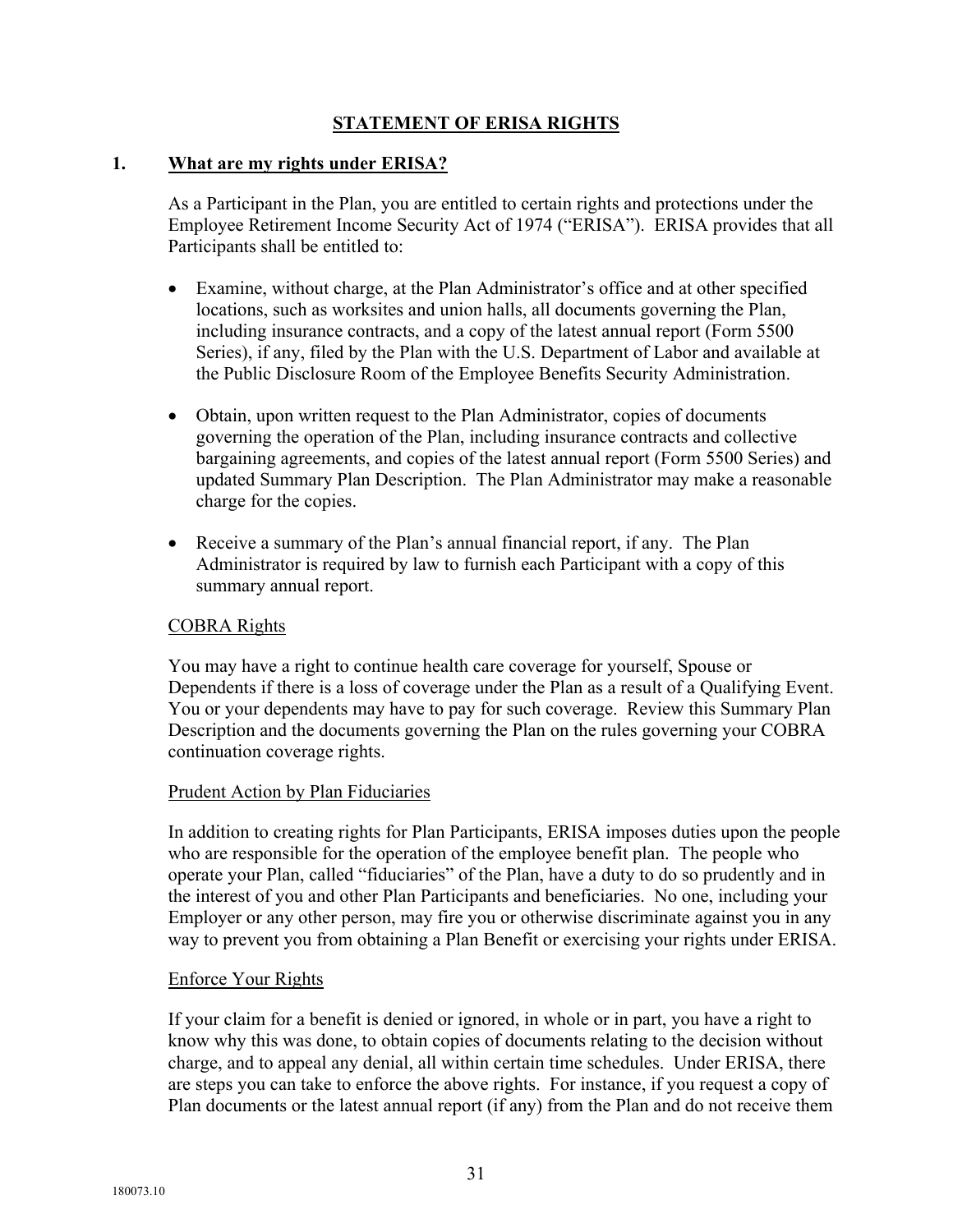within 30 days, you may file suit in a Federal court. In such a case, the court may require the Plan Administrator to provide the materials and pay you up to \$110 a day until you receive the materials, unless the materials were not sent because of reasons beyond the control of the Plan Administrator. If you have a claim for benefits which is denied and you have been through the Plan's claims and appeal procedures or you have a claim for benefits that is ignored, in whole or in part, you may file suit in a state or Federal court. In addition, if you disagree with the Plan's decision or lack thereof concerning the qualified status of a Medical Child Support Order, you may file suit in Federal court.

If it should happen that Plan fiduciaries misuse the plan's money, or if you are discriminated against for asserting your rights, you may seek assistance from the U.S. Department of Labor, or you may file suit in a Federal court. The court will decide who should pay court costs and legal fees. If you lose, for example, if it finds your claim frivolous, the court may order you to pay these costs and fees.

#### Assistance with Your Questions

If you have any questions about your Plan, you should contact the Plan Administrator. If you have any questions about this statement or about your rights under ERISA or HIPAA, or if you need assistance in obtaining documents from the Plan Administrator, you should contact the nearest office of the Employee Benefits Security Administration, U.S. Department of Labor, listed in your telephone directory or the Division of Technical Assistance and Inquiries, Employee Benefits Security Administration, U.S. Department of Labor, 200 Constitution Avenue, N.W., Washington, D.C. 20210. You may also obtain certain publications about your rights and responsibilities under ERISA by calling the publications hotline of the Employee Benefits Security Administration.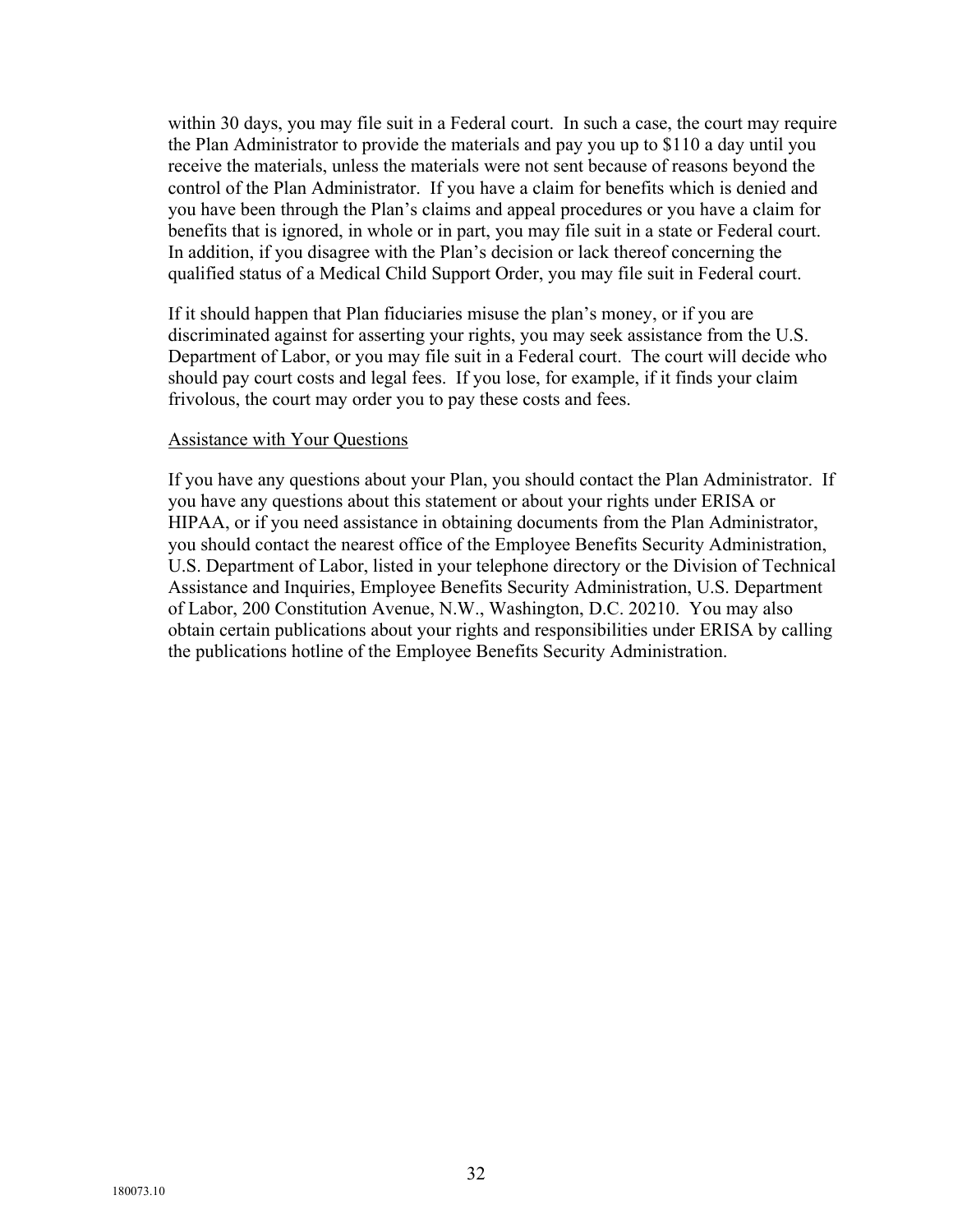# **ADDITIONAL PLAN INFORMATION**

- **1. Type of Plan.** This Plan is a health and welfare plan comprised of insured and selffunded medical, dental, vision, employee assistance program, group term life insurance, accidental death and dismemberment, long term disability, business travel accident, wellness program, and legal service benefits.
- **2. Plan Sponsor.** The name, address and telephone number of the Plan Sponsor are: Synopsys, Inc., 690 E. Middlefield Road, Mountain View, CA 94043, (650) 584-7411.
- **3. Plan Administrator.** The name, address, and telephone number of the Plan Administrator are: Synopsys, Inc., 690 E. Middlefield Road, Mountain View, CA 94043, (650) 584-7411.
- **4. Name of Plan.** The Synopsys, Inc. Welfare Plan.
- **5. Agent for Service of Process.** For disputes arising under the Plan, service of legal process may be made upon the Plan Administrator at the following address: Synopsys, Inc., 690 E. Middlefield Road, Mountain View, CA 94043.
- **6. Identification Numbers.** The Employer Identification Number (EIN) assigned by the Internal Revenue Service to Synopsys, Inc. is 56-1546236. The Plan Number is: Plan #501.
- **7.** Plan Year. The Plan Year is January 1<sup>st</sup> through December 31<sup>st</sup>.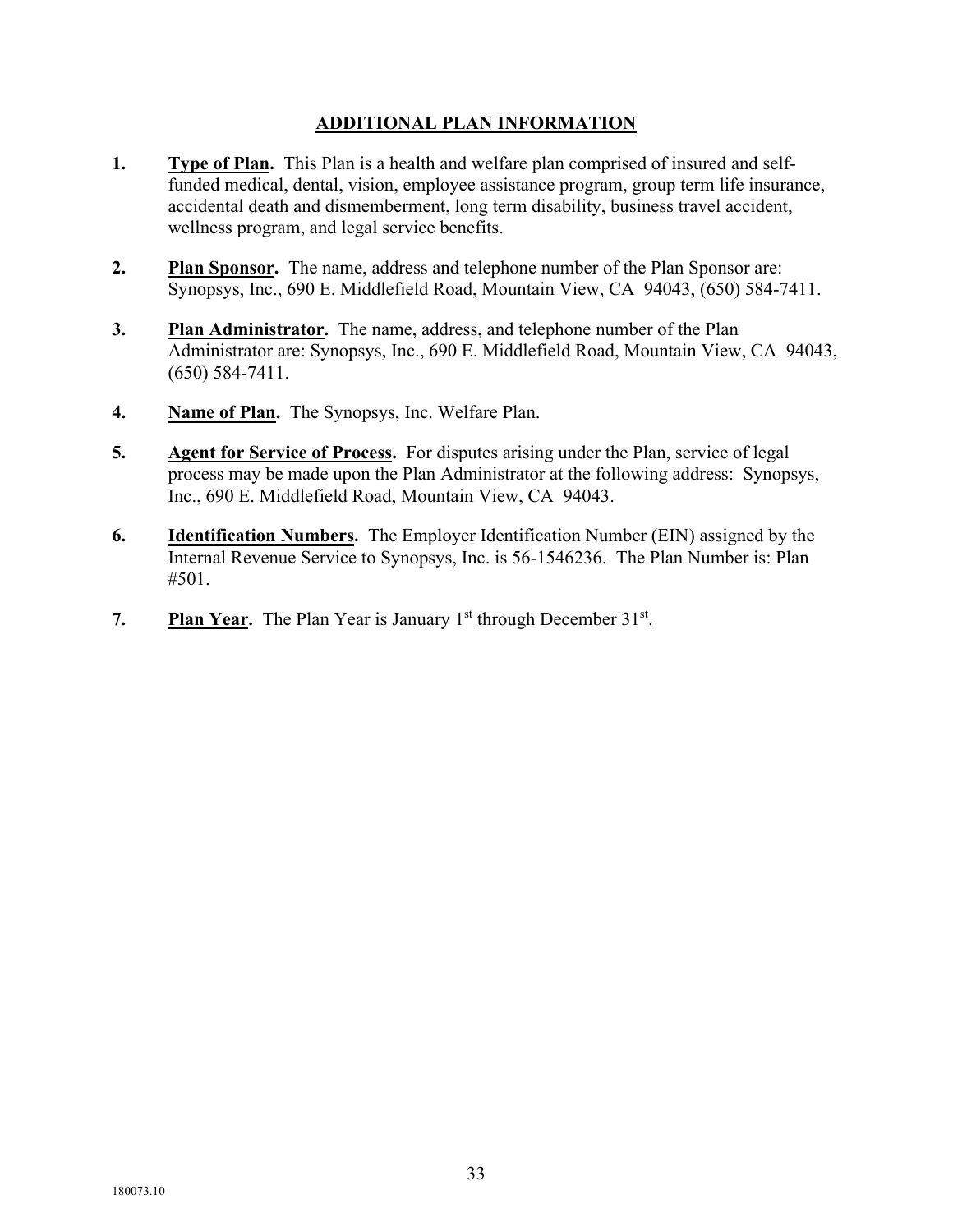#### **EXECUTION**

In Witness Whereof, to record the amendment and restatement of the Plan as set forth herein, effective as of January 1, 2019, the Employer has caused this Plan to be executed by its duly authorized representative.

SYNOPSYS, INC.

By: New Clelle<br>Printed Name: Kerstin Aie/10<br>Title: Director, N. America Beut Eds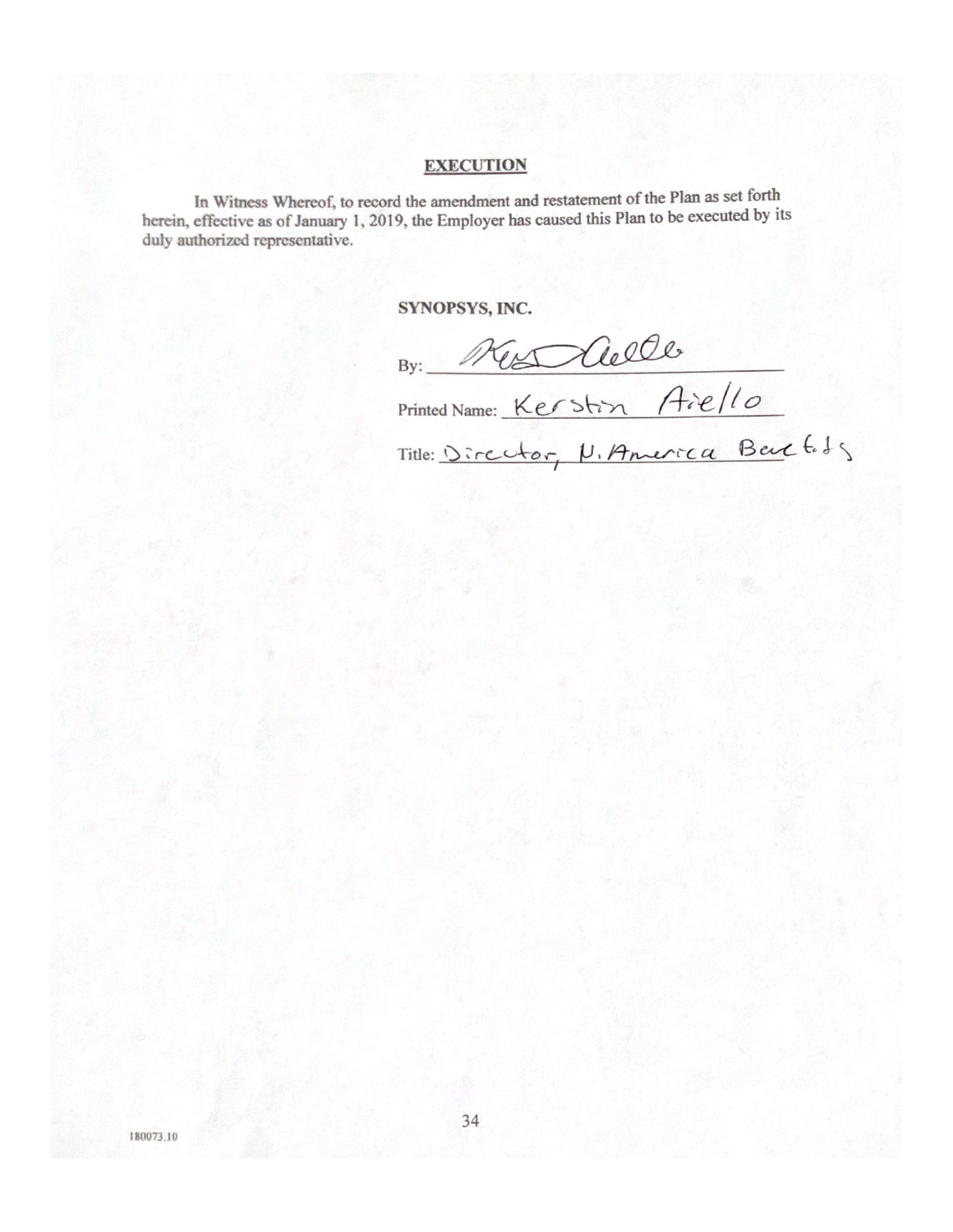# **APPENDIX A**

| <b>Program or Policy Name</b> | <b>Type of</b><br><b>Welfare Benefit</b> | <b>Name and Address of Insurer</b>      |
|-------------------------------|------------------------------------------|-----------------------------------------|
|                               |                                          | (or Third Party Administrator)          |
| Health Plan                   | <b>Medical Benefits</b>                  | Benefits paid out of Employer's general |
|                               |                                          | assets. Administered by United          |
|                               |                                          | Healthcare Insurance Co.                |
|                               |                                          |                                         |
|                               |                                          | United HealthCare Services, Inc.        |
|                               |                                          | 9900 Bren Road East                     |
|                               |                                          | Minnetonka, MN 55343                    |
| Kaiser Foundation Health      | <b>Medical Benefits</b>                  | Kaiser Foundation Health Plan of the    |
| Plan of the Northwest HMO     |                                          | Northwest                               |
|                               |                                          | Kaiser Permanente Building              |
|                               |                                          | 500 NE Multnomah St., Suite 100         |
|                               |                                          | Portland, OR 97232                      |
| Kaiser Foundation Health      | <b>Medical Benefits</b>                  | Kaiser Foundation Health Plan of        |
| Plan of Northern California   |                                          | Northern California                     |
| <b>HMO</b>                    |                                          | PO Box 12823                            |
|                               |                                          | Oakland, CA 94604-2923                  |
| Kaiser Foundation Health      | <b>Medical Benefits</b>                  | Kaiser Foundation Health Plan of        |
| Plan of Southern California   |                                          | Southern California                     |
| <b>HMO</b>                    |                                          | P.O. Box 7004                           |
|                               |                                          | Downey, CA 90242-70004                  |
| Hawaii Medical Service        | <b>Medical Benefits</b>                  | Hawaii Medical Service Association      |
| <b>Association HMO/PPO</b>    |                                          | (Blue Cross Blue Shield of Hawaii)      |
|                               |                                          | 818 Keeaumoku Street                    |
|                               |                                          | Honolulu, HI 96814                      |
| <b>Employee Assistance</b>    | <b>Employee Assistance</b>               | Benefits paid out of Employer's general |
| Program                       |                                          | assets. Administered by Lyra Health     |
|                               |                                          | 287 Lorton Avenue                       |
|                               |                                          | Burlingame, CA 94010                    |
| Group Life Insurance Policy   | Group Term Life                          | Liberty Life Assurance Company of       |
|                               | Insurance                                | Boston, a Lincoln Financial Group Co.   |
|                               |                                          | 175 Berkeley Street                     |
|                               |                                          | Boston, MA 02117                        |
| Group Accidental Death &      | Group Accidental                         | Liberty Life Assurance Company of       |
| Dismemberment Policy          | Death &                                  | Boston, a Lincoln Financial Group Co.   |
|                               | Dismemberment Policy                     | 175 Berkeley Street                     |
|                               |                                          | Boston, MA 02117                        |
| Group Disability Income       | Long Term Disability                     | Lincoln Financial Group                 |
| Policy                        |                                          | <b>Group Protection Claims</b>          |
|                               |                                          | P.O. Box 7207                           |
|                               |                                          | London, KY 40742-7207                   |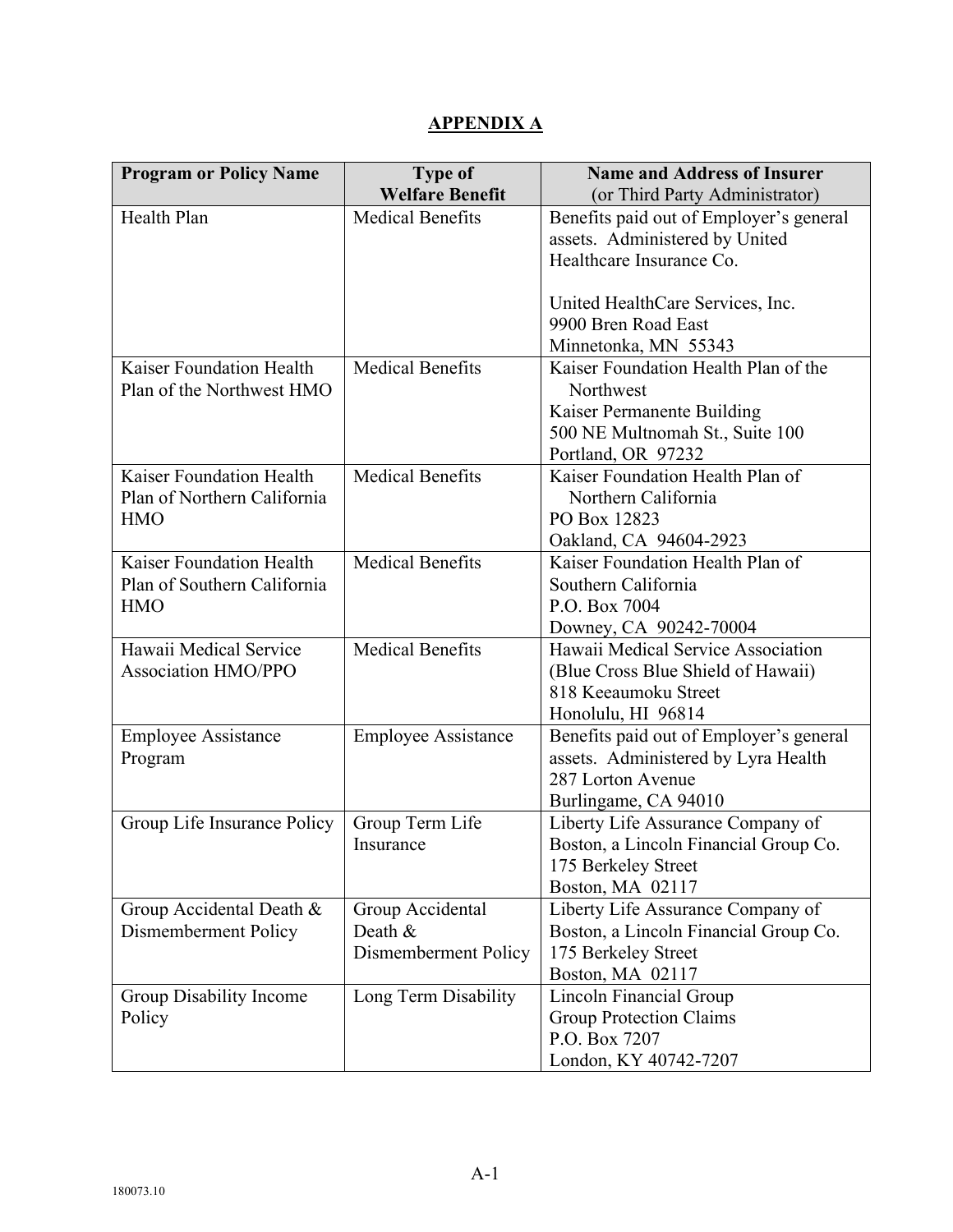| <b>Program or Policy Name</b> | <b>Type of</b>               | <b>Name and Address of Insurer</b>      |
|-------------------------------|------------------------------|-----------------------------------------|
|                               | <b>Welfare Benefit</b>       | (or Third Party Administrator)          |
| Dental Plan                   | <b>Dental Benefits</b>       | Benefits paid out of Employer's general |
|                               |                              | assets. Administered by Delta Dental of |
|                               |                              | California                              |
|                               |                              | P.O. Box 997330                         |
|                               |                              | Sacramento, CA 95899-7330               |
| Group Vision Care Plan        | Vision                       | Benefits paid out of Employer's general |
|                               |                              | assets. Administered by Vision Service  |
|                               |                              | Plan                                    |
|                               |                              | 3333 Quality Drive                      |
|                               |                              | Rancho Cordova, CA 95670                |
| <b>Synopsys Tuition</b>       | <b>Tuition Reimbursement</b> | Benefits paid out of Employer's general |
| Reimbursement Plan            |                              | assets. Administered by WageWorks.      |
|                               |                              | PO Box 34700                            |
| * This benefit is not subject |                              | Louisville, KY 40232                    |
| to ERISA                      |                              |                                         |
| <b>Travel Accident Plan</b>   | <b>Business Travel</b>       | Chubb North American Claims             |
|                               | Accident Insurance           | P.O. Box 5124                           |
|                               |                              | Scranton, PA 18505                      |
| MetLaw Legal Service Plan     | Legal Services Plan          | Access to coverage is gained through a  |
|                               |                              | payment on behalf of each Participant,  |
|                               |                              | which is paid out of the Employer's     |
|                               |                              | general assets. Benefits are paid by:   |
|                               |                              | <b>Hyatt Legal Plans</b>                |
|                               |                              | 1111 Superior Avenue                    |
|                               |                              | Cleveland, OH 44114-2407                |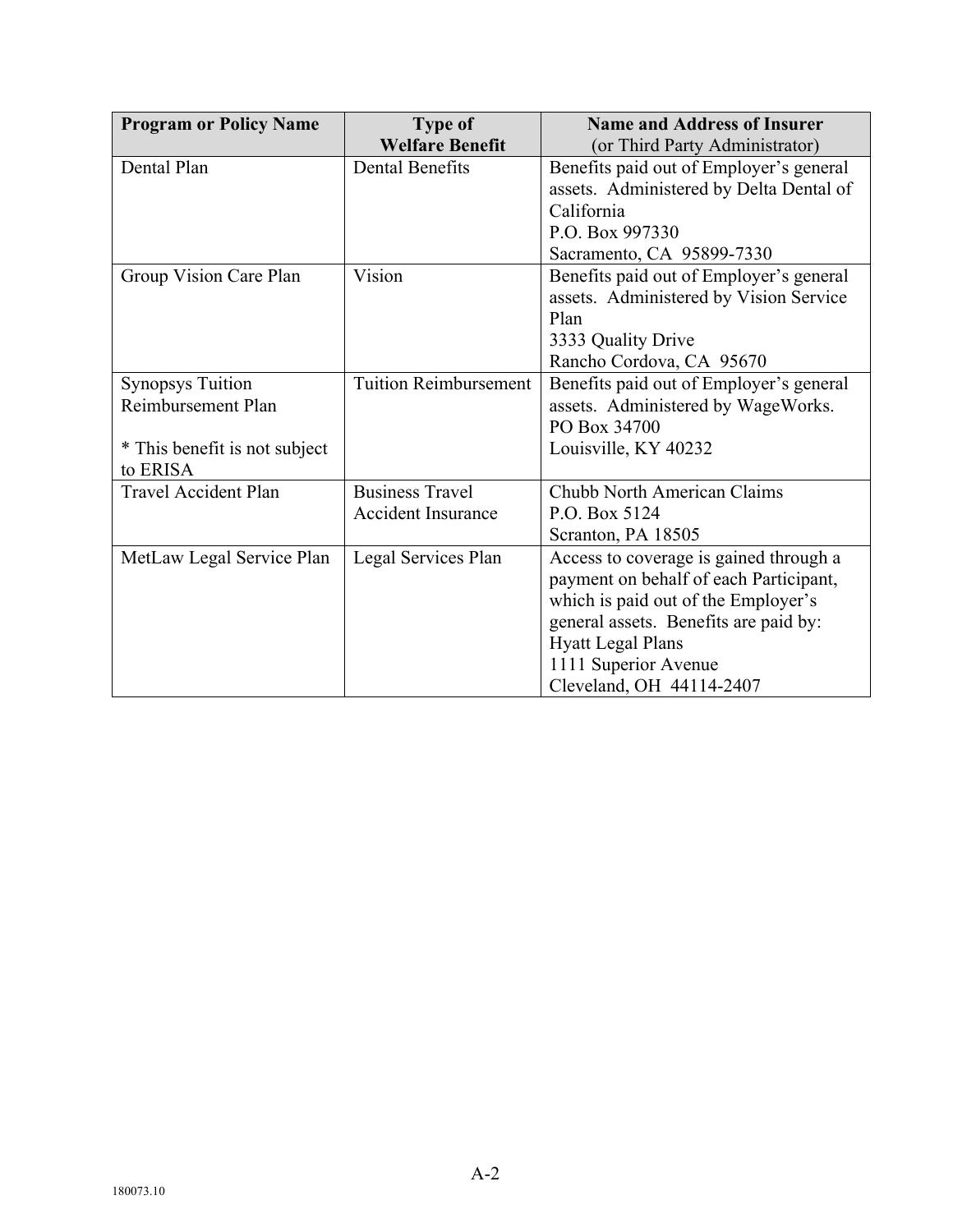# **APPENDIX B**

# **SYNOPSYS, INC. WELFARE PLAN**

# **NOTICE OF COBRA RIGHTS AND RESPONSIBILITIES**

**[SEE COBRA LETTERS]**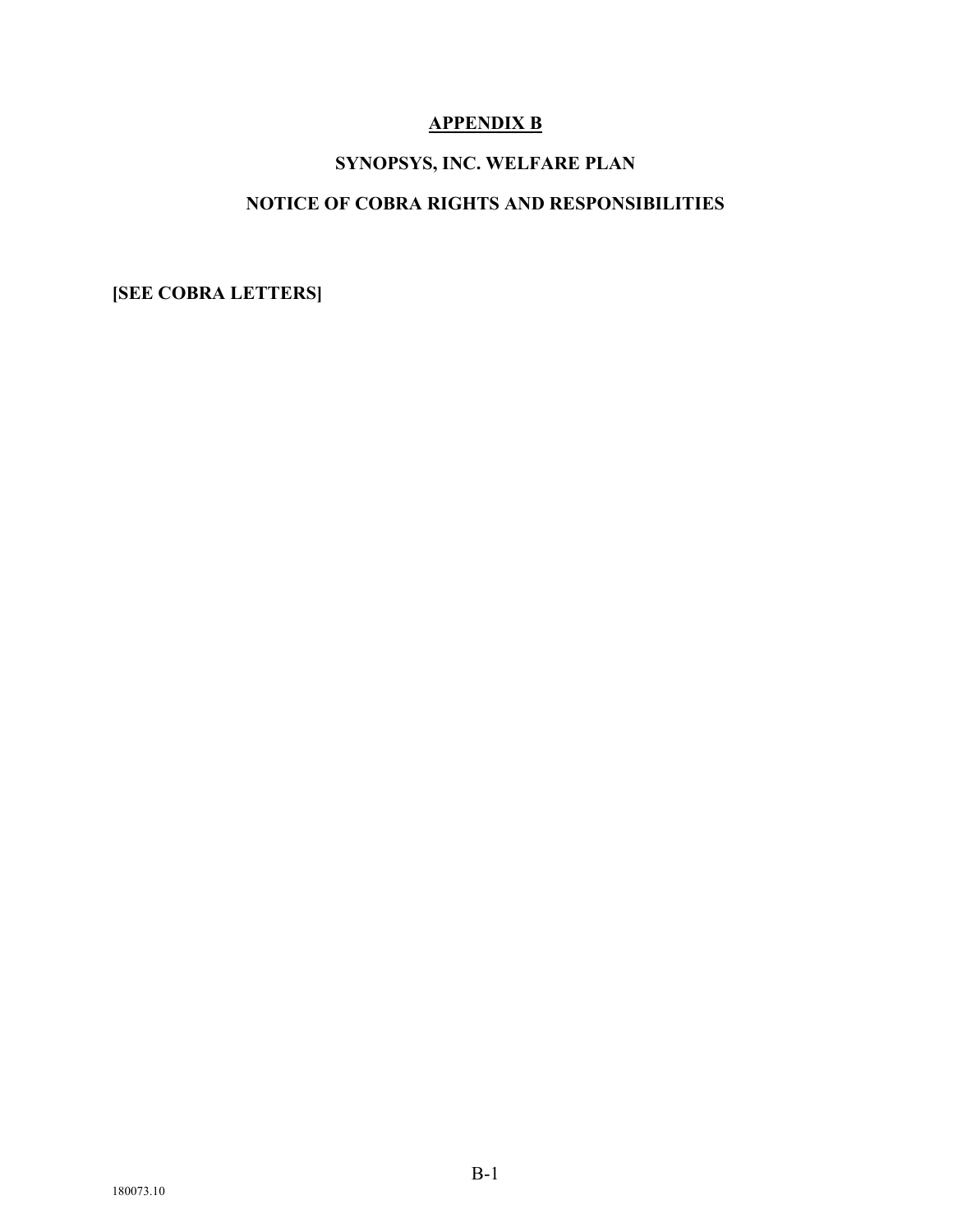#### **APPENDIX C**

#### **USERRA NOTICE**

#### **(To Accompany Notice of COBRA Rights and Responsibilities)**

#### **Background**

The Uniformed Services Employment and Reemployment Rights Act of 1994 ("USERRA") established requirements that employers must meet for certain employees who are involved in the uniformed services (defined below). In addition to the rights that you have under COBRA (described in the attached Notice of COBRA Rights and Responsibilities), you (the Eligible Employee) are entitled under USERRA to continue the coverage that you (and your Eligible Dependents, if any) had under the Plan.

#### **You Have Rights Under Both COBRA and USERRA**

Your rights under COBRA and USERRA are similar but not identical. Any election that you make pursuant to COBRA will also be an election under USERRA, and COBRA and USERRA will both apply with respect to the continuation coverage elected. If COBRA and USERRA give you different rights or protections, the law that provides the greater benefit will apply. The administrative policies and procedures described in the attached Notice of COBRA Rights and Responsibilities (for example, the procedures for how to elect COBRA Coverage and for paying for premiums for COBRA Coverage) also apply to coverage under USERRA, unless compliance with the procedures is precluded by military necessity or is otherwise impossible or unreasonable under the circumstances.

#### **Definitions**

"Uniformed services" means the Armed Forces, Army National Guard, and the Air National Guard when an individual is engaged in active duty for training, inactive duty training, or full-time National Guard duty (i.e. pursuant to orders issued under federal law), the commissioned corps of the Public Health Service, and any other category of person designated by the President in time of war or national emergency.

"Service in the uniformed services" or "service" means the performance of duty on a voluntary or involuntary basis in the uniformed services under competent authority, including active duty, active and inactive duty for training, full time National Guard duty under federal statute, a period for which a person is absent from employment for an examination to determine his or her fitness to perform any of these duties, and a period for which a person is absent from employment to perform certain funeral honors duty. It also includes certain service by intermittent disaster response appointees of the National Disaster Medical System (NDMS).

#### **Duration of USERRA Coverage**

*General Rule: 24-Month Maximum*. If you take a leave for service in the uniformed services, USERRA coverage for you (and your Eligible Dependents for whom you elect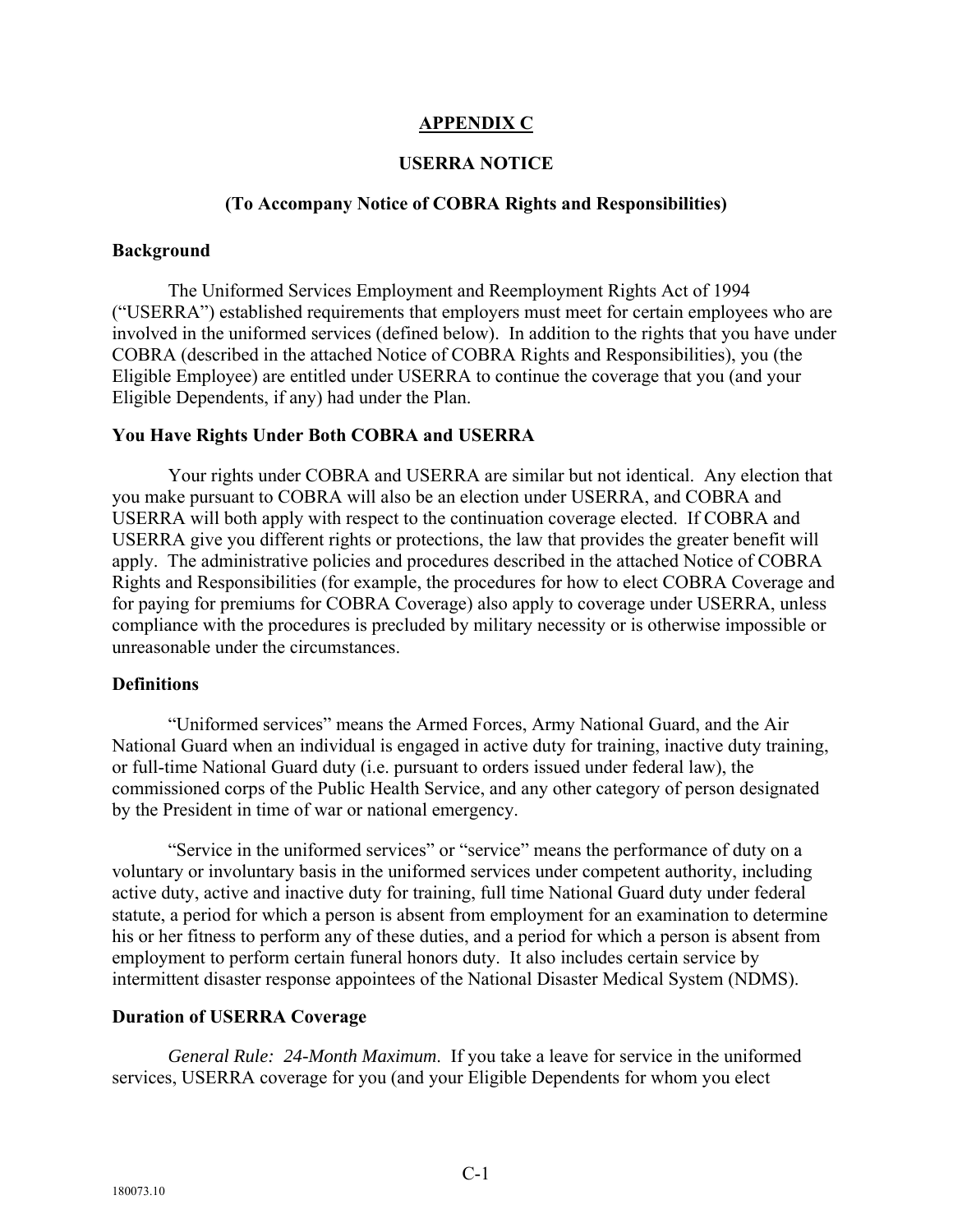coverage) can continue until up to 24 months from the date on which your leave began. However, USERRA coverage will end earlier if one of the following events takes place:

- A premium is not paid within the required time;
- You fail to report back to work or apply for reemployment within the time required under USERRA (see below) following completion of your service in the uniformed services; or
- You lose your rights under USERRA as a result of a dishonorable discharge or other conduct specified in USERRA.

*Reporting to Work/Applying for Reemployment*. Your right to continue coverage under USERRA will end if you do not notify us of your intent to return to work within the time required under USERRA following the completion of your service in the uniformed services by either reporting to work (if your uniformed service was for less than 31 days) or applying for reemployment (if your uniformed service was for more than 30 days). The time for returning to work depends on the period of uniformed service, as follows:

| <b>Period of Uniformed Service</b>                                                                                                                    | <b>Report-to-Work/Apply for Reemployment Requirement</b>                                                                                                                                                                                                                                                                                                                                                                                                                                       |
|-------------------------------------------------------------------------------------------------------------------------------------------------------|------------------------------------------------------------------------------------------------------------------------------------------------------------------------------------------------------------------------------------------------------------------------------------------------------------------------------------------------------------------------------------------------------------------------------------------------------------------------------------------------|
| Less than 31 days                                                                                                                                     | The beginning of the first regularly scheduled work period on<br>the day following the completion of your service, after<br>allowing for safe travel home and an eight-hour rest period,<br>or if that is unreasonable or impossible through no fault of<br>your own, as soon as possible.                                                                                                                                                                                                     |
| More than 30 days but less<br>than 181 days                                                                                                           | Submit an application for reemployment within 14 days after<br>completion of your service or, if that is unreasonable or<br>impossible through no fault of your own, the first full day on<br>which it is possible to do so.                                                                                                                                                                                                                                                                   |
| More than 180 days                                                                                                                                    | Submit an application within 90 days after completion of<br>your service.                                                                                                                                                                                                                                                                                                                                                                                                                      |
| Any period if for purposes of<br>an examination for fitness to<br>perform uniformed service                                                           | Report by the beginning of your first regularly scheduled<br>work period on the day following the completion of your<br>service, after allowing for safe travel home and an eight-hour<br>rest period, or if that is unreasonable or impossible through<br>no fault of your own, as soon as possible.                                                                                                                                                                                          |
| Any period if you were<br>hospitalized for or are<br>convalescing from an injury or<br>illness incurred or aggravated<br>as a result of your service. | Report or submit an application for reemployment as above<br>(depending on length of service period) except that time<br>periods begin when you have recovered from your injuries or<br>illness rather than upon completion of your service.<br>Maximum period for recovering is limited to two years from<br>completion of service but may be extended if circumstances<br>beyond your control make it impossible or unreasonable for<br>you to report to work within the above time periods. |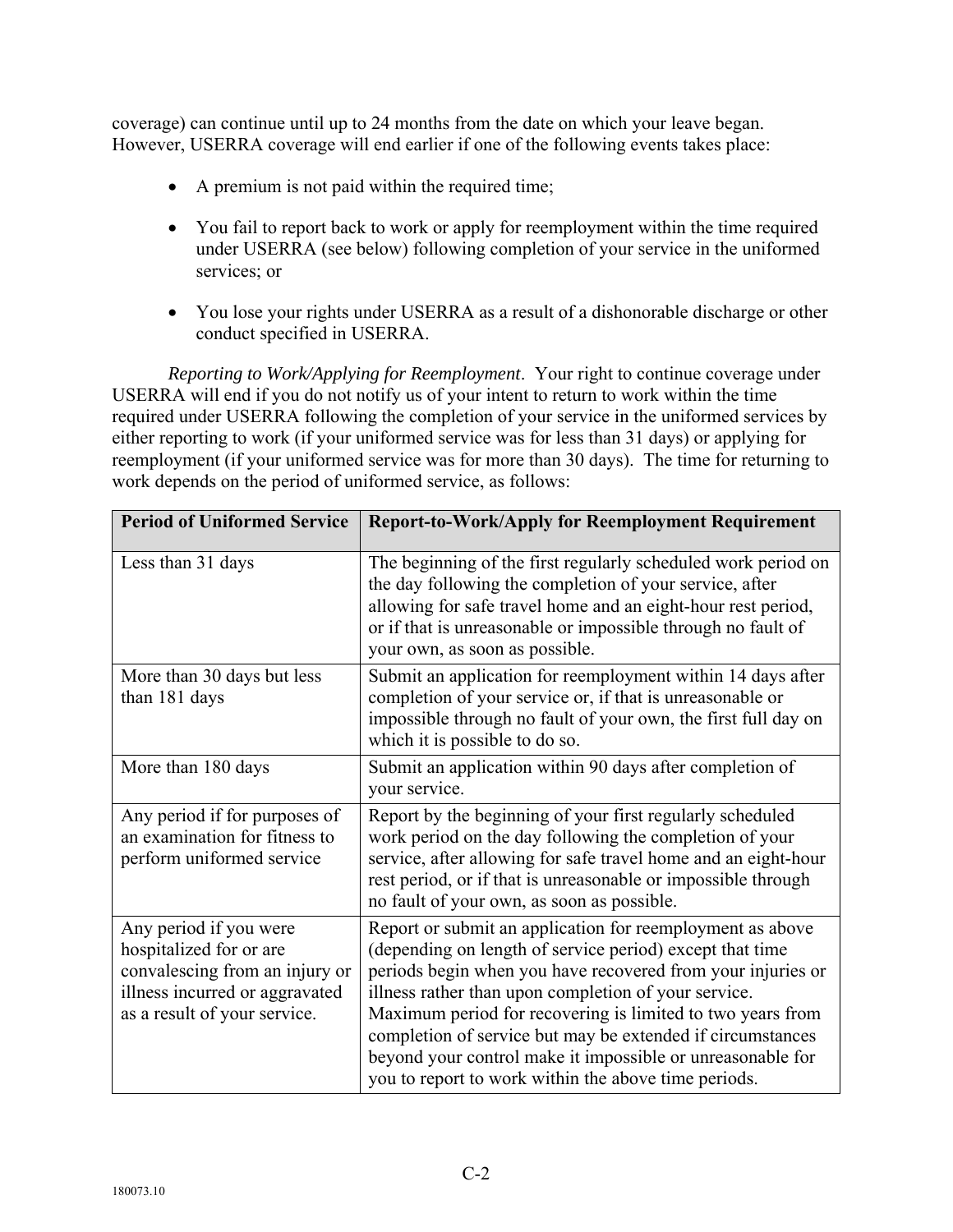*COBRA and USERRA Coverages Are Concurrent*. This means that COBRA Coverage and USERRA coverage begin at the same time. However, COBRA Coverage can continue for up to 18 months (it may continue for a longer period and is subject to early termination, as described in the attached Notice of COBRA Rights and Responsibilities. In contrast, USERRA coverage can continue for up to 24 months, as described above.

#### **Premium Payments for Continuation Coverage Under USERRA**

If you elect to continue health coverage pursuant to USERRA, you will be required to pay 102% of the full premium for the coverage elected (the same rate as COBRA), at the times and using the procedures specified in the attached Notice of COBRA Rights and Responsibilities. However, if your uniformed service period is less than 180 days, you are not required to pay more than the amount that you pay as an active employee for that coverage.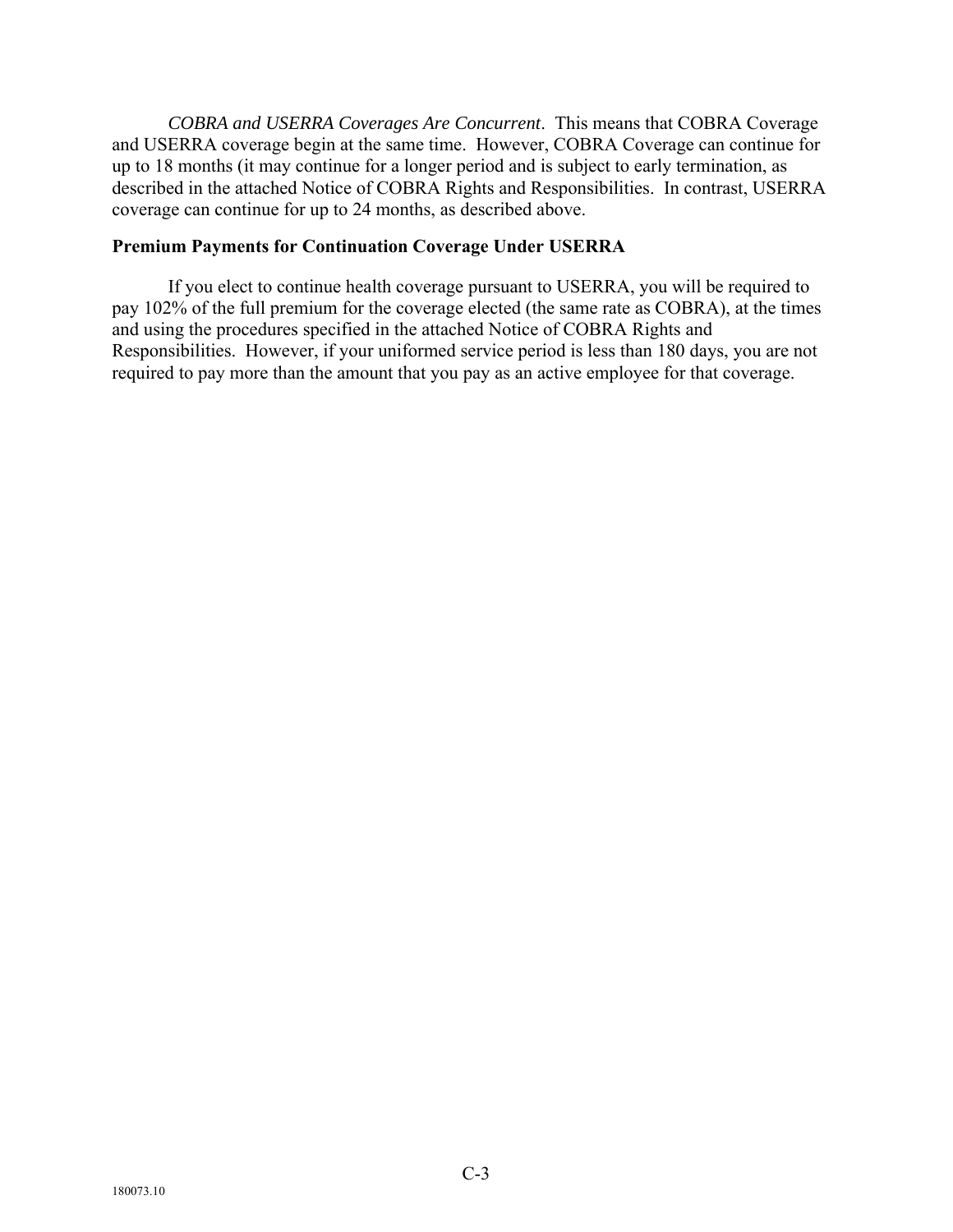# **APPENDIX D**

#### **Premium Assistance Under Medicaid and the Children's Health Insurance Program (CHIP)**

If you or your children are eligible for Medicaid or CHIP and you're eligible for health coverage from your employer, your state may have a premium assistance program that can help pay for coverage, using funds from their Medicaid or CHIP programs. If you or your children aren't eligible for Medicaid or CHIP, you won't be eligible for these premium assistance programs but you may be able to buy individual insurance coverage through the Health Insurance Marketplace. For more information, visit **www.healthcare.gov**.

If you or your dependents are already enrolled in Medicaid or CHIP and you live in a State listed below, contact your State Medicaid or CHIP office to find out if premium assistance is available.

If you or your dependents are NOT currently enrolled in Medicaid or CHIP, and you think you or any of your dependents might be eligible for either of these programs, contact your State Medicaid or CHIP office or dial **1‐877‐KIDS NOW** or **www.insurekidsnow.gov** to find out how to apply. If you qualify, ask your state if it has a program that might help you pay the premiums for an employer‐ sponsored plan.

If you or your dependents are eligible for premium assistance under Medicaid or CHIP, as well as eligible under your employer plan, your employer must allow you to enroll in your employer plan if you aren't already enrolled. This is called a "special enrollment" opportunity, and **you must request coverage within 60 days of being determined eligible for premium assistance**. If you have questions about enrolling in your employer plan, contact the Department of Labor at **www.askebsa.dol.gov** or call **1‐866‐444‐EBSA (3272)**.

**If you live in one of the following states, you may be eligible for assistance paying your employer health plan premiums. The following list of states is current as of January 31, 2019. Contact your State for more information on eligibility –**

| <b>ALABAMA – Medicaid</b>                              | <b>FLORIDA - Medicaid</b>                        |
|--------------------------------------------------------|--------------------------------------------------|
| Website: http://myalhipp.com/                          | Website: http://flmedicaidtplrecovery.com/hipp/  |
| Phone: 1-855-692-5447                                  | Phone: 1-877-357-3268                            |
| <b>ALASKA – Medicaid</b>                               | <b>GEORGIA – Medicaid</b>                        |
| The AK Health Insurance Premium Payment Program        | Website: Medicaid                                |
| Website: http://myakhipp.com/                          | www.medicaid.georgia.gov                         |
| Phone: 1-866-251-4861                                  | - Click on Health Insurance Premium Payment      |
| Email: CustomerService@MyAKHIPP.com                    | (HIPP)                                           |
| Medicaid Eligibility:                                  | Phone: 404-656-4507                              |
| http://dhss.alaska.gov/dpa/Pages/medicaid/default.aspx |                                                  |
| <b>ARKANSAS – Medicaid</b>                             | <b>INDIANA</b> – Medicaid                        |
| Website: http://myarhipp.com/                          | Healthy Indiana Plan for low-income adults 19-64 |
| Phone: 1-855-MyARHIPP (855-692-7447)                   | Website: http://www.in.gov/fssa/hip/             |
|                                                        | Phone: 1-877-438-4479                            |
|                                                        | All other Medicaid                               |
|                                                        | Website: http://www.indianamedicaid.com          |
|                                                        | Phone 1-800-403-0864                             |
| <b>IOWA</b> – Medicaid                                 | <b>KANSAS – Medicaid</b>                         |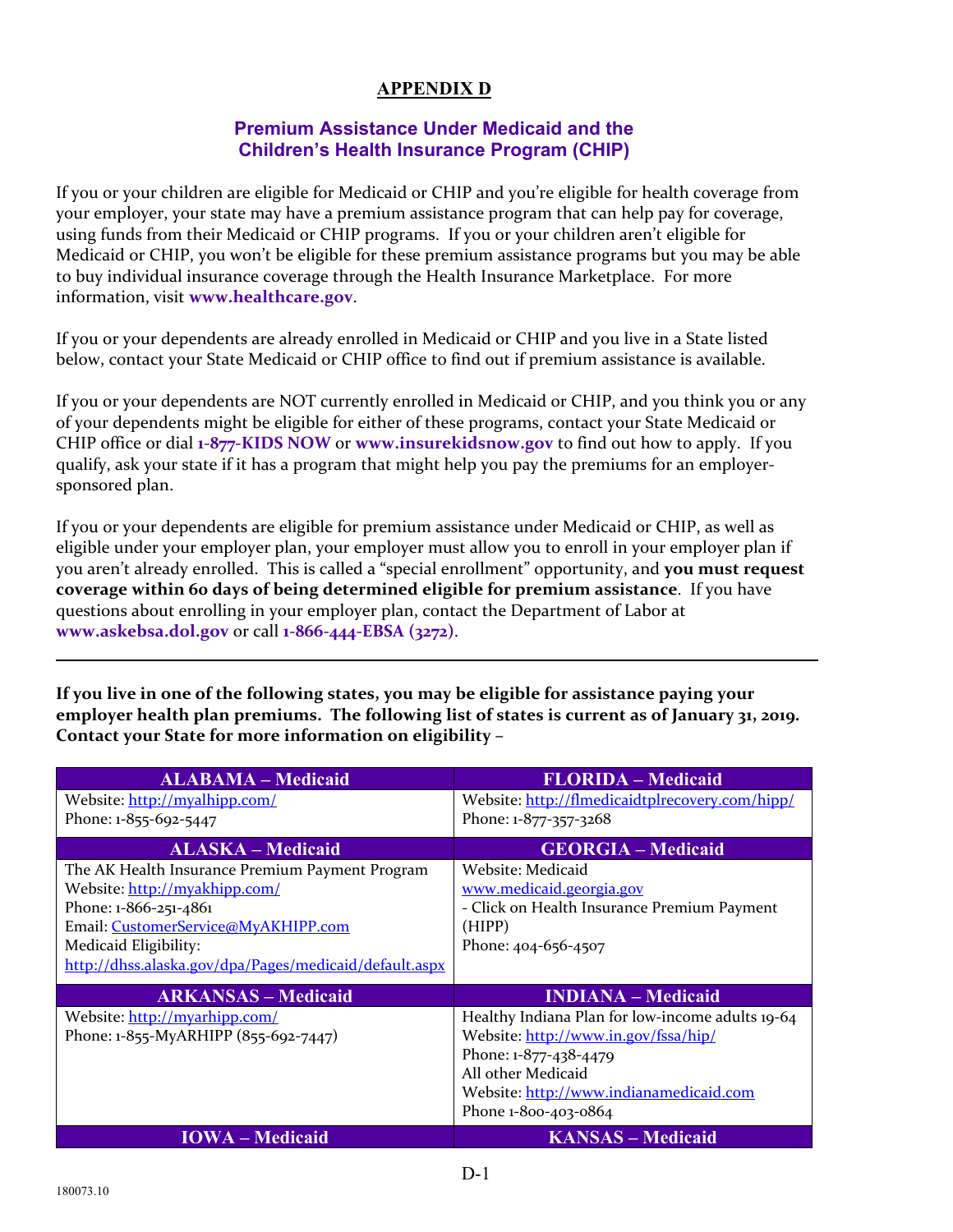| Website: http://dhs.iowa.gov/hawk-i | Website: http://www.kdheks.gov/hcf/ |
|-------------------------------------|-------------------------------------|
| Phone: 1-800-257-8563               | Phone: 1-785-296-3512               |

| <b>KENTUCKY - Medicaid</b>                                                  | <b>NEW HAMPSHIRE - Medicaid</b>                                  |
|-----------------------------------------------------------------------------|------------------------------------------------------------------|
| Website: https://chfs.ky.gov                                                | Website: https://www.dhhs.nh.gov/oii/hipp.htm                    |
| Phone: 1-800-635-2570                                                       | Phone: 603-271-5218                                              |
|                                                                             | Toll-Free: 1-800-852-3345, ext 5218                              |
| <b>LOUISIANA - Medicaid</b>                                                 | <b>NEW JERSEY - Medicaid and CHIP</b>                            |
| Website:                                                                    | Medicaid Website:                                                |
| http://dhh.louisiana.gov/index.cfm/subhome/1/n/331<br>Phone: 1-888-695-2447 | http://www.state.nj.us/humanservices/<br>dmahs/clients/medicaid/ |
|                                                                             | Medicaid Phone: 609-631-2392                                     |
|                                                                             | <b>CHIP Website:</b>                                             |
|                                                                             | http://www.njfamilycare.org/index.html                           |
|                                                                             | CHIP Phone: 1-800-701-0710                                       |
| <b>MAINE - Medicaid</b>                                                     | <b>NEW YORK - Medicaid</b>                                       |
| Website: http://www.maine.gov/dhhs/ofi/public-                              | Website:                                                         |
| assistance/index.html                                                       | https://www.health.ny.gov/health_care/medicaid/                  |
| Phone: 1-800-442-6003<br>TTY: Maine relay 711                               | Phone: 1-800-541-2831                                            |
|                                                                             |                                                                  |
| <b>MASSACHUSETTS - Medicaid and CHIP</b>                                    | <b>NORTH CAROLINA - Medicaid</b>                                 |
| Website:<br>http://www.mass.gov/eohhs/gov/departments/massh                 | Website: https://dma.ncdhhs.gov/<br>Phone: 919-855-4100          |
| ealth/                                                                      |                                                                  |
| Phone: 1-800-862-4840                                                       |                                                                  |
|                                                                             |                                                                  |
| <b>MINNESOTA - Medicaid</b><br>Website:                                     | <b>NORTH DAKOTA - Medicaid</b><br>Website:                       |
| https://mn.gov/dhs/people-we-serve/seniors/health-                          | http://www.nd.gov/dhs/services/medicalserv/medic                 |
| care/health-care-programs/programs-and-                                     | aid/                                                             |
| services/other-insurance.jsp                                                | Phone: 1-844-854-4825                                            |
| Phone: 1-800-657-3739 or 651-431-2670                                       |                                                                  |
| <b>MISSOURI-Medicaid</b>                                                    | <b>OKLAHOMA - Medicaid and CHIP</b>                              |
| Website:                                                                    | Website: http://www.insureoklahoma.org                           |
| http://www.dss.mo.gov/mhd/participants/pages/hipp<br>.htm                   | Phone: 1-888-365-3742                                            |
| Phone: 573-751-2005                                                         |                                                                  |
| <b>MONTANA – Medicaid</b>                                                   | <b>OREGON</b> – Medicaid and CHIP                                |
| Website:                                                                    | Website:                                                         |
| http://dphhs.mt.gov/MontanaHealthcarePrograms/H                             | http://healthcare.oregon.gov/Pages/index.aspx                    |
| <b>IPP</b>                                                                  | http://www.oregonhealthcare.gov/index-es.html                    |
| Phone: 1-800-694-3084                                                       | Phone: 1-800-699-9075                                            |
| <b>NEBRASKA - Medicaid</b><br>Website: http://www.ACCESSNebraska.ne.gov     | <b>PENNSYLVANIA - Medicaid</b><br>Website:                       |
| Phone: (855) 632-7633                                                       | http://www.dhs.pa.gov/provider/medicalassistance/                |
| Lincoln: (402) 473-7000                                                     | healthinsurancepremiumpaymenthippprogram/inde                    |
| Omaha: (402) 595-1178                                                       | x.htm                                                            |
|                                                                             | Phone: 1-800-692-7462                                            |
| <b>NEVADA - Medicaid</b>                                                    | <b>RHODE ISLAND - Medicaid</b>                                   |
| Medicaid Website: http://dhcfp.nv.gov                                       | Website: http://www.eohhs.ri.gov/                                |
| Medicaid Phone: 1-800-992-0900                                              | Phone: 855-697-4347                                              |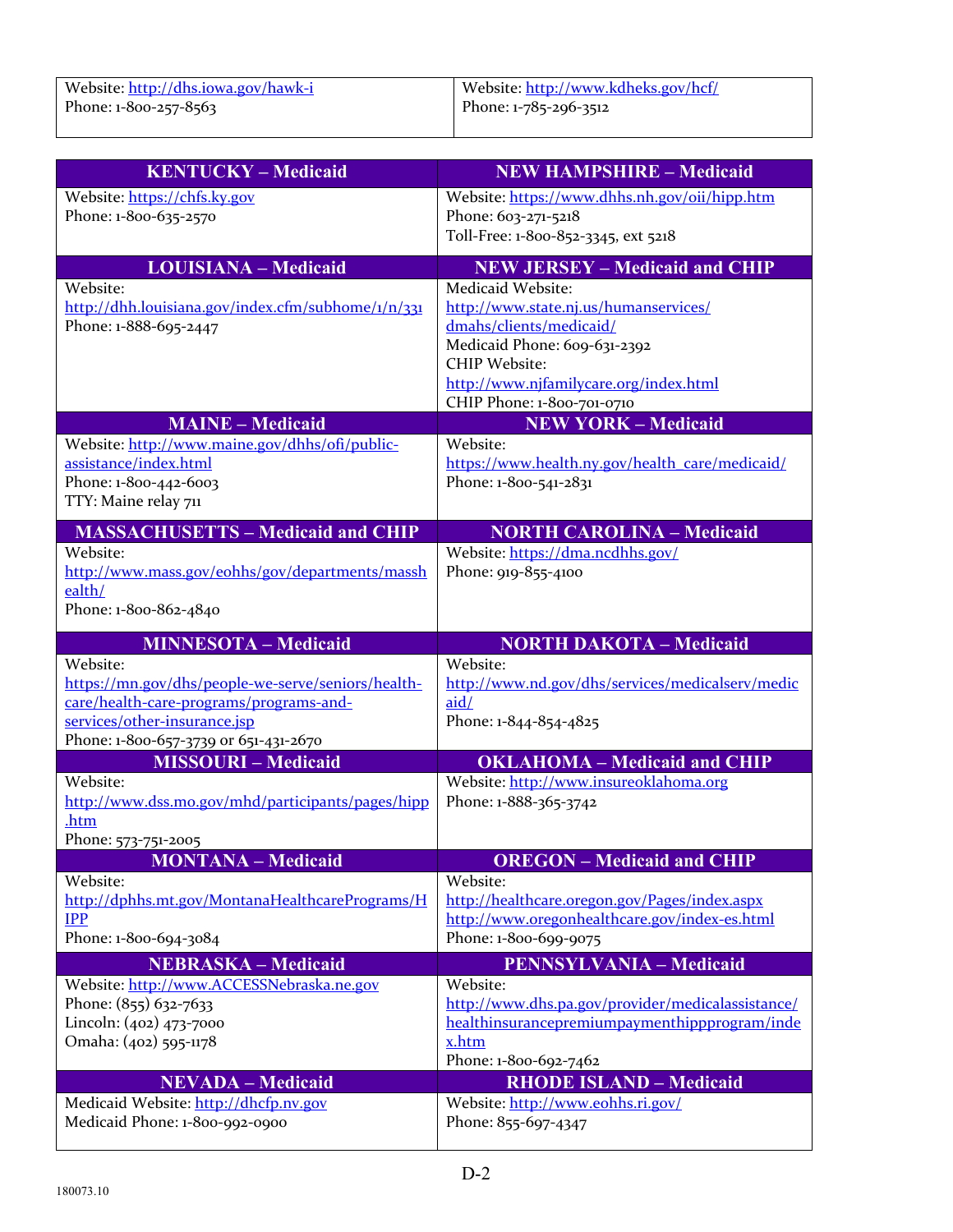| <b>SOUTH CAROLINA - Medicaid</b>             | <b>VIRGINIA - Medicaid and CHIP</b>                |
|----------------------------------------------|----------------------------------------------------|
| Website: https://www.scdhhs.gov              | Medicaid Website:                                  |
| Phone: 1-888-549-0820                        | http://www.coverva.org/programs premium assista    |
|                                              | nce.cfm                                            |
|                                              | Medicaid Phone: 1-800-432-5924                     |
|                                              | CHIP Website:                                      |
|                                              | http://www.coverva.org/programs premium assista    |
|                                              | nce.cfm                                            |
|                                              | CHIP Phone: 1-855-242-8282                         |
| <b>SOUTH DAKOTA - Medicaid</b>               | <b>WASHINGTON - Medicaid</b>                       |
| Website: http://dss.sd.gov                   | Website: http://www.hca.wa.gov/free-or-low-cost-   |
| Phone: 1-888-828-0059                        | health-care/program-administration/premium-        |
|                                              | payment-program                                    |
|                                              | Phone: 1-800-562-3022 ext. 15473                   |
| <b>TEXAS - Medicaid</b>                      | <b>WEST VIRGINIA - Medicaid</b>                    |
| Website: http://gethipptexas.com/            | Website: http://mywyhipp.com/                      |
| Phone: 1-800-440-0493                        | Toll-free phone: 1-855-MyWVHIPP (1-855-699-8447)   |
| <b>UTAH – Medicaid and CHIP</b>              | <b>WISCONSIN - Medicaid and CHIP</b>               |
| Medicaid Website: https://medicaid.utah.gov/ | Website:                                           |
| CHIP Website: http://health.utah.gov/chip    | https://www.dhs.wisconsin.gov/publications/p1/p100 |
| Phone: 1-877-543-7669                        | 95.pdf                                             |
|                                              | Phone: 1-800-362-3002                              |
| <b>VERMONT-Medicaid</b>                      | <b>WYOMING - Medicaid</b>                          |
| Website: http://www.greenmountaincare.org/   | Website:                                           |
| Phone: 1-800-250-8427                        | https://health.wyo.gov/healthcarefin/medicaid/     |
|                                              | Phone: 307-777-7531                                |

To see if any other states have added a premium assistance program since January 31, 2019, or for more information on special enrollment rights, contact either:

Employee Benefits Security Administration Centers for Medicare & Medicaid Services **www.dol.gov/agencies/ebsa**<br>1-866-444-EBSA (3272) 1-877-267-2323, Men

U.S. Department of Labor U.S. Department of Health and Human Services 1-877-267-2323, Menu Option 4, Ext. 61565

**\**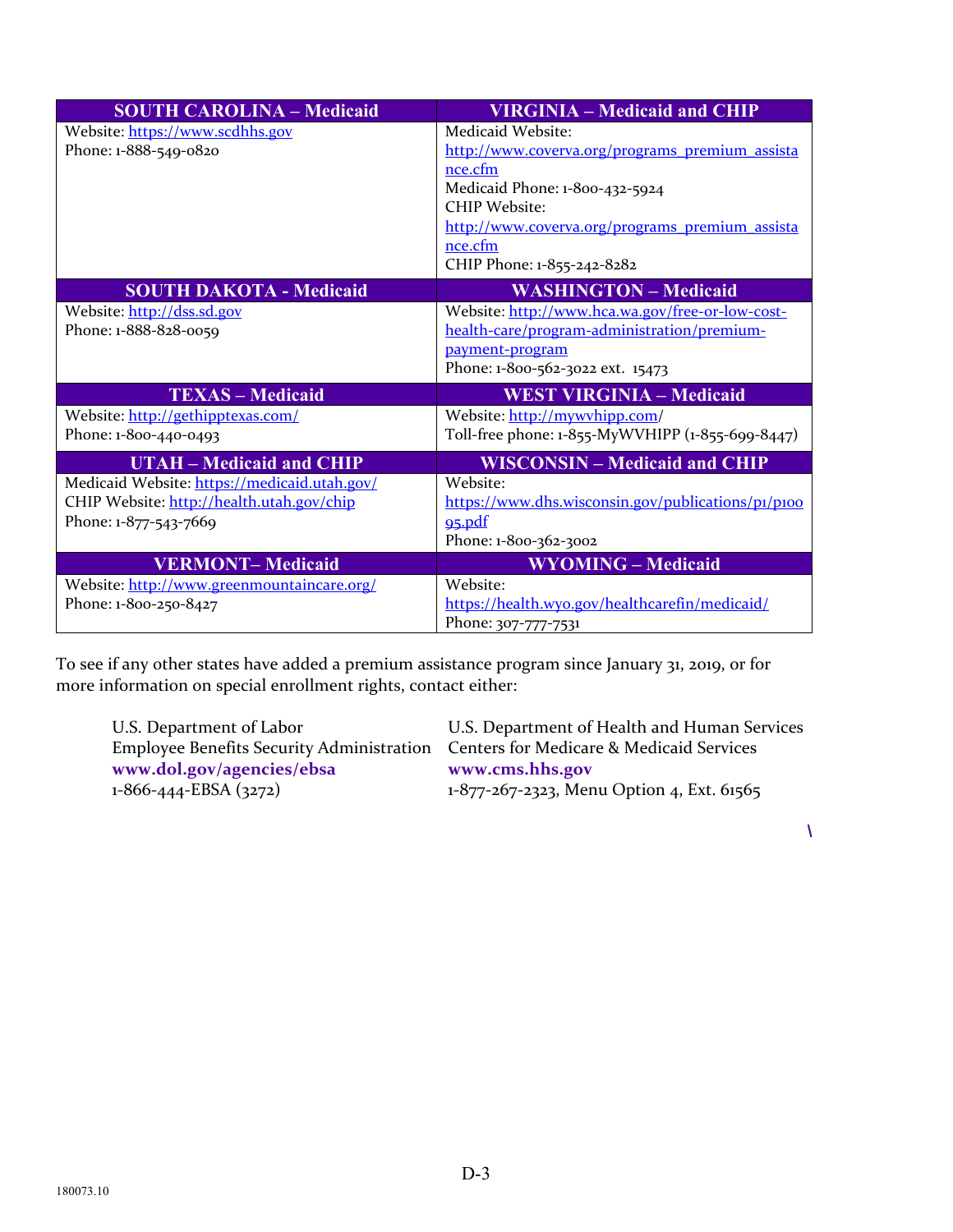#### **APPENDIX E**

#### **HIPAA APPENDIX**

#### **A. Introduction**

Synopsys, Inc. (the "Plan Sponsor") sponsors the Synopsys, Inc. Welfare Plan (the "Plan"). In certain circumstances as described below, the Plan will disclose to the Plan Sponsor Protected Health Information of Plan participants and other persons covered by the Plan (the "Covered Individual").

The Health Insurance Portability and Accountability Act of 1996, and both the privacy and security regulations thereunder found at 45 C.F.R. Parts 160 and 164, as amended from time to time require the Plan to restrict the Plan Sponsor's ability to Use and Disclose Protected Health Information that is received from the Plan and to implement reasonable and appropriate security measures to the ePHI required by the Plan and to implement reasonable and appropriate security measures to the ePHI maintained and used by the Plan. One of the requirements is that the Plan Sponsor will amend the Plan as set forth in 45 C.F.R. § 164.504(f)(2) (for privacy) and 45 C.F.R.  $§164.314(b)(2)$  (for security).

#### **B. Hybrid Entity Designation**

The HIPAA Privacy Rule (as defined below) and the HIPAA Security Rule (as defined below) only apply to the components of the Plan that provide health care benefits, including medical, dental, vision, and wellness benefits (the "healthcare components"). Neither Rule shall apply to any other components of the Plan, including short term disability benefits, long term disability benefits, life insurance benefits and accidental death and dismemberment benefits, and group legal benefits (the "non-healthcare components").

#### **C. Definitions**

1. Business Associate. The term "Business Associate" has the meaning set forth in 45 C.F.R. § 160.103.

2. Disclose or Disclosure. The term "Disclose" or "Disclosure" means the release or transfer of, provision of access to, or divulging in any other manner individually identifiable health information to persons outside the Plan Sponsor.

Electronic Protected Health Information. The term "Electronic Protected Health Information" or "ePHI" will have the meaning set forth in 45 C.F.R. § 160.103.

4. HIPAA Privacy Rule. The term "HIPAA Privacy Rule" means the applicable requirements of the privacy rules of Health Insurance Portability and Accountability Act of 1996 and related regulations, Title 45 Parts 160 and 164 of the Code of Federal Regulations, as amended from time to time.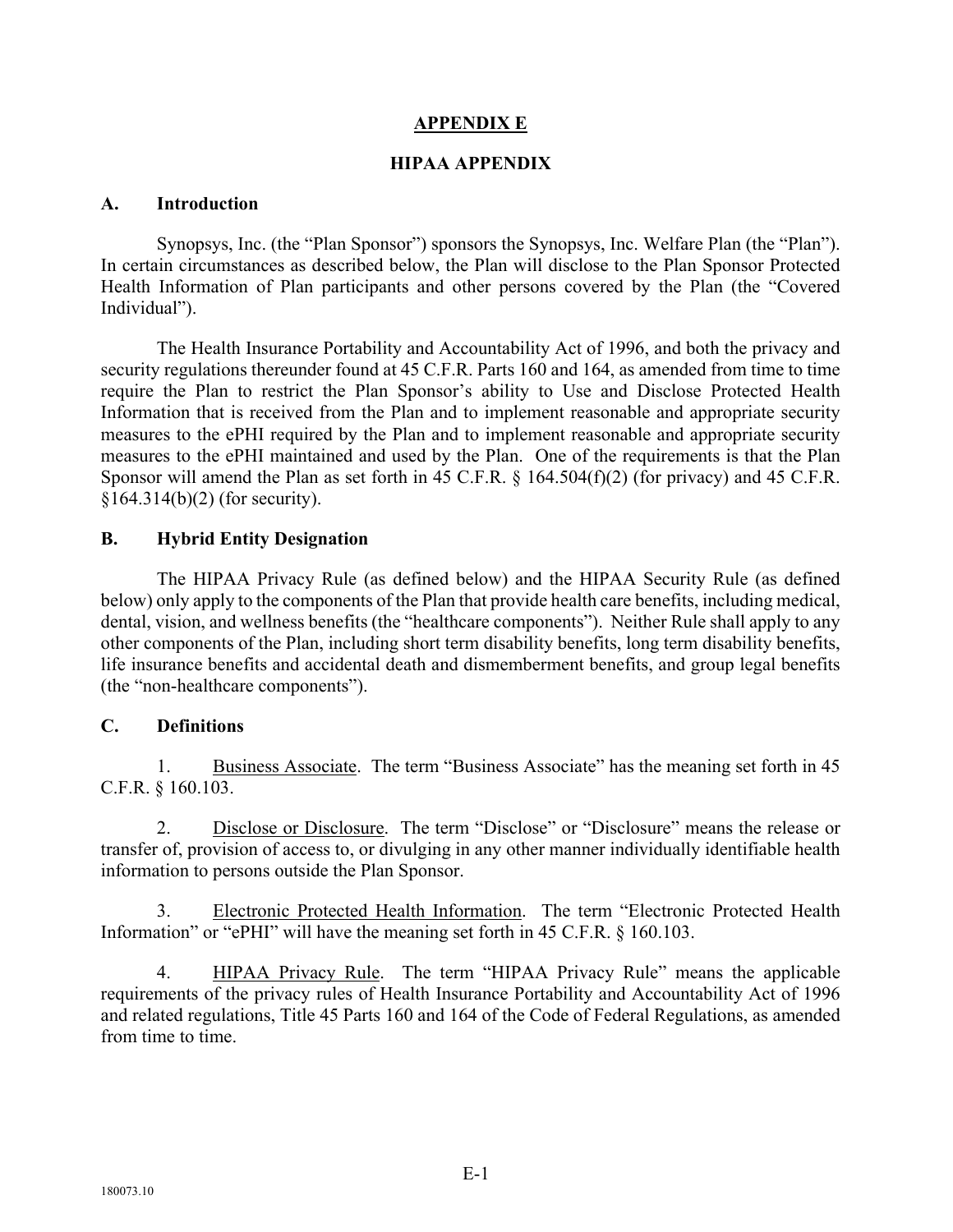5. HIPAA Security Rule. The term "HIPAA Security Rule" will mean the standards for Security of Electronic Protected Health Information at 45 C.F.R. part 160 and 164, subparts A and C.

6. Plan Administration Functions. The term "Plan Administration Functions" means administrative functions performed by the Plan Sponsor on behalf of the Plan and excludes functions performed by the Plan Sponsor in connection with any other benefit or benefit plan of the Plan Sponsor.

7. Privacy Official. The term "Privacy Official" means the person who is responsible for the development and implementation of the HIPAA Privacy Rule policies and procedures of the Plan.

8. Protected Health Information. The term "Protected Health Information" or "PHI" will have the meaning set forth in 45 C.F.R. § 160.103.

Use. The term "Use" means the sharing, employment, application, utilization, examination, or analysis of individually identifiable health information by the Plan Sponsor or any Business Associate of the Plan.

# **D. HIPAA Privacy Rule Requirements**

1. General. The Plan will Disclose PHI to the Plan Sponsor only to enable the Plan Sponsor to carry out Plan Administration Functions, and such Disclosures will be consistent with the requirements of the HIPAA Privacy Rule. The Plan will not Disclose PHI to the Plan Sponsor unless the Disclosures are explained in a Notice of Privacy Practices that is distributed to Covered Individuals.

2. Description of Uses of PHI by the Plan Sponsor. The Plan Sponsor will Use or Disclose PHI as set forth in the Plan's Notice of Privacy Practices. The Plan Sponsor will not Use or further Disclose the PHI other than as permitted or required in accordance with this stated purpose or as required by applicable law.

3. Employment Actions. The Plan Sponsor will not Use or Disclose PHI for employment related actions and decisions or in connection with any other benefit or employee benefit plan that is sponsored by the Plan Sponsor, except to the extent that such employee benefit plan is part of an Organized Health Care Arrangement (as defined in 45 C.F.R. § 160.103).

4. Access to the Information. The Plan Sponsor will make PHI available to Covered Individuals for inspection and copying in accordance with 45 C.F.R. § 164.524.

5. Amendment of PHI. The Plan Sponsor will make PHI available to Covered Individuals for amendment and incorporate any amendments to PHI in accordance with 45 C.F.R. § 164.526.

6. Accounting of Disclosures of PHI. The Plan Sponsor will make available the PHI required for the Plan to provide an accounting of Disclosures to Covered Individuals in accordance with 45 C.F.R. § 164.528.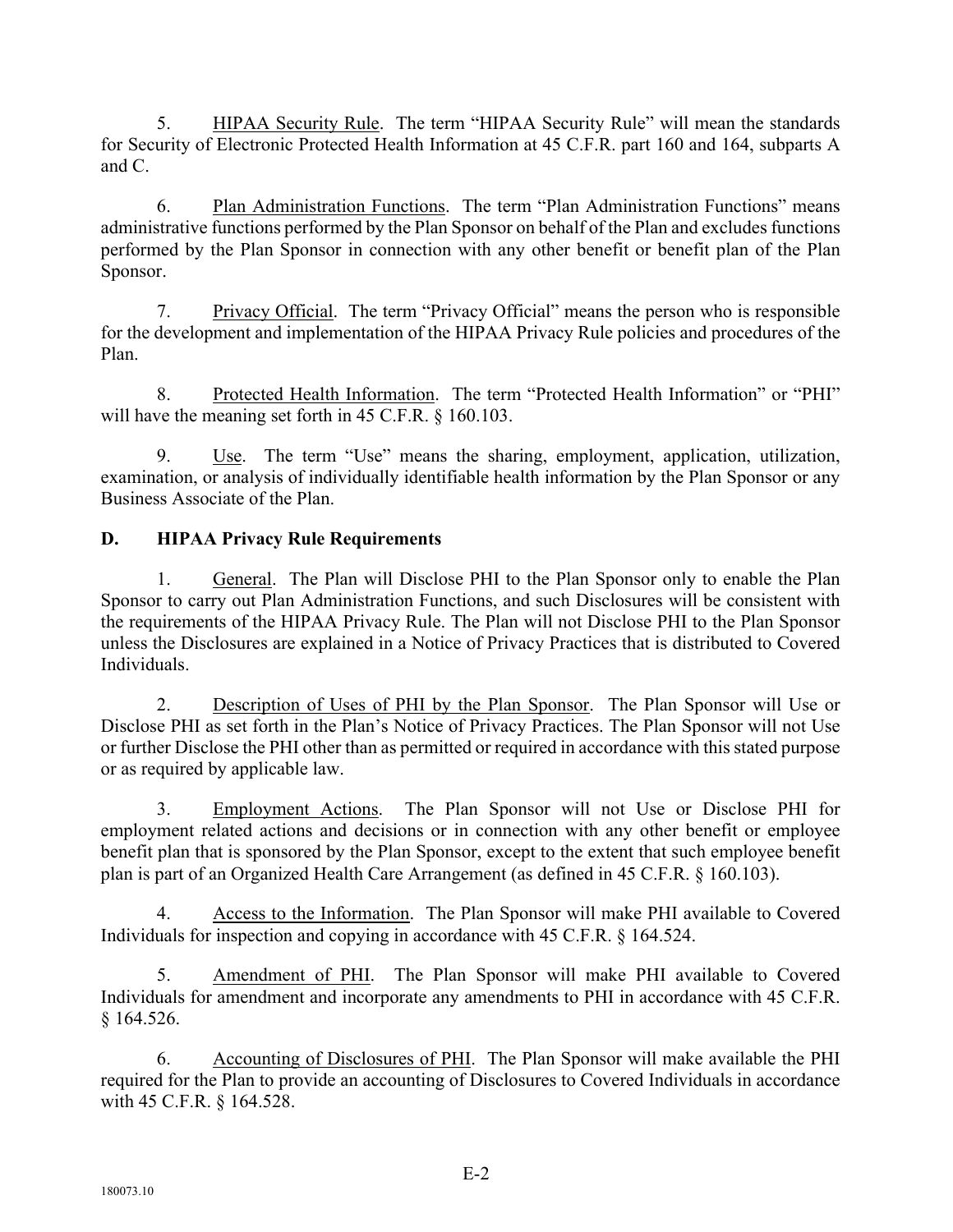7. Information Available to the Secretary of Health and Human Services. The Plan Sponsor will make its internal practices, books, and records relating to the Use and Disclosure of PHI received from the Plan available to the Secretary of Health and Human Services for purposes of determining the Plan's compliance with the HIPAA Privacy Rule.

8. Return or Destroy PHI. If feasible, the Plan Sponsor will return or destroy all PHI received from the Plan that it maintains in any form and retain no copies of such information when no longer needed for the purpose for which the Disclosure was made, except that, if such return or destruction is not feasible, the Plan Sponsor will limit further Uses and Disclosures to those purposes that make the return or destruction of the information infeasible.

# 9. Adequate Separation.

(a) General. The Plan Sponsor will ensure that there is adequate separation between the Plan and the Plan Sponsor as required by the HIPAA Privacy Rule.

(b) Employees with Access to PHI. The employees or classes of employees or other persons under the control of the Plan Sponsor that will be given access to PHI shall be set forth in the Plan Sponsor's HIPAA policies and procedures and that portion of the HIPAA policies and procedures shall be incorporated into this Section 9(b) by reference.

(c) Restriction of Access and Use. The access to and Use by the persons described in Section D.9(b) above will be restricted to the Plan Administration Functions that the Plan Sponsor performs for the Plan.

(d) Resolving Issues of Noncompliance. In the event there are any issues of noncompliance by the persons described in Section D.9(b), the Plan Sponsor will take all necessary and appropriate action that is consistent with its disciplinary policy.

10. Certification by the Plan Sponsor. The Plan will not Disclose PHI to the Plan Sponsor unless the Plan Sponsor certifies that the Plan has been amended as required by the HIPAA Privacy Rule.

# **E. HIPAA Security Rule Requirements**

The Plan Sponsor will reasonably and appropriately safeguard ePHI that it creates, receives, maintains or transmits on behalf of the Plan, other than ePHI that is summary health information disclosed pursuant to 45 C.F.R. Section 164.504(f)(1)(ii), enrollment or disenrollment information disclosed pursuant to 45 C.F.R. Section 164.504(f)(1)(iii), or information disclosed pursuant to an authorization under 45 C.F.R. Section 164.508 In implementing such safeguards, the Plan Sponsor is required to do the following:

1. Safeguards. The Plan Sponsor will implement administrative, physical and technical safeguards that reasonably and appropriately protect the confidentiality, integrity and availability of the ePHI that it creates, receives, maintains or transmits on behalf of the Plan.